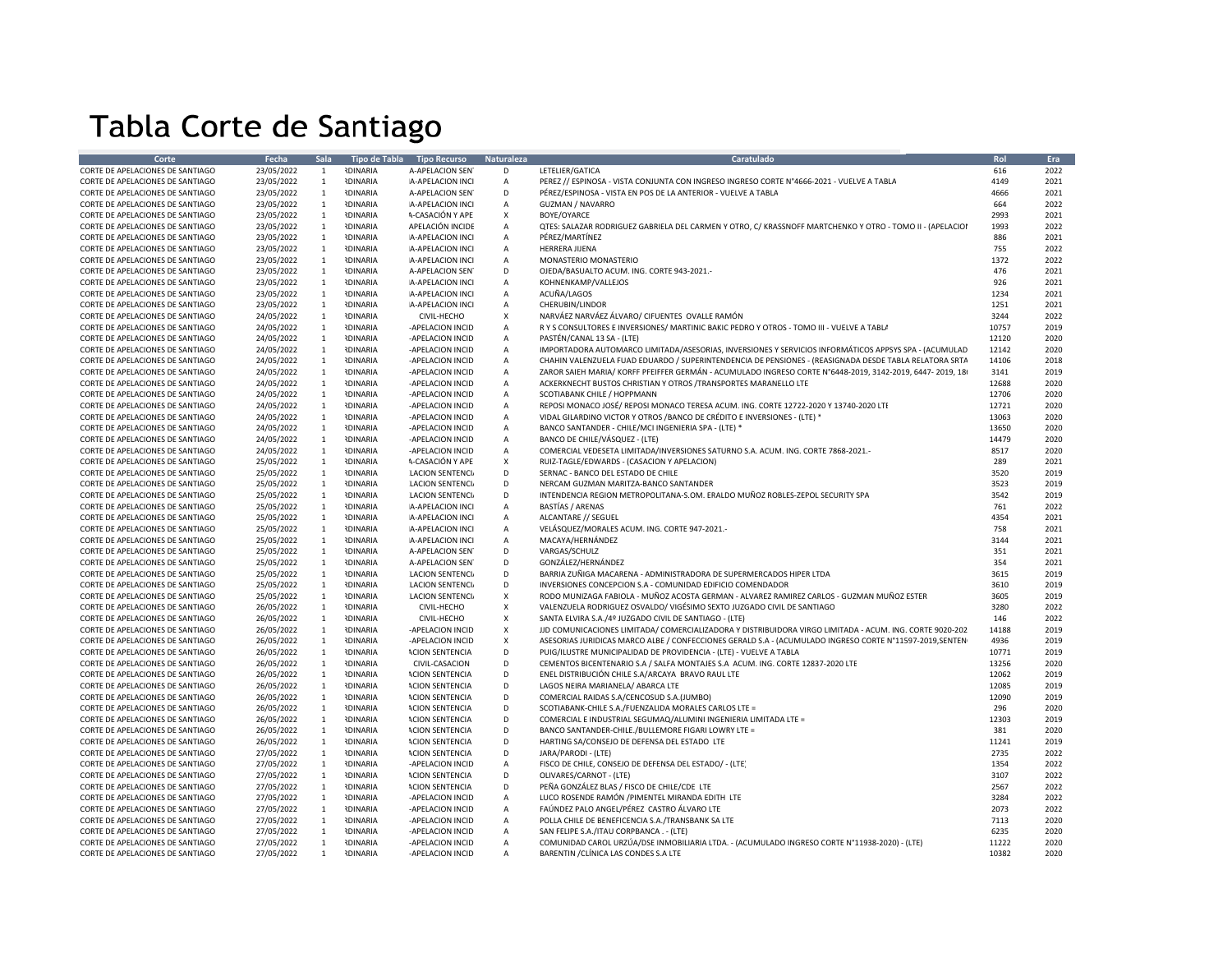| CORTE DE APELACIONES DE SANTIAGO                                     | 27/05/2022               | $\overline{1}$                   | <b>RDINARIA</b>                    | -APELACION INCID                    | Α                 | CONTEMPORA FACTORING S.A./HARSEIM                                                                             | 11195         | 2020         |
|----------------------------------------------------------------------|--------------------------|----------------------------------|------------------------------------|-------------------------------------|-------------------|---------------------------------------------------------------------------------------------------------------|---------------|--------------|
| CORTE DE APELACIONES DE SANTIAGO                                     | 27/05/2022               | $\overline{1}$                   | <b>RDINARIA</b>                    | -APELACION INCID                    | $\mathsf{A}$      | CASINO Y EVENTOS SOCIALES AMBIGU LIMITADA/ARZOBISPADO DE SANTIAGO COMPAÑIA DE MARIA MARIANISTAS RES - I       | 3710          | 2020         |
| CORTE DE APELACIONES DE SANTIAGO                                     | 27/05/2022               | $\overline{1}$                   | <b>RDINARIA</b>                    | -APELACION INCID                    | $\overline{A}$    | MUÑOZ OPAZO RAFAEL/FISCO DE CHILE - CONSEJO DEFENSA DEL ESTADO SANTIAGO, COMUNA SAN MIGUEL LTE                | 12696         | 2020         |
| CORTE DE APELACIONES DE SANTIAGO                                     | 23/05/2022               | $\overline{2}$                   | <b>IDINARIA</b>                    | A-APELACION INCI                    | Α                 | CARREÑO NOBIZELLI - (ACUMULADO INGRESO CORTE Nº 4341-2021 Y 5897-2021)                                        | 2580          | 2021         |
| CORTE DE APELACIONES DE SANTIAGO                                     | 23/05/2022               | $\overline{2}$                   | <b>IDINARIA</b>                    | A-APELACION INCI                    | $\mathsf{A}$      | SAN JUAN/SILVA - (ACUMULADO INGRESO CORTE Nº5706-2021) *                                                      | 114           | 2021         |
| CORTE DE APELACIONES DE SANTIAGO                                     | 23/05/2022               | $\overline{2}$                   | <b>IDINARIA</b>                    | APELACIÓN INCIDE                    | $\mathsf{A}$      | QTE: RAMIREZ FARIAS PATRICIO ALAN / GUZMAN OLIVARES PEDRO JAVIER TOMO II.-                                    | 1762          | 2022         |
| CORTE DE APELACIONES DE SANTIAGO                                     | 23/05/2022               | $\overline{2}$                   | <b>RDINARIA</b>                    | <b>A-CASACIÓN Y APE</b>             | $\mathsf X$       | SIMONETTI/ANDAUR - (CASACION Y APELACION) - (REASIGNADA DESDE TABLA RELATORA SRA. VERONICA DEL CAMPO) - V     | 1357          | 2021         |
| CORTE DE APELACIONES DE SANTIAGO                                     | 23/05/2022               | $\overline{2}$                   | <b>RDINARIA</b>                    | A-APELACION INCI                    | A                 | SIMONETTI ANDAUR - - (REASIGNADA DESDE TABLA RELATORA SRA. VERONICA DEL CAMPO) - VISTA EN POS DE LA ANTERI    | 5229          | 2021         |
| CORTE DE APELACIONES DE SANTIAGO                                     |                          | $\overline{2}$                   | <b>RDINARIA</b>                    | A-APELACION INCI                    | A                 | BRAND/RAMÍREZ - (REASIGNADA DESDE TABLA RELATORA SRA. VERONICA DEL CAMPO) - VUELVE A TABLA                    | 1451          | 2021         |
|                                                                      | 23/05/2022               |                                  |                                    |                                     |                   |                                                                                                               |               |              |
| CORTE DE APELACIONES DE SANTIAGO                                     | 23/05/2022               | $\overline{2}$                   | <b>RDINARIA</b>                    | A-APELACION SEN                     | D                 | MARTÍNEZ/LECAROS - (REASIGNADA DESDE TABLA RELATORA SRA. VERONICA DEL CAMPO) - VUELVE A TABLA                 | 4232          | 2020         |
| CORTE DE APELACIONES DE SANTIAGO                                     | 23/05/2022               | $\overline{2}$                   | <b>IDINARIA</b>                    | A-APELACION SEN                     | D                 | DOMÍNGUEZ/CANO                                                                                                | 264           | 2021         |
| CORTE DE APELACIONES DE SANTIAGO                                     | 23/05/2022               | $\overline{2}$                   | <b>RDINARIA</b>                    | A-APELACION SEN                     | D                 | HERNANDEZ/SECO                                                                                                | 273           | 2021         |
| CORTE DE APELACIONES DE SANTIAGO                                     | 23/05/2022               | $\overline{2}$                   | <b>RDINARIA</b>                    | A-APELACION INCI                    | $\overline{A}$    | ROMERO // DIAZ                                                                                                | 4205          | 2021         |
| CORTE DE APELACIONES DE SANTIAGO                                     | 23/05/2022               | $\overline{2}$                   | <b>IDINARIA</b>                    | A-APELACION INCI                    | $\mathsf{A}$      | GRINGRAS/DUNAYEVICH - (ACUMULADO INGRESO CORTE N°2108-2021, 2537-2021, 4861-2021 Y 603-2022)                  | 857           | 2021         |
| CORTE DE APELACIONES DE SANTIAGO                                     | 23/05/2022               | $\overline{2}$                   | <b>IDINARIA</b>                    | A-APELACION INCI                    | $\overline{A}$    | SILVA/BARRUETO                                                                                                | 1158          | 2021         |
| CORTE DE APELACIONES DE SANTIAGO                                     | 23/05/2022               | $\overline{2}$                   | <b>RDINARIA</b>                    | A-APELACION INCI                    | Α                 | OCAMPO/LIZANA                                                                                                 | 3337          | 2021         |
| CORTE DE APELACIONES DE SANTIAGO                                     | 24/05/2022               | $\overline{2}$                   | <b>RDINARIA</b>                    | ADM-RECLAMACI                       | X                 | PRINCIPAL COMPAÑÍA DE SEGUROS DE VIDA CHILE S.A./FUENZALIDA SALCEDO PAOLA - (LTE) - VUELVE A TABLA            | 224           | 2020         |
| CORTE DE APELACIONES DE SANTIAGO                                     | 24/05/2022               | $\overline{2}$                   | <b>IDINARIA</b>                    | NT.ADM-ILEGALID                     | X                 | DEMARCO S.A./ILUSTRE MUNICIPALIDAD DE ÑUÑOA - (LTE) - VUELVE A TABLA                                          | 103           | 2021         |
| CORTE DE APELACIONES DE SANTIAGO                                     | 24/05/2022               | $\overline{2}$                   | <b>IDINARIA</b>                    | -APELACION INCID                    | A                 | FISCO DE CHILE- CONSEJO DE DEFENSA DEL ESTADO/ÁVILA GARRIDO MARIO LTE                                         | 6873          | 2020         |
| CORTE DE APELACIONES DE SANTIAGO                                     | 24/05/2022               | $\overline{2}$                   | <b>RDINARIA</b>                    | -APELACION INCID                    | Α                 | SOCIEDAD DE TRANSPORTES SAN CLEMENTE LTDA./PRAXAIR CHILE LTDA.                                                | 13877         | 2020         |
| CORTE DE APELACIONES DE SANTIAGO                                     | 24/05/2022               | $\overline{2}$                   | <b>RDINARIA</b>                    | -APELACION INCID                    | A                 | VILIZ ROMERO ANGELA / SERVICIO DE SALUD METROPOLITANA NORTE HOSPITAL SAN                                      | 13873         | 2020         |
|                                                                      |                          | $\overline{2}$                   | <b>RDINARIA</b>                    |                                     |                   |                                                                                                               | 13319         | 2020         |
| CORTE DE APELACIONES DE SANTIAGO                                     | 24/05/2022               |                                  |                                    | -APELACION INCID                    | А                 | SUEZ MEDIOAMBIENTE CHILE S.A. / INGENIERIA Y REPRESENTACIONESASIREP LTDA ACUM. ING. CORTE 13320-2020 TOMC     |               |              |
| CORTE DE APELACIONES DE SANTIAGO                                     | 24/05/2022               | $\overline{2}$                   | <b>IDINARIA</b>                    | -APELACION INCID                    | Α                 | INMOBILIARIA VALLEGRANDE LIMIT / CONCHA URETA ARTURO                                                          | 14185         | 2020         |
| CORTE DE APELACIONES DE SANTIAGO                                     | 24/05/2022               | $\overline{2}$                   | <b>RDINARIA</b>                    | -APELACION INCID                    | $\overline{A}$    | BANCO SECURITY/CARRIZO ARREDONDO LUIS - (LTE) *                                                               | 13300         | 2020         |
| CORTE DE APELACIONES DE SANTIAGO                                     | 24/05/2022               | $\overline{2}$                   | <b>RDINARIA</b>                    | -APELACION INCID                    | $\mathsf{A}$      | ZAÑARTU VELASCO OLGA/RODRÍGUEZ QUIROS AMBRISIO LTE                                                            | 6237          | 2020         |
| CORTE DE APELACIONES DE SANTIAGO                                     | 24/05/2022               | $\overline{2}$                   | <b>IDINARIA</b>                    | -APELACION INCID                    | Α                 | BANCO CREDITO E INVERSIONES/LABOPASS SPA LTE                                                                  | 10006         | 2020         |
| CORTE DE APELACIONES DE SANTIAGO                                     | 24/05/2022               | $\overline{2}$                   | <b>IDINARIA</b>                    | -APELACION INCID                    | Α                 | ADMINISTRADOR DE NEGOCIOS INMOBILIARIOS SA/ AGUAS ANDINAS S.A. ACUM. ING. CORTE 2172-2022.-                   | 12036         | 2020         |
| CORTE DE APELACIONES DE SANTIAGO                                     | 24/05/2022               | $\overline{2}$                   | <b>IDINARIA</b>                    | -APELACION INCID                    | $\overline{A}$    | BIOSERVA LABORATORIOS S.A./SERVICIOS DE SEGURIDAD Y CAPACITACION JUAN CARLOS GONZALEZ VILLENA E.I.R - (LTE, / | 14854         | 2020         |
| CORTE DE APELACIONES DE SANTIAGO                                     | 24/05/2022               | $\overline{2}$                   | <b>IDINARIA</b>                    | -APELACION INCID                    | Α                 | SCOTIABANK-CHILE S.A./ECHEVERRÍA                                                                              | 12985         | 2020         |
| CORTE DE APELACIONES DE SANTIAGO                                     | 25/05/2022               | $\overline{2}$                   | <b>IDINARIA</b>                    | P.LOCAL-HECHO                       | X                 | ANDRADE CHAMY MARCO/ILUSTRE MUNICIPALIDAD DE CERRILLOS                                                        | 623           | 2022         |
| CORTE DE APELACIONES DE SANTIAGO                                     | 25/05/2022               | $\overline{2}$                   | <b>RDINARIA</b>                    | A-APELACION INCI                    | $\mathsf{A}$      | SEPÚLVEDA/PEDREROS                                                                                            | 1508          | 2022         |
| CORTE DE APELACIONES DE SANTIAGO                                     | 25/05/2022               | $\overline{2}$                   | <b>RDINARIA</b>                    | A-APELACION SEN                     | D                 | LEIVA HUILIPÁN                                                                                                | 1255          | 2022         |
| CORTE DE APELACIONES DE SANTIAGO                                     | 25/05/2022               | $\overline{2}$                   | <b>RDINARIA</b>                    | A-APELACION INCI                    | $\overline{A}$    | MORTENSEN/MUÑOZ - (ACUMULADO INGRESO CORTE Nº2898-2021 Y 4483-2021) - (REASIGNADA DESDE TABLA RELATOR         | 1998          | 2021         |
| CORTE DE APELACIONES DE SANTIAGO                                     | 25/05/2022               | $\overline{2}$                   | <b>RDINARIA</b>                    | <b>LACION SENTENCIA</b>             | D                 | CAMPOS ARCEU JULIO - COMERCIAL KAUFMANN S.A - VUELVE A TABLA                                                  | 3074          | 2019         |
|                                                                      |                          | $\overline{2}$                   | <b>RDINARIA</b>                    | <b>LACION SENTENCIA</b>             | D                 | SERNAC - AUTOMOTRIZ PORTILLO S.A.                                                                             | 3455          | 2019         |
| CORTE DE APELACIONES DE SANTIAGO                                     | 25/05/2022               | $\overline{2}$                   |                                    |                                     | $\overline{A}$    |                                                                                                               |               |              |
| CORTE DE APELACIONES DE SANTIAGO                                     | 25/05/2022               |                                  | <b>IDINARIA</b>                    | A-APELACION INCI                    |                   | ARAYA / CALDERON - (ACUMULADO INGRESO CORTE N°5181-2021)                                                      | 651           | 2021         |
| CORTE DE APELACIONES DE SANTIAGO                                     | 25/05/2022               | $\overline{2}$                   | <b>IDINARIA</b>                    | A-CASACIÓN Y APE                    | X                 | MORA CABRERA - (CASACION Y APELACION)                                                                         | 3311          | 2021         |
| CORTE DE APELACIONES DE SANTIAGO                                     | 25/05/2022               | $\overline{2}$                   | <b>RDINARIA</b>                    | A-APELACION INCI                    | A                 | PÉREZ/GODOY ACUM. ING. CORTE 1439-2021                                                                        | 887           | 2021         |
| CORTE DE APELACIONES DE SANTIAGO                                     | 25/05/2022               | $\overline{2}$                   | <b>IDINARIA</b>                    | A-APELACION INCI                    | $\mathsf{A}$      | FOURT/FOURT - (ACUMULADO INGRESO CORTE N°1030-2021)                                                           | 656           | 2021         |
| CORTE DE APELACIONES DE SANTIAGO                                     | 25/05/2022               | $\overline{2}$                   | <b>IDINARIA</b>                    | <b>LACION SENTENCIA</b>             | D                 | INTENDENCIA REGION METROPOLITANA - SOC. DE GESTION PROYECTOS E INVERSIONES ASOCIADOS LTDA                     | 3518          | 2019         |
| CORTE DE APELACIONES DE SANTIAGO                                     | 25/05/2022               | $\overline{2}$                   | <b>RDINARIA</b>                    | <b>LACION SENTENCIA</b>             | D                 | YAÑEZ HERRERA MARGARITA - HUENCHUNAO MARILEO MARCO                                                            | 3621          | 2019         |
| CORTE DE APELACIONES DE SANTIAGO                                     | 25/05/2022               | $\overline{2}$                   | <b>RDINARIA</b>                    | <b>LACION SENTENCI</b>              | D                 | SU RAK HA SHU - DARWIN BURGOS H. - ENEL DISTRIBUCION S.A - SERVICIOS INTEGRALES DE ASISTENCIA S.A             | 3626          | 2019         |
| CORTE DE APELACIONES DE SANTIAGO                                     | 26/05/2022               | $\overline{2}$                   | <b>RDINARIA</b>                    | ".ADM-RECLAMACI                     | X                 | SOCIEDAD AGRÍCOLA EL PIDÉN LIMITADA/MINISTERIO DE OBRAS PUBLICAS DIRECCION DE AGUAS - (LTE)                   | 302           | 2021         |
| CORTE DE APELACIONES DE SANTIAGO                                     | 26/05/2022               | $\overline{2}$                   | <b>RDINARIA</b>                    | CASACIÓN Y APEL/                    | $\mathsf{x}$      | INMOBILIARIA PIO X LIMITADA/INMOBILIARIA LOS QUELTEHUES S.A. ACUM. ING. CORTE 683-2022.-                      | 12008         | 2019         |
| CORTE DE APELACIONES DE SANTIAGO                                     | 26/05/2022               | $\overline{2}$                   | <b>RDINARIA</b>                    | <b>ACION SENTENCIA</b>              | D                 | AGRICOLA SANTA JULIA LIMITADA / SUGAL CHILE LIMITADA - TOMO II                                                | 8500          | 2019         |
| CORTE DE APELACIONES DE SANTIAGO                                     | 26/05/2022               | $\overline{2}$                   | <b>RDINARIA</b>                    | -APELACION INCID                    | $\overline{A}$    | TRANSPORTES Y SERVICIOS RIVERA HERMANOS LTDA/FRUTERA SAN FERNANDO S.A. LTE                                    | 7132          | 2020         |
| CORTE DE APELACIONES DE SANTIAGO                                     | 26/05/2022               | $\overline{2}$                   | <b>RDINARIA</b>                    | <b>ACION SENTENCIA</b>              | D                 | VILCHES NAVARRETE ERICK / FISCO DE CHILE TOMO II.                                                             | 6510          | 2019         |
| CORTE DE APELACIONES DE SANTIAGO                                     | 26/05/2022               | $\overline{2}$                   | <b>RDINARIA</b>                    | <b>ACION SENTENCIA</b>              | D                 | PALACIOS CESPEDES LUIS/ MEDICAL POLICENTER SERVICIOS DENTALES S.A LTE                                         | 11369         | 2019         |
| CORTE DE APELACIONES DE SANTIAGO                                     | 26/05/2022               | $\overline{2}$                   | <b>RDINARIA</b>                    | -APELACION INCID                    | X                 | PAROT/ASESORIAS E INVERSIONES EMPAL LIMITADA - (LTE) - (ACUMULADO INGRESO CORTE N°10868-2020 (DESISTIDA), 1   | 11140         | 2019         |
| CORTE DE APELACIONES DE SANTIAGO                                     | 26/05/2022               | $\overline{2}$                   | <b>RDINARIA</b>                    | <b>ACION SENTENCIA</b>              | D                 | AYLWIN PÉREZ ANDREA/ BANCO DE CHILE LTE                                                                       | 12363         | 2019         |
| CORTE DE APELACIONES DE SANTIAGO                                     | 26/05/2022               | $\overline{2}$                   | <b>RDINARIA</b>                    | <b>ACION SENTENCIA</b>              | D                 | BANCO SANTANDER-CHILE./MÁS INGENIERÍA Y MONTAJES LTDA. *                                                      | 638           | 2020         |
| CORTE DE APELACIONES DE SANTIAGO                                     |                          | $\overline{2}$                   | <b>RDINARIA</b>                    | <b>ACION SENTENCIA</b>              | D                 | SERVICIOS DE RESCATES MEDICOS MAXICARE SPA/SOCIEDAD CONCESIONARIA AUTOPISTA NUEVA VESPUCIO SUR S.A. - (LT     | 13204         | 2019         |
|                                                                      |                          |                                  |                                    |                                     |                   |                                                                                                               |               |              |
|                                                                      | 26/05/2022               |                                  |                                    |                                     |                   |                                                                                                               |               |              |
| CORTE DE APELACIONES DE SANTIAGO                                     | 26/05/2022               | $\overline{2}$                   | <b>RDINARIA</b>                    | <b>ACION SENTENCIA</b>              | D                 | RAMÍREZ/BANCO BICE - (LTE)                                                                                    | 13207         | 2019         |
| CORTE DE APELACIONES DE SANTIAGO                                     | 26/05/2022               | $\overline{2}$                   | <b>RDINARIA</b>                    | <b>ACION SENTENCIA</b>              | D                 | SPINPOLE SPA/VERA - (LTE)                                                                                     | 13222         | 2019         |
| CORTE DE APELACIONES DE SANTIAGO                                     | 26/05/2022               | $\overline{2}$                   | <b>RDINARIA</b>                    | <b>ACION SENTENCIA</b>              | D                 | SANTANDER CONSUMER/VILLALOBOS - (LTE)                                                                         | 862           | 2020         |
| CORTE DE APELACIONES DE SANTIAGO                                     | 27/05/2022               | $\overline{2}$                   | <b>RDINARIA</b>                    | -APELACION INCID                    | $\overline{A}$    | /INFORMATICA TELECOMUNICACIONES Y SISTEMAS S.A. - (LTE)                                                       | 10335         | 2020         |
| CORTE DE APELACIONES DE SANTIAGO                                     | 27/05/2022               | $\overline{2}$                   | <b>RDINARIA</b>                    | <b>ACION SENTENCIA</b>              | А                 | FISCO DE CHILE, CONSEJO DE DEFENSA DEL ESTADO/CORPORACION MUNICIPALIDAD SAN FERNANDO- (LTE) VUELVE A TAI      | 6267          | 2021         |
| CORTE DE APELACIONES DE SANTIAGO                                     | 27/05/2022               | $\overline{2}$                   | <b>RDINARIA</b>                    | CASACIÓN Y APELA                    | $\mathsf{x}$      | INMOBILIARIA VÍCTOR READI CATÁN EIRL/DUSSERT LTE                                                              | 1276          | 2022         |
| CORTE DE APELACIONES DE SANTIAGO                                     | 27/05/2022               | $\overline{2}$                   | <b>RDINARIA</b>                    | <b>ACION SENTENCIA</b>              | D                 | RODRÍGUEZ/FISCO DE CHILE/ LTE                                                                                 | 2786          | 2022         |
| CORTE DE APELACIONES DE SANTIAGO                                     | 27/05/2022               | $\overline{2}$                   | <b>RDINARIA</b>                    | <b>ACION SENTENCIA</b>              | D                 | BARRAZA/FISCO DE CHILE LTE                                                                                    | 2895          | 2022         |
| CORTE DE APELACIONES DE SANTIAGO                                     | 27/05/2022               | $\overline{2}$                   | <b>RDINARIA</b>                    | <b>ACION SENTENCIA</b>              | D                 | EMPRESA DE FERROCARRILES DEL ESTADO/TORO - (LTE)                                                              | 6725          | 2021         |
| CORTE DE APELACIONES DE SANTIAGO                                     | 27/05/2022               | $\overline{2}$                   | <b>RDINARIA</b>                    | -APELACION INCID                    | $\overline{A}$    | BANCO SANTANDER CHILE / CIA. INMOBILIARIA GOLDEN SUN SOC. CIVIL *                                             | 12412         | 2020         |
| CORTE DE APELACIONES DE SANTIAGO                                     | 27/05/2022               | $\overline{2}$                   | <b>RDINARIA</b>                    | -APELACION INCID                    | $\overline{A}$    | ADAUY/CONTRERAS - (LTE) - (ACUMULADO INGRESO CORTE Nº18-2021, 950-2021 Y 719-2022) - VUELVE A TABL/           | 12321         | 2020         |
| CORTE DE APELACIONES DE SANTIAGO                                     |                          | $\overline{2}$                   | <b>RDINARIA</b>                    | -APELACION INCID                    | Α                 | BANCO SANTANDER CHILE / DIAZ GRACIA MARIA *                                                                   | 12426         | 2020         |
| CORTE DE APELACIONES DE SANTIAGO                                     | 27/05/2022               | $\overline{2}$                   | <b>RDINARIA</b>                    | -APELACION INCID                    | $\overline{A}$    | SOLER GARCIA-HUIDOBRO MARIA DOLORES DEL SAGRADO CORAZON LTE                                                   | 14871         | 2020         |
|                                                                      | 27/05/2022               | 2                                |                                    |                                     |                   |                                                                                                               |               |              |
| CORTE DE APELACIONES DE SANTIAGO                                     | 27/05/2022               |                                  | <b>RDINARIA</b>                    | -APELACION INCID                    | Α                 | SERVICIOS ELECTRICOS Y MECÁNICOS LEONEL JUAN AGUIRRE CASTILLO E.I.R.L./MCLANAHAN LATIN AMERICA SP LTE         | 12857         | 2020         |
| CORTE DE APELACIONES DE SANTIAGO                                     | 27/05/2022               | $\overline{2}$<br>$\overline{2}$ | <b>RDINARIA</b>                    | -APELACION INCID                    | Α<br>$\mathsf{A}$ | SOCIEDAD DE DEPORTES PALESTINA S.A./AGUAS CORDILLERA S.A. LTE                                                 | 12877         | 2020<br>2020 |
| CORTE DE APELACIONES DE SANTIAGO<br>CORTE DE APELACIONES DE SANTIAGO | 27/05/2022<br>23/05/2022 | $\overline{3}$                   | <b>RDINARIA</b><br><b>IDINARIA</b> | -APELACION INCID<br>A-APELACION SEN | D                 | QUEVEDO SANDOVAL LUIS/ MANAUD TAPIA MARIA LTE<br>PARADA/LLANTÉN                                               | 12906<br>4090 | 2020         |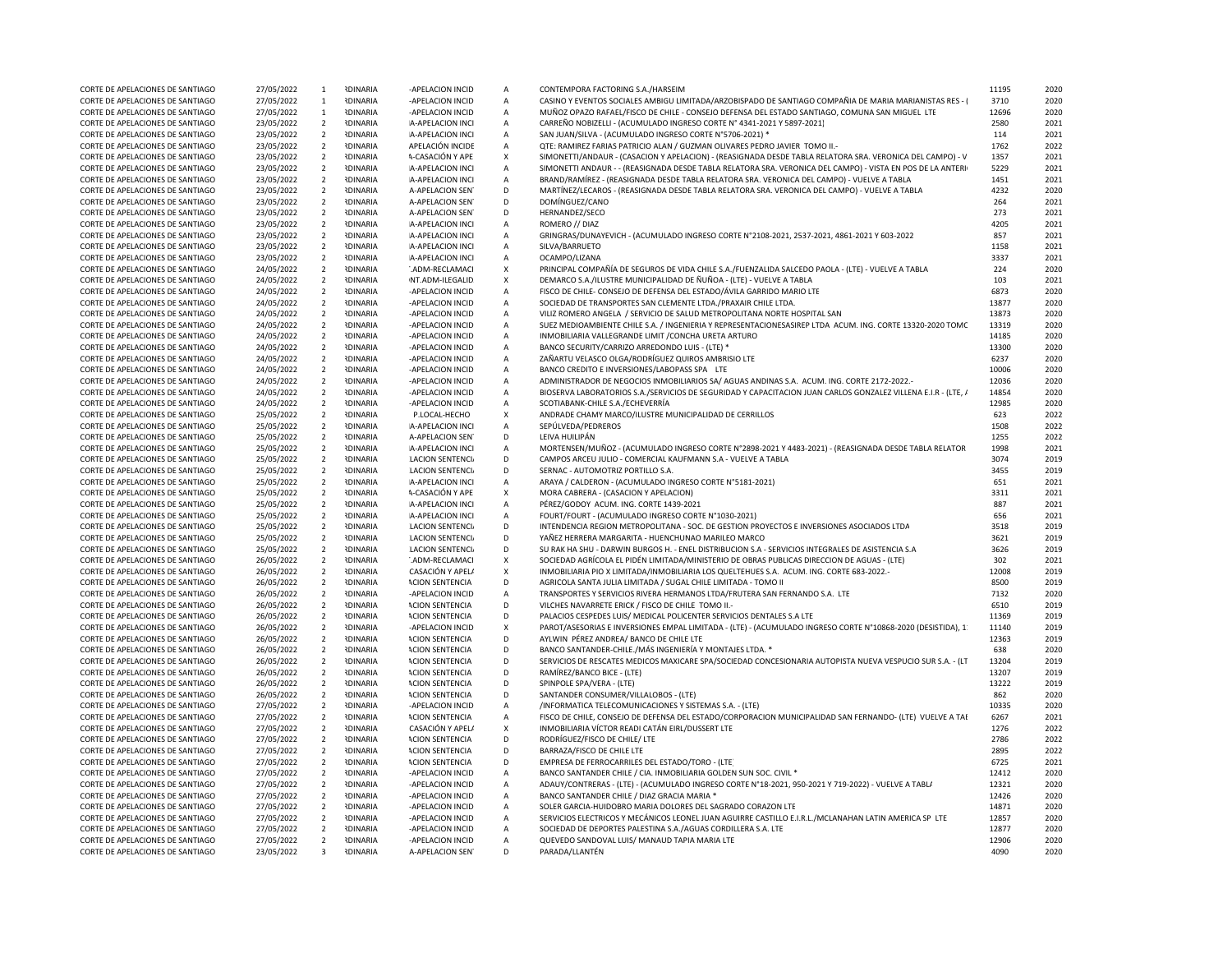| CORTE DE APELACIONES DE SANTIAGO                                     | 23/05/2022 | $\overline{\mathbf{3}}$ | <b>RDINARIA</b> | A-APELACION INCI        | $\overline{A}$            | AGUIRRE/CASTILLO                                                                                            | 211   | 2021 |
|----------------------------------------------------------------------|------------|-------------------------|-----------------|-------------------------|---------------------------|-------------------------------------------------------------------------------------------------------------|-------|------|
| CORTE DE APELACIONES DE SANTIAGO                                     | 23/05/2022 | $\overline{\mathbf{3}}$ | <b>IDINARIA</b> | A-APELACION INCI        | $\overline{A}$            | PÉREZ/SAGREDO *                                                                                             | 236   | 2021 |
| CORTE DE APELACIONES DE SANTIAGO                                     | 23/05/2022 | $\overline{\mathbf{3}}$ | <b>RDINARIA</b> | A-APELACION INCI        | $\mathsf{A}$              | SANCHEZ // MUÑOZ                                                                                            | 4348  | 2021 |
| CORTE DE APELACIONES DE SANTIAGO                                     | 23/05/2022 | $\overline{\mathbf{3}}$ | <b>IDINARIA</b> | A-APELACION INCI        | $\mathsf{A}$              | HENRÍQUEZ/HENRIQUEZ                                                                                         | 856   | 2021 |
| CORTE DE APELACIONES DE SANTIAGO                                     | 23/05/2022 | $\overline{\mathbf{3}}$ | <b>IDINARIA</b> | A-APELACION INCI        | $\mathsf{A}$              | PARRA//SOTOMAYOR ACUM. ING. CORTE 4457-2021 VUELVE A TABLA.                                                 | 3873  | 2021 |
| CORTE DE APELACIONES DE SANTIAGO                                     | 23/05/2022 | $\overline{\mathbf{3}}$ | <b>IDINARIA</b> | A-APELACION SEN         | D                         | GONZÁLEZ / PAILLALEF                                                                                        | 562   | 2022 |
| CORTE DE APELACIONES DE SANTIAGO                                     | 23/05/2022 | $\overline{\mathbf{3}}$ | <b>RDINARIA</b> | A-APELACION INCI        | Α                         | ARRIAGADA // LARA                                                                                           | 4434  | 2021 |
| CORTE DE APELACIONES DE SANTIAGO                                     | 23/05/2022 | $\overline{\mathbf{3}}$ | <b>RDINARIA</b> | A-APELACION INCI        | $\mathsf{A}$              | VEGA / SUBIABRE                                                                                             | 697   | 2022 |
| CORTE DE APELACIONES DE SANTIAGO                                     | 23/05/2022 | $\overline{\mathbf{3}}$ | <b>NDINARIA</b> | A-APELACION INCI        | $\mathsf{A}$              | <b>OCARES / VILCHEZ</b>                                                                                     | 991   | 2021 |
| CORTE DE APELACIONES DE SANTIAGO                                     | 23/05/2022 | $\overline{\mathbf{3}}$ | <b>IDINARIA</b> | A-APELACION INCI        | $\mathsf{A}$              | URETA/MOYANO ACUM. ING. CORTE 957-2022 Y 1119-2022.-                                                        | 3155  | 2021 |
| CORTE DE APELACIONES DE SANTIAGO                                     | 23/05/2022 | $\overline{\mathbf{3}}$ | <b>IDINARIA</b> | A-APELACION INCI        | $\mathsf{A}$              | FLORES // REYES VUELVE A TABLA.-                                                                            | 4098  | 2021 |
| CORTE DE APELACIONES DE SANTIAGO                                     | 23/05/2022 | $\overline{\mathbf{3}}$ | <b>IDINARIA</b> | A-APELACION INCI        | $\mathsf{A}$              | ORTIZ ARAYA DANITZA Y OTRAS //                                                                              | 3407  | 2021 |
| CORTE DE APELACIONES DE SANTIAGO                                     | 24/05/2022 | $\overline{\mathbf{3}}$ | <b>RDINARIA</b> | -APELACION INCID        | Α                         | BANCO DE CHILE/GARCÍA DUARTE ELIANETT - (LTE) *                                                             | 14300 | 2020 |
| CORTE DE APELACIONES DE SANTIAGO                                     | 24/05/2022 | $\overline{\mathbf{3}}$ | <b>IDINARIA</b> | -APELACION INCID        | $\mathsf{A}$              | BANCO SANTANDER-CHILE/INMOBILIARIA CERRO VERDE - (LTE)                                                      | 14420 | 2020 |
| CORTE DE APELACIONES DE SANTIAGO                                     | 24/05/2022 | $\overline{\mathbf{3}}$ | <b>RDINARIA</b> | -APELACION INCID        | $\mathsf{A}$              | PÉREZ/ - (LTE)                                                                                              | 14429 | 2020 |
| CORTE DE APELACIONES DE SANTIAGO                                     | 24/05/2022 | $\overline{\mathbf{3}}$ | <b>IDINARIA</b> | -APELACION INCID        | $\mathsf{A}$              | PAY CASH SERVICIOS FINANCIEROS S.A./SERVIU METROPOLITANO - (LTE)                                            | 14444 | 2020 |
| CORTE DE APELACIONES DE SANTIAGO                                     | 24/05/2022 | $\overline{\mathbf{3}}$ | <b>RDINARIA</b> | -APELACION INCID        | $\mathsf{A}$              | COPROPIETARIOS DEL CONDOMINIO EL ALGARROBAL II/INMOBILIARIA Y CONSTRUCTORA MATILDE LIMITADA - (LTE) - VUE   | 11760 | 2020 |
| CORTE DE APELACIONES DE SANTIAGO                                     | 24/05/2022 | $\overline{3}$          | <b>NDINARIA</b> | -APELACION INCID        | $\mathsf{A}$              | ASTUDILLO/OPERADORA DE TARJETAS LIDER SERVICIOS FINANCIEROS LIMITADA - (LTE)                                | 14833 | 2020 |
| CORTE DE APELACIONES DE SANTIAGO                                     | 24/05/2022 | $\overline{\mathbf{3}}$ | <b>IDINARIA</b> | -APELACION INCID        | А                         | VIÑEDOS ERRÁZURIZ OVALLE S.A./BANCO DE CRÉDITO E INVERSIONES LTE                                            | 11885 | 2020 |
| CORTE DE APELACIONES DE SANTIAGO                                     | 24/05/2022 | $\overline{\mathbf{3}}$ | <b>IDINARIA</b> | -APELACION INCID        | $\mathsf{A}$              | <b>BANCO DE CHILE/ROJAS</b>                                                                                 | 12851 | 2020 |
| CORTE DE APELACIONES DE SANTIAGO                                     | 24/05/2022 | $\overline{\mathbf{3}}$ | <b>IDINARIA</b> | -APELACION INCID        | $\mathsf{A}$              | PERALTA MEDINA CYNTHIA/INSTITUTO DE SALUD PÚBLICA - (REASIGNADA DESDE RELATORA SRA. CAROLINA CERNA) - VUE   | 9918  | 2019 |
| CORTE DE APELACIONES DE SANTIAGO                                     | 24/05/2022 | $\overline{\mathbf{3}}$ | <b>IDINARIA</b> | -APELACION INCID        | Α                         | <b>BANCO FALABELLA/AGUIRRE</b>                                                                              | 12954 | 2020 |
| CORTE DE APELACIONES DE SANTIAGO                                     | 24/05/2022 | $\overline{\mathbf{3}}$ | <b>IDINARIA</b> | -APELACION INCID        | $\mathsf{A}$              | ESPINOZA/FISCO DE CHILE/CONSEJO DE DEFENSA DEL ESTADO - (ACUMULADO INGRESO CORTE Nº13013-2020) - (LTE       | 12963 | 2020 |
| CORTE DE APELACIONES DE SANTIAGO                                     | 24/05/2022 | $\overline{3}$          | <b>IDINARIA</b> | -APELACION INCID        | $\mathsf{A}$              | SERVICIOS EN ACCIONAMIENTO Y CONTROL AUTOMÁTICO SPA/METSO INDUSTRIAL SERVICES SPA                           | 13026 | 2020 |
| CORTE DE APELACIONES DE SANTIAGO                                     | 24/05/2022 | $\overline{\mathbf{3}}$ | <b>RDINARIA</b> | -APELACION INCID        | Α                         | SOCIEDAD DE INVERCIONES SUMICAR S.A./DIRECCIÓN LOGÍSTICA CARABINERO DE CHILE                                | 13027 | 2020 |
| CORTE DE APELACIONES DE SANTIAGO                                     | 25/05/2022 | $\overline{3}$          | <b>RDINARIA</b> | A-APELACION INCI        | $\mathsf{A}$              | UBEDA/ - (AUTORIZACION SALIDA DEL PAIS)                                                                     | 1695  | 2022 |
| CORTE DE APELACIONES DE SANTIAGO                                     | 25/05/2022 | $\overline{\mathbf{3}}$ | <b>NDINARIA</b> | A-APELACION INCI        | $\mathsf{A}$              | WERNER/CHARME                                                                                               | 907   | 2021 |
| CORTE DE APELACIONES DE SANTIAGO                                     | 25/05/2022 | $\overline{\mathbf{3}}$ | <b>IDINARIA</b> | A-APELACION SEN         | D                         | MASFERRER/MELLA                                                                                             | 3288  | 2021 |
| CORTE DE APELACIONES DE SANTIAGO                                     | 25/05/2022 | $\overline{\mathbf{3}}$ | <b>RDINARIA</b> | A-APELACION INCI        | $\mathsf{A}$              | VALDÉS PÉREZ                                                                                                | 3251  | 2021 |
| CORTE DE APELACIONES DE SANTIAGO                                     | 25/05/2022 | $\overline{\mathbf{3}}$ | <b>RDINARIA</b> | A-APELACION INCI        | $\mathsf{A}$              | LANYI GRUNFELDT // DE LA CERDA                                                                              | 4426  | 2021 |
| CORTE DE APELACIONES DE SANTIAGO                                     | 25/05/2022 | $\overline{\mathbf{3}}$ | <b>RDINARIA</b> | A-APELACION INCI        | A                         | SEPULVEDA / NUÑEZ - (ACUMULADO INGRESO CORTE Nº374-2022)                                                    | 5517  | 2021 |
| CORTE DE APELACIONES DE SANTIAGO                                     | 25/05/2022 | $\overline{\mathbf{3}}$ | <b>RDINARIA</b> | A-APELACION INCI        | $\mathsf{A}$              | VEGA HENRÍQUEZ                                                                                              | 796   | 2022 |
| CORTE DE APELACIONES DE SANTIAGO                                     | 25/05/2022 | $\overline{\mathbf{3}}$ | <b>IDINARIA</b> | LACION SENTENCI.        | D                         | BANCO SANTANDER CHILE - MUNICIPALIDAD PROVIDENCIA                                                           | 3511  | 2019 |
| CORTE DE APELACIONES DE SANTIAGO                                     | 25/05/2022 | $\overline{\mathbf{3}}$ | <b>IDINARIA</b> | <b>LACION SENTENCI</b>  | D                         | ABARCA SALAS BLANCA - ARMIJO TAPIA LUIS ANIBAL - SOC. DE TRANSPORTES LAGO MAIHUE                            | 3513  | 2019 |
| CORTE DE APELACIONES DE SANTIAGO                                     | 25/05/2022 | $\overline{\mathbf{3}}$ | <b>RDINARIA</b> | LACION SENTENCI.        | D                         | I.MUNICIPALIDAD DE MAIPU - GONZALEZ Y GONZALEZ E HIJOS LTDA - ARANGUIZ ARCE FRANCISCO Y OTROS               | 3603  | 2019 |
| CORTE DE APELACIONES DE SANTIAGO                                     | 25/05/2022 | $\overline{3}$          | <b>NDINARIA</b> | <b>LACION SENTENCL</b>  | D                         | INTENDENCIA METROPOLITANA - SERVICIOS INTEGRALES DE SEGURIDAD SPA                                           | 3606  | 2019 |
| CORTE DE APELACIONES DE SANTIAGO                                     | 25/05/2022 | $\overline{3}$          | <b>RDINARIA</b> | A-APELACION SEN         | D                         | PRIETO/GUTIÉRREZ                                                                                            | 525   | 2021 |
| CORTE DE APELACIONES DE SANTIAGO                                     | 25/05/2022 | $\overline{\mathbf{3}}$ | <b>RDINARIA</b> | <b>LACION SENTENCIA</b> | D                         | HDI SEGUROS S.A - CAMPOS LUNA CLAUDIO - VELASCO CISNERO CARLA                                               | 3616  | 2019 |
| CORTE DE APELACIONES DE SANTIAGO                                     | 26/05/2022 | $\overline{3}$          | <b>RDINARIA</b> | CIVIL-HECHO             | $\boldsymbol{\mathsf{x}}$ | AUSTRAL LIMITADA/BANCO DE CHILE                                                                             | 3326  | 2022 |
| CORTE DE APELACIONES DE SANTIAGO                                     | 26/05/2022 | 3                       | <b>RDINARIA</b> | NT.ADM-ILEGALID         | X                         | CUERPO DE BOMBEROS DE CURANILAHUE/COMISIÓN PARA EL MERCADO FINANCIERO                                       | 334   | 2021 |
| CORTE DE APELACIONES DE SANTIAGO                                     | 26/05/2022 | $\overline{\mathbf{3}}$ | <b>IDINARIA</b> | <b>ACION SENTENCIA</b>  | D                         | MEJÍAS MOSCOSO MARLENE/ INMOBILIARIA MONTEVIDEO S.A LTE                                                     | 12301 | 2019 |
| CORTE DE APELACIONES DE SANTIAGO                                     | 26/05/2022 | $\overline{\mathbf{3}}$ | <b>IDINARIA</b> | <b>ACION SENTENCIA</b>  | D                         | COMERCIAL E INDUSTRIAL C.I LIMITADA/INTERCHILE S.A - (LTE)                                                  | 12162 | 2019 |
| CORTE DE APELACIONES DE SANTIAGO                                     | 26/05/2022 | $\overline{\mathbf{3}}$ | <b>IDINARIA</b> | <b>ACION SENTENCIA</b>  | D                         | ITAU CORPBANCA/ROMERO - (LTE) *                                                                             | 469   | 2020 |
| CORTE DE APELACIONES DE SANTIAGO                                     | 26/05/2022 | $\overline{\mathbf{3}}$ | <b>RDINARIA</b> | <b>ACION SENTENCIA</b>  | D                         | PRADO/PRADO - (LTE)                                                                                         | 12334 | 2019 |
| CORTE DE APELACIONES DE SANTIAGO                                     | 26/05/2022 | $\overline{3}$          | <b>NDINARIA</b> | CASACIÓN Y APEL/        | $\mathsf{x}$              | GRUPO MINGA SPA / LA RAMBLA Y EVENTOS SOCIEDAD ANONIMA - (CASACION Y APELACION) - TOMO II                   | 6013  | 2019 |
| CORTE DE APELACIONES DE SANTIAGO                                     | 26/05/2022 | $\overline{\mathbf{3}}$ | <b>IDINARIA</b> | <b>ACION SENTENCIA</b>  | X                         | HERRERA CALDERON SANDRA Y OTRO / INVERSIONES GORLITZ Y SAEZ SPA Y OTRO - (ACUMULADO INGRESO CORTE N°601(    | 6015  | 2019 |
| CORTE DE APELACIONES DE SANTIAGO                                     | 26/05/2022 | $\overline{\mathbf{3}}$ | <b>IDINARIA</b> | -APELACION INCID        | $\mathsf{A}$              | JANSSEN SCIENCES IRELAND UC/PHARMAVIRAL SPA ACUM. ING. CORTE 3031-2021.- LTE                                | 12335 | 2020 |
| CORTE DE APELACIONES DE SANTIAGO                                     | 26/05/2022 | $\overline{\mathbf{3}}$ | <b>IDINARIA</b> | -APELACION INCID        | $\boldsymbol{\mathsf{x}}$ | DANGEROUS - (LTE) - (ACUMULADO INGRESO CORTE N°6283-2020 Y 1328-2021, CASACION Y APELACION) - (REASIGNADA E | 3596  | 2020 |
| CORTE DE APELACIONES DE SANTIAGO                                     | 26/05/2022 | $\overline{\mathbf{3}}$ | <b>RDINARIA</b> | <b>ACION SENTENCIA</b>  | D                         | MIRANDA/PINTO - (LTE)                                                                                       | 12836 | 2019 |
| CORTE DE APELACIONES DE SANTIAGO                                     | 26/05/2022 | $\overline{\mathbf{3}}$ | <b>IDINARIA</b> | <b>ACION SENTENCIA</b>  | D                         | BANCO DE CHILE/HURTADO - (LTE)                                                                              | 836   | 2020 |
| CORTE DE APELACIONES DE SANTIAGO                                     | 26/05/2022 | $\overline{\mathbf{3}}$ | <b>IDINARIA</b> | CASACIÓN Y APEL/        | $\boldsymbol{\mathsf{X}}$ | CONSTRUCTORA PEHUENCHE LIMITADA / I. MUNICIPALIDAD DE RECOLETA - TOMO II                                    | 13156 | 2019 |
| CORTE DE APELACIONES DE SANTIAGO                                     | 27/05/2022 | $\overline{\mathbf{3}}$ | <b>IDINARIA</b> | -APELACION INCID        | A                         | SOCIEDAD DE REPUESTOS TODO CAMIÓN SPA / RECTICENTER SPA ACUM. ING. CORTE 1197-2022.- LTE                    | 1196  | 2022 |
| CORTE DE APELACIONES DE SANTIAGO                                     | 27/05/2022 | $\overline{\mathbf{3}}$ | <b>NDINARIA</b> | <b>ACION SENTENCIA</b>  | D                         | TORRES/VALLEJO - (LTE)                                                                                      | 12190 | 2020 |
| CORTE DE APELACIONES DE SANTIAGO                                     | 27/05/2022 | $\overline{3}$          | <b>NDINARIA</b> | -APELACION INCID        | $\overline{A}$            | SOCIEDAD AGRICOLA/FISCO DE CHILE LTE                                                                        | 2910  | 2022 |
| CORTE DE APELACIONES DE SANTIAGO                                     | 27/05/2022 | $\overline{\mathbf{3}}$ | <b>IDINARIA</b> | <b>ACION SENTENCIA</b>  | D                         | VARGAS BARRIENTOS JUAN / MOLINA HERNÁNDEZ JOSÉ LTE                                                          | 2067  | 2022 |
| CORTE DE APELACIONES DE SANTIAGO                                     | 27/05/2022 | $\overline{\mathbf{3}}$ | <b>IDINARIA</b> | <b>ACION SENTENCIA</b>  | D                         | LIBUY/MORA - (ACUMULADO INGRESO CORTE N°8848-2021) - (LTE)                                                  | 6657  | 2021 |
| CORTE DE APELACIONES DE SANTIAGO                                     | 27/05/2022 | $\overline{\mathbf{3}}$ | <b>IDINARIA</b> | <b>ACION SENTENCIA</b>  | D                         | AVLA SEGUROS DE CRÉDITO Y GARANTÍA S.A./CASTRO - (LTE)                                                      | 3310  | 2022 |
| CORTE DE APELACIONES DE SANTIAGO                                     | 27/05/2022 | $\overline{\mathbf{3}}$ | <b>IDINARIA</b> | -APELACION INCID        | $\mathsf{A}$              | SAMSUNG ELECTRONICS CHILE LIMITADA/ARCH COMUNICACIONES CHILE S.A ACUM. ING. CORTE 741-2021, 3610-2021 Y :   | 11347 | 2020 |
| CORTE DE APELACIONES DE SANTIAGO                                     | 27/05/2022 | $\overline{\mathbf{3}}$ | <b>IDINARIA</b> | -APELACION INCID        | $\mathsf{A}$              | FORUM SERVICIOS FINANCIEROS S.A./URRA GUTIERREZ LUIS LTE                                                    | 12517 | 2020 |
| CORTE DE APELACIONES DE SANTIAGO                                     | 27/05/2022 | $\overline{\mathbf{3}}$ | <b>IDINARIA</b> | -APELACION INCID        | $\mathsf{A}$              | AVLA SEGUROS DE CRÉDITO Y GARANTÍA S.A./CUEVAS SUAREZ SILVIO LTE                                            | 12545 | 2020 |
| CORTE DE APELACIONES DE SANTIAGO                                     | 27/05/2022 | $\overline{\mathbf{3}}$ | <b>RDINARIA</b> | -APELACION INCID        | Α                         | MEZA HENRIQUEZ ANDRES/ MEZA SANTIBAÑEZ DANIEL LTE                                                           | 12556 | 2020 |
| CORTE DE APELACIONES DE SANTIAGO                                     | 27/05/2022 | $\overline{\mathbf{3}}$ | <b>RDINARIA</b> | -APELACION INCID        | A                         | FISCO DE CHILE/SÁEZ REYES CAIN LTE                                                                          | 12607 | 2020 |
| CORTE DE APELACIONES DE SANTIAGO                                     | 27/05/2022 | $\overline{\mathbf{3}}$ | <b>IDINARIA</b> | -APELACION INCID        | $\mathsf{A}$              | INVERIONES PORTOFINO S.A./VALDEBENITO NEGRI MARIO LTE                                                       | 12695 | 2020 |
| CORTE DE APELACIONES DE SANTIAGO                                     | 27/05/2022 | $\overline{\mathbf{3}}$ | <b>IDINARIA</b> | -APELACION INCID        | $\mathsf{A}$              | VOLCOM CAPITAL DEUDA FONDO DE INVERSION/SOC COMERCIAL E INMOBILIARIA LA FUENTE LIMITADA - (ACUMULADO I      | 13267 | 2020 |
| CORTE DE APELACIONES DE SANTIAGO                                     | 23/05/2022 | $\overline{4}$          | <b>IDINARIA</b> | A-CASACIÓN Y APE        | $\boldsymbol{\mathsf{x}}$ | PARILLI/CONTRERAS ( CASACIÓN Y APELACIÓN )                                                                  | 4384  | 2021 |
| CORTE DE APELACIONES DE SANTIAGO                                     | 23/05/2022 | $\overline{4}$          | <b>IDINARIA</b> | A-APELACION INCI        | $\mathsf{A}$              | BULL/VALENZUELA                                                                                             | 486   | 2021 |
| CORTE DE APELACIONES DE SANTIAGO                                     | 23/05/2022 | $\overline{4}$          | <b>IDINARIA</b> | A-APELACION INCI        | $\overline{A}$            | GALLARDO/EZQUERRA                                                                                           | 575   | 2022 |
| CORTE DE APELACIONES DE SANTIAGO<br>CORTE DE APELACIONES DE SANTIAGO | 23/05/2022 | $\overline{4}$          | <b>IDINARIA</b> | A-APELACION INCI        | Α                         | GARCIA/FULLER                                                                                               | 3203  | 2021 |
|                                                                      | 23/05/2022 | $\overline{4}$          | <b>IDINARIA</b> | A-APELACION INCI        | А                         | RETAMAL/GAJARDO ACUM. ING. CORTE 313-2022 Y 475-2022.                                                       | 312   | 2022 |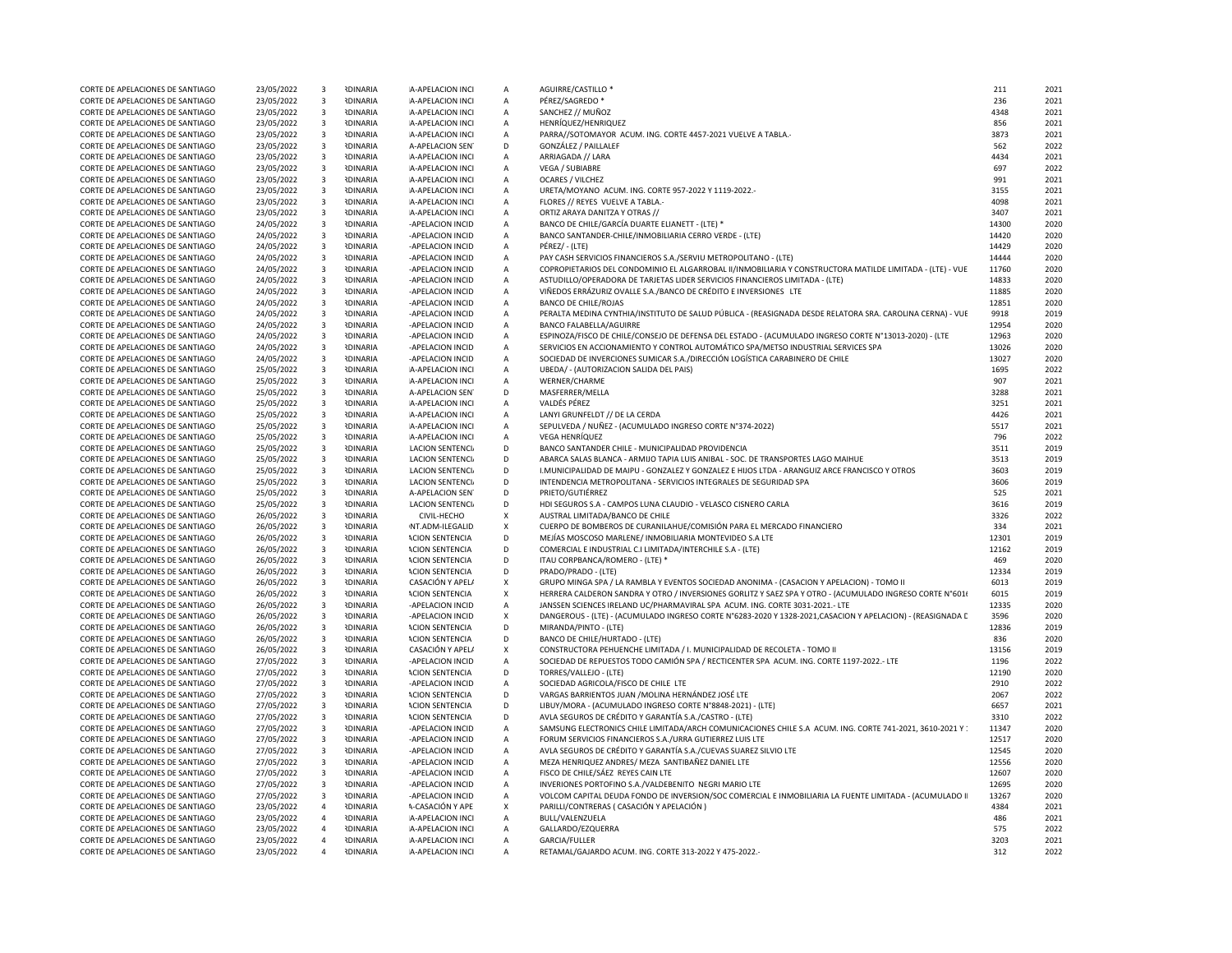| CORTE DE APELACIONES DE SANTIAGO | 23/05/2022 | $\overline{a}$ | <b>RDINARIA</b> | A-APELACION INCI         | Α              | HARCHA/MORENO                                                                                                 | 678            | 2022 |
|----------------------------------|------------|----------------|-----------------|--------------------------|----------------|---------------------------------------------------------------------------------------------------------------|----------------|------|
| CORTE DE APELACIONES DE SANTIAGO | 23/05/2022 | $\overline{4}$ | <b>IDINARIA</b> | A-APELACION INCI         | Α              | MARTÍNEZ/MORA ACUM. ING. CORTE 210-2022.-                                                                     | 966            | 2021 |
| CORTE DE APELACIONES DE SANTIAGO | 23/05/2022 | $\overline{4}$ | <b>IDINARIA</b> | A-APELACION INCI         | $\overline{A}$ | ΤΑΡΙΑ/ΤΑΡΙΑ                                                                                                   | 1005           | 2021 |
| CORTE DE APELACIONES DE SANTIAGO | 23/05/2022 | $\overline{4}$ | <b>IDINARIA</b> | A-APELACION INCI         | Α              | GARCÍA-HUIDOBRO/BENAVENTE                                                                                     | 1288           | 2021 |
| CORTE DE APELACIONES DE SANTIAGO | 23/05/2022 | $\overline{4}$ | <b>IDINARIA</b> | A-APELACION INCI         | Α              | GUTIÉRREZ/UGARTE                                                                                              | 1303           | 2021 |
| CORTE DE APELACIONES DE SANTIAGO | 23/05/2022 | $\overline{4}$ | <b>IDINARIA</b> | A-APELACION INCI         | X              | CAMUS/GUERRA - (ACUMULADO INGRESO CORTE Nº5043-2021, SENTENCIA)                                               | 1308           | 2021 |
| CORTE DE APELACIONES DE SANTIAGO | 23/05/2022 | $\overline{4}$ | <b>NDINARIA</b> | A-APELACION INCI         | $\mathsf A$    | DE LA JARA/FRANCO                                                                                             | 1359           | 2021 |
| CORTE DE APELACIONES DE SANTIAGO | 23/05/2022 | $\overline{4}$ | <b>IDINARIA</b> | A-APELACION INCI         | А              | SANTIBÁÑEZ/VALDIVIESO                                                                                         | 1371           | 2021 |
| CORTE DE APELACIONES DE SANTIAGO | 24/05/2022 | $\overline{4}$ | <b>NDINARIA</b> | NT.ADM-ILEGALID          | $\mathsf{x}$   | INMOBILIARIA LOMAS DE PUDAHUEL LIMITADA/GALLARDO GOWER AUGUSTO VUELVE A TABLA.-                               | 399            | 2019 |
|                                  |            | $\overline{4}$ | <b>IDINARIA</b> | ".ADM-RECLAMACI          | $\pmb{\chi}$   | ROZAS VERA JAVIER/ MINISTERIO DE OBRAS PUBLICAS DIRECCION DE VIALIDAD - (LTE) - (REASIGNADA DESDE TABLA RELAT | $\overline{7}$ | 2020 |
| CORTE DE APELACIONES DE SANTIAGO | 24/05/2022 |                |                 |                          |                |                                                                                                               |                |      |
| CORTE DE APELACIONES DE SANTIAGO | 24/05/2022 | $\overline{4}$ | <b>IDINARIA</b> | -APELACION INCID         | A              | CONTRERAS/CONTRERAS - (ACUMULADO INGRESO CORTE N°5942-2021) - (LTE)                                           | 14318          | 2020 |
| CORTE DE APELACIONES DE SANTIAGO | 24/05/2022 | $\overline{4}$ | <b>IDINARIA</b> | -APELACION INCID         | $\overline{A}$ | MUNICIPALIDAD DE LA REINA/FISCO DE CHILE - CONSEJO DE DEFENSA DEL ESTADO - (ACUMULADO INGRESO CORTE N°809     | 14319          | 2020 |
| CORTE DE APELACIONES DE SANTIAGO | 24/05/2022 | $\overline{4}$ | <b>IDINARIA</b> | -APELACION INCID         | $\mathsf A$    | BANCO ITAU CHILE / SERPA LILLO                                                                                | 14643          | 2020 |
| CORTE DE APELACIONES DE SANTIAGO | 24/05/2022 | $\overline{4}$ | <b>IDINARIA</b> | -APELACION INCID         | $\mathsf A$    | BANCO ITAU CHILE / SERPA LILLO                                                                                | 14825          | 2020 |
| CORTE DE APELACIONES DE SANTIAGO | 24/05/2022 | $\overline{4}$ | <b>NDINARIA</b> | -APFLACION INCID         | $\overline{A}$ | RALEI DEVELOPMENT GROUP SPA/SISTEMA ORACLE DE CHILE S.A. (ACUM. I.C. 7180-20 E I.C. 3212-21) LTE              | 5079           | 2020 |
| CORTE DE APELACIONES DE SANTIAGO | 24/05/2022 | $\overline{4}$ | <b>IDINARIA</b> | -APELACION INCID         | A              | HERNÁNDEZ / SERVICIOS MÉDICOS Y HOSPITALARIOS EDUSALUD LTDA.                                                  | 12147          | 2020 |
| CORTE DE APELACIONES DE SANTIAGO | 24/05/2022 | $\overline{4}$ | <b>IDINARIA</b> | -APELACION INCID         | $\overline{A}$ | DEL CARPIO/PAVEZ LTE .-                                                                                       | 12306          | 2020 |
| CORTE DE APELACIONES DE SANTIAGO | 24/05/2022 | $\overline{4}$ | <b>IDINARIA</b> | -APELACION INCID         | $\overline{A}$ | SELMAN/TRAVERSO - (ACUMULADO INGRESO CORTE Nº13553-2020 Y 2681-2021) - (LTE                                   | 12994          | 2020 |
| CORTE DE APELACIONES DE SANTIAGO | 24/05/2022 | $\overline{4}$ | <b>IDINARIA</b> | -APELACION INCID         | A              | INMOBILIARIA PARQUE LA FLORIDA S.A./ALIAN - (LTE)                                                             | 13100          | 2020 |
| CORTE DE APELACIONES DE SANTIAGO | 24/05/2022 | $\overline{4}$ | <b>IDINARIA</b> | -APELACION INCID         | A              | SERVICIOS ASESORÍAS Y SOLUCIONES FINANCIERAS LIMITADA/SOCIEDAD SOLUCIONES INTEGRALES SPA- (LTE)               | 13185          | 2020 |
| CORTE DE APELACIONES DE SANTIAGO | 24/05/2022 | $\overline{4}$ | <b>IDINARIA</b> | -APELACION INCID         | A              | HERRERA/CONSULTORA Y AGRÍCOLA RIO CLARO LIMITADA - (LTE)                                                      | 13246          | 2020 |
| CORTE DE APELACIONES DE SANTIAGO | 25/05/2022 | $\overline{4}$ | <b>IDINARIA</b> | A-APELACION SEN          | $\mathsf X$    | RUBILAR/SOTO - (ACUMULADO INGRESO CORTE Nº4327-2021, INCIDENTE) - (REASIGNADA DESDE TABLA RELATORA SRTA.      | 2684           | 2020 |
| CORTE DE APELACIONES DE SANTIAGO | 25/05/2022 | $\overline{4}$ | <b>NDINARIA</b> | A-APELACION INCI         | $\mathsf{x}$   | SANDINO/ITURRIAGA - (ACUMULADO INGRESO CORTE N°5858-2021, CASACION)                                           | 705            | 2021 |
| CORTE DE APELACIONES DE SANTIAGO | 25/05/2022 | $\overline{4}$ | <b>NDINARIA</b> | A-APELACION INCI         | $\overline{A}$ | FRANCESCHETTO/ARAVENA - (ACUMULADO INGRESO CORTE Nº1420-2021, 2306-2021 Y 3717-2021) - VUELVE A TABL/         | 2805           | 2020 |
| CORTE DE APELACIONES DE SANTIAGO | 25/05/2022 | $\overline{4}$ | <b>IDINARIA</b> | A-APELACION INCI         | A              | TOMEY// DEL CARPIO                                                                                            | 4386           | 2021 |
| CORTE DE APELACIONES DE SANTIAGO | 25/05/2022 | $\overline{4}$ | <b>IDINARIA</b> | <b>IL-APELACIÓN INCI</b> | A              | COMERCIAL VIA UNO CHILE LTDA.-SERNAC                                                                          | 59             | 2020 |
| CORTE DE APELACIONES DE SANTIAGO | 25/05/2022 | $\overline{4}$ | <b>IDINARIA</b> | <b>LACION SENTENCIA</b>  | D              | RODRIGUEZ MIRANDA ERNESTO - PATRICIO HIDALGO S.A                                                              | 3593           | 2019 |
| CORTE DE APELACIONES DE SANTIAGO | 25/05/2022 | $\overline{4}$ | <b>IDINARIA</b> | <b>LACION SENTENCI</b>   | D              | YAÑEZ MAUREIRA FRANCISCO JAVIER - CAR S.A RIPLEY                                                              | 3596           | 2019 |
| CORTE DE APELACIONES DE SANTIAGO | 25/05/2022 | $\overline{4}$ | <b>IDINARIA</b> | <b>LACION SENTENCIA</b>  | D              | DIRECCION GENERAL DE INSPECCION ILUSTRE MUNICIPALIDAD DE SANTIAGO - MARTINEZ BADILLA SILVIO ENRIQUE           | 3597           | 2019 |
| CORTE DE APELACIONES DE SANTIAGO | 25/05/2022 | $\overline{4}$ | <b>IDINARIA</b> | <b>A-APELACION SEN</b>   | D              | VERGARA / BAEZA                                                                                               | 2982           | 2021 |
|                                  |            | $\overline{4}$ | <b>NDINARIA</b> |                          | $\mathsf A$    | GARCÍA/ERRÁZURIZ                                                                                              | 900            |      |
| CORTE DE APELACIONES DE SANTIAGO | 25/05/2022 |                |                 | A-APELACION INCI         | D              |                                                                                                               |                | 2021 |
| CORTE DE APELACIONES DE SANTIAGO | 25/05/2022 | $\overline{4}$ | <b>IDINARIA</b> | <b>LACION SENTENCIA</b>  |                | RETAMAL ROSALES ROSA DEL CARMEN - ADMINISTRADORA DE SUPERMERCADOS EXPRESS LTDA                                | 3608           | 2019 |
| CORTE DE APELACIONES DE SANTIAGO | 25/05/2022 | $\overline{4}$ | <b>IDINARIA</b> | <b>LACION SENTENCIA</b>  | D              | PREFECTURA SANTIAGO RINCONADA - INTENDENCIA DE LA REGION METROPOLITANA - G4S SECURITY SERVICES LTDA - ALL     | 3618           | 2019 |
| CORTE DE APELACIONES DE SANTIAGO | 25/05/2022 | $\overline{4}$ | <b>IDINARIA</b> | <b>LACION SENTENCIA</b>  | D              | SALINAS CASTILLO JESSICA - GUAJARDO FERNANDEZ HUGO                                                            | 3619           | 2019 |
| CORTE DE APELACIONES DE SANTIAGO | 26/05/2022 | $\overline{4}$ | <b>IDINARIA</b> | '.ADM-RECLAMACI          | X              | FERRARIO Y ARGUELLO LIMITADA/MINISTERIO DE OBRAS PUBLICAS DGA - (LTE) - VUELVE A TABLA                        | 766            | 2020 |
| CORTE DE APELACIONES DE SANTIAGO | 26/05/2022 | $\overline{4}$ | <b>IDINARIA</b> | <b>ACION SENTENCIA</b>   | D              | REID/PALMA - (ACUMULADO INGRESO CORTE Nº3735-2020) - (LTE) - VUELVE A TABLA                                   | 10649          | 2019 |
| CORTE DE APELACIONES DE SANTIAGO | 26/05/2022 | $\overline{4}$ | <b>IDINARIA</b> | <b>ACION SENTENCIA</b>   | D              | RODRÍGUEZ ROMÁN ANGÉLICA/ILUSTRE MUNICIPALIDAD DE RECOLETA. VUELVE A TABLA.-                                  | 5908           | 2019 |
| CORTE DE APELACIONES DE SANTIAGO | 26/05/2022 | $\overline{4}$ | <b>IDINARIA</b> | CASACIÓN Y APEL/         | $\pmb{\chi}$   | ANDINO TRADE FACTORING SERVICIOS FINANCIEROS S.A./EMPRESA DE LOS FERROCARRILES DEL ESTADO - (LTE) - (CASACIC  | 7834           | 2019 |
| CORTE DE APELACIONES DE SANTIAGO | 26/05/2022 | $\overline{4}$ | <b>IDINARIA</b> | <b>ACION SENTENCIA</b>   | D              | SERRANO CONSULTORES LIMITADA/PAN ATLANTIC BANK AND TRUST LIMITED - VUELVE A TABLA                             | 10358          | 2019 |
| CORTE DE APELACIONES DE SANTIAGO | 26/05/2022 | $\overline{4}$ | <b>NDINARIA</b> | CASACIÓN Y APELA         | $\pmb{\chi}$   | WULF DOERNER ALEJANDRA/ INVERSIONES MONTE VERDE LIMITADA - (LTE) - (CASACION Y APELACION) VUELVE A TABLA.     | 11777          | 2019 |
| CORTE DE APELACIONES DE SANTIAGO | 26/05/2022 | $\overline{4}$ | <b>IDINARIA</b> | -APELACION INCID         | A              | CONSTRUCTORA E INMOBILIARIA OFIPLACE LIMITADA / SOC. CONCESIONARIA CONSTANERANORTE S.A. - (ACUMULADO IN       | 5085           | 2019 |
| CORTE DE APELACIONES DE SANTIAGO | 26/05/2022 | $\overline{4}$ | <b>IDINARIA</b> | <b>ACION SENTENCIA</b>   | X              | DELGADO/LOBO - (ACUMULADO INGRESO CORTE Nº3075-2019 INCIDENTE, 16470-2019 Y 16710-2019) - (REASIGNADA DES     | 3074           | 2019 |
| CORTE DE APELACIONES DE SANTIAGO | 26/05/2022 | $\overline{4}$ | <b>NDINARIA</b> | CASACIÓN Y APEL/         | X              | AVLA SEGUROS DE CRÉDITO Y GARANTÍA S.A./CAMILO SARAN MEDINA CONSTRUCCIONES EIRL - (CASACION Y APELACION)      | 430            | 2020 |
| CORTE DE APELACIONES DE SANTIAGO | 26/05/2022 | $\overline{4}$ | <b>IDINARIA</b> | -APELACION INCID         | А              | DURÁN SANHUEZA RAFAEL/HDI SEGUROS SA Y OTRO - (LTE) - (ACUMULADO INGRESO CORTE Nº1152-2021) - VUELVE A TAI    | 14932          | 2019 |
| CORTE DE APELACIONES DE SANTIAGO | 26/05/2022 | $\overline{4}$ | <b>IDINARIA</b> | <b>ACION SENTENCIA</b>   | D              | FIRST AVAL S.A.G.R./CAMPANA CONSTRUCCIONES SPA LTE                                                            | 602            | 2020 |
| CORTE DE APELACIONES DE SANTIAGO | 26/05/2022 | $\overline{4}$ | <b>IDINARIA</b> | <b>ACION SENTENCIA</b>   | D              | BANCO SANTANDER-CHILE/DÍAZ - (LTE)                                                                            | 887            | 2020 |
| CORTE DE APELACIONES DE SANTIAGO | 26/05/2022 | $\overline{4}$ | <b>NDINARIA</b> | <b>ACION SENTENCIA</b>   | D              | BURGOS FUENTES JOSE Y OTRA/ HOSPITAL DE NIÑOS ROBERTO DEL RIO - TOMO I                                        | 7401           | 2019 |
| CORTE DE APELACIONES DE SANTIAGO | 27/05/2022 | $\overline{4}$ | <b>IDINARIA</b> | <b>ACION SENTENCIA</b>   | D              | SILVA/ALONSO - (LTE)                                                                                          | 2521           | 2022 |
|                                  |            |                |                 |                          | D              |                                                                                                               |                |      |
| CORTE DE APELACIONES DE SANTIAGO | 27/05/2022 | $\overline{4}$ | <b>IDINARIA</b> | <b>ACION SENTENCIA</b>   |                | SOCIEDAD DE INVERSIONES LA GLORIA/SEGUROS - (LTE)                                                             | 2531           | 2022 |
| CORTE DE APELACIONES DE SANTIAGO | 27/05/2022 | $\overline{4}$ | <b>IDINARIA</b> | -APELACION INCID         | А              | LOHMAR/FISCO DE CHILE - (LTE)                                                                                 | 1915           | 2021 |
| CORTE DE APELACIONES DE SANTIAGO | 27/05/2022 | $\overline{4}$ | <b>IDINARIA</b> | <b>ACION SENTENCIA</b>   | D              | MARTINEZ LARA JOAQUIN/ FISCO DE CHILE CDE LTE                                                                 | 2450           | 2022 |
| CORTE DE APELACIONES DE SANTIAGO | 27/05/2022 | $\overline{4}$ | <b>IDINARIA</b> | -APELACION INCID         | А              | CASTILLO PÉREZ ROBINSON/ MINISTERIO OBRAS PUBLICAS LTE                                                        | 10590          | 2021 |
| CORTE DE APELACIONES DE SANTIAGO | 27/05/2022 | $\overline{4}$ | <b>IDINARIA</b> | -APELACION INCID         | Α              | CHILENA CONSOLIDADA SEGUROS GENERALES S.A./MELÓN HORMIGONES S.A. - (ACUMULADO INGRESO CORTE N°10833-2         | 10245          | 2020 |
| CORTE DE APELACIONES DE SANTIAGO | 27/05/2022 | $\overline{4}$ | <b>IDINARIA</b> | -APELACION INCID         | $\overline{A}$ | ASOCIACIÓN CHILENA DE SEGURIDAD/CAJA DE COMPENSACIÓN DE ASIGNACIÓN FAMILIAR LOS ANDES - (ACUMULADO INC        | 5986           | 2020 |
| CORTE DE APELACIONES DE SANTIAGO | 27/05/2022 | $\overline{4}$ | <b>IDINARIA</b> | -APELACION INCID         | $\mathsf A$    | GUTIÉRREZ/SACYR CHILE S.A. - (ACUMULADO INGRESO CORTE Nº7762-2021) - (LTE)                                    | 9018           | 2020 |
| CORTE DE APELACIONES DE SANTIAGO | 27/05/2022 | $\overline{4}$ | <b>IDINARIA</b> | -APELACION INCID         | А              | CONDOMINIO CHICUREO III/ MEDINA SOLORZA MARIA - (LTE) *                                                       | 12698          | 2020 |
| CORTE DE APELACIONES DE SANTIAGO | 27/05/2022 | $\overline{4}$ | <b>IDINARIA</b> | -APELACION INCID         | $\overline{A}$ | COMPAÑIA DE INVERSIONES Y DESAROLLO SUR LIMITADA/ILUSTRE MUNICIPALIDAD DE PROVIDENCIA - (LTE) *               | 14250          | 2020 |
| CORTE DE APELACIONES DE SANTIAGO | 27/05/2022 | $\overline{4}$ | <b>NDINARIA</b> | -APELACION INCID         | $\mathsf A$    | LARA / CORREA MIRANDA NELSON LTE                                                                              | 11125          | 2020 |
| CORTE DE APELACIONES DE SANTIAGO | 27/05/2022 | $\overline{4}$ | <b>IDINARIA</b> | -APELACION INCID         | А              | SOCIEDAD CHILENA DE AUTORES E INTÉRPRETES MUSICALES/ANAYA ROJAS ROSENDO LTE                                   | 11475          | 2020 |
| CORTE DE APELACIONES DE SANTIAGO | 27/05/2022 | $\overline{4}$ | <b>IDINARIA</b> | <b>ACION SENTENCIA</b>   | D              | BRAVO/ROBLES -LTE VUELVE A TABLA.-                                                                            | 16573          | 2019 |
| CORTE DE APELACIONES DE SANTIAGO | 23/05/2022 | 5              | <b>IDINARIA</b> | A-APELACION SEN          | D              | PIÑANGO / RAMIREZ - (ENTREGA INMEDIATA DE MENOR)                                                              | 1642           | 2022 |
| CORTE DE APELACIONES DE SANTIAGO | 23/05/2022 | 5              | <b>NDINARIA</b> | ACIÓN MEDIDAS D          | $\pmb{\chi}$   | JADUE/FACUSE - (ACUMULADO INGRESO CORTE Nº1315-2022) - (MEDIDAS DE PROTECCION) - VUELVE A TABLA               | 64             | 2022 |
| CORTE DE APELACIONES DE SANTIAGO | 23/05/2022 | 5              | <b>NDINARIA</b> | ONTIENDA DE CON          | $\mathsf{x}$   | VÁSQUEZ/ALCAYAGA - (CONTIENDA DE COMPETENCIA)                                                                 | 1493           | 2022 |
| CORTE DE APELACIONES DE SANTIAGO | 23/05/2022 | 5              | <b>NDINARIA</b> | A-APELACION SEN          | D              | RIFFO// PEÑARANDA VISTA CON ING. CORTE 262-2022.-                                                             | 4279           | 2021 |
| CORTE DE APELACIONES DE SANTIAGO | 23/05/2022 | 5              | <b>IDINARIA</b> | A-APELACION INCI         | $\overline{A}$ | RIFFO // PEÑARANDA VISTA EN POS DEL ING. CORTE 4279-2021.-                                                    | 262            | 2022 |
| CORTE DE APELACIONES DE SANTIAGO | 23/05/2022 | 5              | <b>IDINARIA</b> | A-APELACION SEN          | D              | ROJAS/QUEZADA                                                                                                 | 3334           | 2021 |
|                                  |            |                | <b>IDINARIA</b> |                          |                |                                                                                                               | 43             | 2021 |
| CORTE DE APELACIONES DE SANTIAGO | 23/05/2022 | 5              |                 | A-APELACION INCI         | $\mathsf{A}$   | <b>FEICK/DE ARAUJO '</b>                                                                                      |                |      |
| CORTE DE APELACIONES DE SANTIAGO | 23/05/2022 | $5^{\circ}$    | <b>NDINARIA</b> | A-APELACION SEN          | A              | AMIGO NILO                                                                                                    | 3254           | 2021 |
| CORTE DE APELACIONES DE SANTIAGO | 23/05/2022 | 5              | <b>IDINARIA</b> | A-APELACION INCI         | $\mathsf{A}$   | ORREGO/MÁRQUEZ                                                                                                | 1253           | 2021 |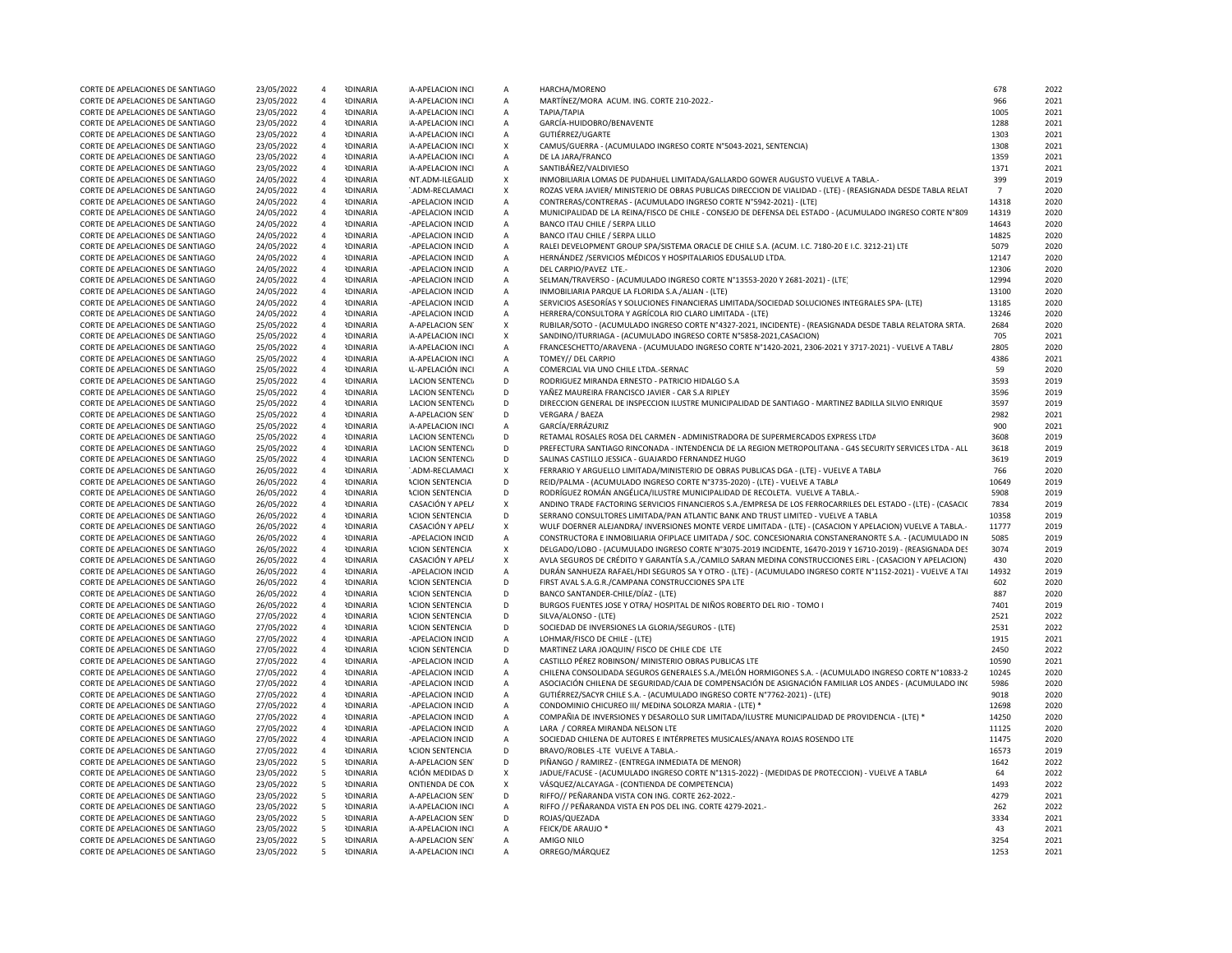| CORTE DE APELACIONES DE SANTIAGO                                     | 23/05/2022               | 5      | <b>IDINARIA</b>                    | A-APELACION INCI                                 | A              | SOTO/BURGOS                                                                                                                                            | 1259         | 2021         |
|----------------------------------------------------------------------|--------------------------|--------|------------------------------------|--------------------------------------------------|----------------|--------------------------------------------------------------------------------------------------------------------------------------------------------|--------------|--------------|
| CORTE DE APELACIONES DE SANTIAGO                                     | 23/05/2022               | 5      | <b>RDINARIA</b>                    | A-APELACION INCI                                 | A              | VARGAS/ALBERCA                                                                                                                                         | 1260         | 2021         |
| CORTE DE APELACIONES DE SANTIAGO                                     | 23/05/2022               | -5     | <b>RDINARIA</b>                    | A-APELACION INCI                                 | A              | VALENZUELA / ORTIZ                                                                                                                                     | 1272         | 2021         |
| CORTE DE APELACIONES DE SANTIAGO                                     | 23/05/2022               | 5      | <b>IDINARIA</b>                    | A-APELACION INCI                                 | $\mathsf{A}$   | FERNÁNDEZ/DÍAZ                                                                                                                                         | 1280         | 2021         |
| CORTE DE APELACIONES DE SANTIAGO                                     | 24/05/2022               | - 5    | <b>IDINARIA</b>                    | '.ADM-RECLAMACI                                  | X              | AGRICOLA LO ORREGO S.A./MINISTERIO DE OBRAS PUBLICAS DIRECCION DE AGUAS - (LTE)                                                                        | 345          | 2021         |
| CORTE DE APELACIONES DE SANTIAGO                                     | 24/05/2022               | - 5    | <b>IDINARIA</b>                    | CIVIL-QUEJA                                      | X              | SOC. CONCESIONARIA RUTA DEL ALGARROBO S.A./SCHMIDT ARIZTIA FRANCISCO - (LTE)                                                                           | 11548        | 2021         |
| CORTE DE APELACIONES DE SANTIAGO                                     | 24/05/2022               | 5      | <b>RDINARIA</b>                    | -APELACION INCID                                 | А              | SOCIEDAD CHILENA DE AUTORES E INTÉRPRETES MUSICALES/COMERCIAL, EVENTOS E INVERSIONES EL PEZ NEGRO S ACUN                                               | 12752        | 2020         |
| CORTE DE APELACIONES DE SANTIAGO                                     | 24/05/2022               | 5      | <b>NDINARIA</b>                    | -APELACION INCID                                 | $\overline{A}$ | LATAM CAR GROUP SPA./SERVICIO DE REGISTRO CIVIL E IDENTIFICACIÓN LTE =                                                                                 | 13139        | 2020         |
| CORTE DE APELACIONES DE SANTIAGO                                     | 24/05/2022               | 5      | <b>NDINARIA</b>                    | -APELACION INCID                                 | $\overline{A}$ | VALENZUELA CUCURELLA JOAQUIN/ INTERCHILE S.A - ACUM. ING. CORTE 2559-2022.- VUELVE A TABLA.-(LTE)                                                      | 8156         | 2020         |
| CORTE DE APELACIONES DE SANTIAGO                                     | 24/05/2022               | 5      | <b>RDINARIA</b>                    | -APELACION INCID                                 | $\overline{A}$ | SHERMAN FARIAS IVONNE/ INMOBILIARIA LAGO CHAPO S.A. TOMO III.-                                                                                         | 12785        | 2020         |
| CORTE DE APELACIONES DE SANTIAGO                                     | 24/05/2022               | 5      | <b>RDINARIA</b>                    | -APELACION INCID                                 | $\overline{A}$ | ARCOS DORADOS RESTAURANTES DE CHILE LTDA./TORO ROA CLAUDIA LTE                                                                                         | 13550        | 2020         |
| CORTE DE APELACIONES DE SANTIAGO                                     | 24/05/2022               | 5      | <b>RDINARIA</b>                    | -APELACION INCID                                 | $\overline{A}$ | FARMACIAS CRUZ VERDE S.A./INSTITUTO DE SALUD PÚBLICA - LTE - VUELVE A TABLA                                                                            | 7483         | 2020         |
| CORTE DE APELACIONES DE SANTIAGO                                     | 24/05/2022               | 5      | <b>IDINARIA</b>                    | -APELACION INCID                                 | $\overline{A}$ | INVERSIONES INMOBILIARIAS CJN SPA/NARVÁEZ PARRA ROBERTO ACUM. ING. CORTE 13703-2020.-                                                                  | 13702        | 2020         |
| CORTE DE APELACIONES DE SANTIAGO                                     | 24/05/2022               | 5      | <b>IDINARIA</b>                    | -APELACION INCID                                 | $\overline{A}$ | CARRASCO DIAZ MARCO/METLIFE CHILE SEGUROS DE VIDA S.A. - (ACUMULADO INGRESO CORTE N°14141-2020) - (LTE)                                                | 13804        | 2020         |
| CORTE DE APELACIONES DE SANTIAGO                                     | 24/05/2022               | -5     | <b>NDINARIA</b>                    | -APELACION INCID                                 | A              | FIGUEROA. BASCUÑÁN *                                                                                                                                   | 13838        | 2020         |
| CORTE DE APELACIONES DE SANTIAGO                                     | 24/05/2022               | 5      | <b>IDINARIA</b>                    | -APELACION INCID                                 | A              | BANCO BILBAO VIZCAYA ARGENTARIA CHILE/GÓMEZ - (ACUMULADO INGRESO CORTE Nº14406-2020) - (LTE)                                                           | 14374        | 2020         |
| CORTE DE APELACIONES DE SANTIAGO                                     | 24/05/2022               | -5     | <b>IDINARIA</b>                    | -APELACION INCID                                 | A              | BARNA/FISCO DE CHILE - SEREMI - (LTE)                                                                                                                  | 14844        | 2020         |
| CORTE DE APELACIONES DE SANTIAGO                                     | 25/05/2022               | 5      | <b>NDINARIA</b>                    | <b>A-CASACIÓN Y APE</b>                          | X              | LÓPEZ / LOYOLA - (CASACION Y APELACION)                                                                                                                | 1618         | 2022         |
| CORTE DE APELACIONES DE SANTIAGO                                     | 25/05/2022               | 5      | <b>RDINARIA</b>                    | A-APELACION SEN                                  | D              | GONZALEZ/HENAO                                                                                                                                         | 287          | 2022         |
| CORTE DE APELACIONES DE SANTIAGO                                     | 25/05/2022               | 5      | <b>RDINARIA</b>                    | <b>IL-APELACIÓN INCI</b>                         | А              | HORMAZÁBAL/CARRASCO                                                                                                                                    | 1598         | 2020         |
| CORTE DE APELACIONES DE SANTIAGO                                     | 25/05/2022               | -5     | <b>RDINARIA</b>                    | <b>A-CASACIÓN Y APE</b>                          | X              | SEGUEL/PLAZA ( CASACIÓN Y APELACIÓN )<br><b>FGAÑA ABARCA</b>                                                                                           | 412          | 2021         |
| CORTE DE APELACIONES DE SANTIAGO                                     | 25/05/2022               | 5      | <b>IDINARIA</b>                    | A-APELACION INCI                                 | A<br>D         |                                                                                                                                                        | 823          | 2022         |
| CORTE DE APELACIONES DE SANTIAGO                                     | 25/05/2022               | 5<br>5 | <b>IDINARIA</b><br><b>RDINARIA</b> | <b>LACION SENTENCIA</b>                          | D              | ADASME OTEIZA IGNACIO - MORA SAEZ RENE - PONCE MELLADO EXEQUIEL - SERVICIO DE TRANSPORTES Y COMERCIO INTI<br>SERNAC - SOC.CONC. VESPUCIO NORTE EXPRESS | 3479<br>3607 | 2019<br>2019 |
| CORTE DE APELACIONES DE SANTIAGO                                     | 25/05/2022               |        |                                    | <b>LACION SENTENCIA</b>                          |                |                                                                                                                                                        |              |              |
| CORTE DE APELACIONES DE SANTIAGO                                     | 25/05/2022               | 5      | <b>IDINARIA</b>                    | A-APELACION INCI                                 | $\overline{A}$ | ROSALES/SANTANA                                                                                                                                        | 1384         | 2021         |
| CORTE DE APELACIONES DE SANTIAGO<br>CORTE DE APELACIONES DE SANTIAGO | 25/05/2022<br>25/05/2022 | 5<br>5 | <b>IDINARIA</b><br><b>IDINARIA</b> | A-APELACION INCI<br>A-APELACION INCI             | A              | SAENZ/MELLA<br>STUPPA/SCHWEIZER                                                                                                                        | 1427<br>1452 | 2021<br>2021 |
| CORTE DE APELACIONES DE SANTIAGO                                     | 25/05/2022               | 5      | <b>NDINARIA</b>                    | A-APELACION INCI                                 | A<br>A         | ÁLVAREZ/RODRÍGUEZ                                                                                                                                      | 1467         | 2021         |
| CORTE DE APELACIONES DE SANTIAGO                                     | 25/05/2022               | 5      | <b>NDINARIA</b>                    |                                                  | D              | ALIANZA SEGURIDAD LTDA - INTENDENCIA REGION METROPOLITANA                                                                                              | 3841         | 2019         |
| CORTE DE APELACIONES DE SANTIAGO                                     | 25/05/2022               | -5     | <b>RDINARIA</b>                    | <b>LACION SENTENCI</b><br><b>LACION SENTENCL</b> | D              | INTENDENCIA REGION METROPOLITANA DE SANTIAGO - ALIANZA SEGURIDAD LTDA                                                                                  | 3848         | 2019         |
| CORTE DE APELACIONES DE SANTIAGO                                     | 26/05/2022               | - 5    | <b>RDINARIA</b>                    | CIVIL-HECHO                                      | $\mathsf{x}$   | INSTITUTO PROFESIONAL CAMARA DE COMERCIO DE SANTIAGO LTDA/PLATT ASTORGA DANIEL                                                                         | 3413         | 2022         |
| CORTE DE APELACIONES DE SANTIAGO                                     | 26/05/2022               | - 5    | <b>IDINARIA</b>                    | CIVIL-HECHO                                      | X              | BUSTAMANTE VERA WASHINGTON/17° JUZGADO CIVIL DE SANTIAGO - (LTE)                                                                                       | 145          | 2022         |
| CORTE DE APELACIONES DE SANTIAGO                                     | 26/05/2022               | 5      | <b>IDINARIA</b>                    | <b>ACION SENTENCIA</b>                           | D              | INGENIERIA SIMANCAS SOCIEDAD LIMITADA / ENERGIAS RENOVABLES FOTONES DE CHILE SPA - TOMO III                                                            | 5090         | 2019         |
| CORTE DE APELACIONES DE SANTIAGO                                     | 26/05/2022               | 5      | <b>IDINARIA</b>                    | <b>ACION SENTENCIA</b>                           | D              | HURTADO ARAVENA MARCELA/UNIVERSIDAD DE SANTIAGO                                                                                                        | 12330        | 2019         |
| CORTE DE APELACIONES DE SANTIAGO                                     | 26/05/2022               | 5      | <b>IDINARIA</b>                    | CASACIÓN Y APEL/                                 | X              | MATURANA MORALES OSCAR / ARZOBISPADO DE SANTIAGO (CASACIÓN Y APELACIÓN)                                                                                | 12049        | 2019         |
| CORTE DE APELACIONES DE SANTIAGO                                     | 26/05/2022               | 5      | <b>IDINARIA</b>                    | <b>ACION SENTENCIA</b>                           | D              | SÁNCHEZ SAAVEDRA ZARINA/INSTITUTO DE PREVISION SOCIAL - (LTE) - VUELVE A TABLA                                                                         | 11011        | 2019         |
| CORTE DE APELACIONES DE SANTIAGO                                     | 26/05/2022               | 5      | <b>IDINARIA</b>                    | <b>ACION SENTENCIA</b>                           | D              | SOLAR SILVA MARIA / MONTENEGRO URBINA CRISTIAN Y OTROS - TOMO II - VUELVE A TABLA                                                                      | 4327         | 2019         |
| CORTE DE APELACIONES DE SANTIAGO                                     | 26/05/2022               | 5      | <b>RDINARIA</b>                    | -APELACION INCID                                 | A              | CLARA FILMS SPA/DIVAN CHILE SPA - (ACUMULADO INGRESO CORTE N°5648-2020) - (LTE)                                                                        | 1263         | 2020         |
| CORTE DE APELACIONES DE SANTIAGO                                     | 26/05/2022               | 5      | <b>NDINARIA</b>                    | <b>ACION SENTENCIA</b>                           | D              | SAAVEDRA Y ABALO M Y S LTDA / LIEBHERR WERK EHINGER GMBH - TOMO III                                                                                    | 5828         | 2019         |
| CORTE DE APELACIONES DE SANTIAGO                                     | 26/05/2022               | 5      | <b>NDINARIA</b>                    | <b>ACION SENTENCIA</b>                           | D              | AGUAS ARAUCANIA S.A/SUPERINTENDENCIA DE SERVICIOS SANITARIOS LTE                                                                                       | 12372        | 2019         |
| CORTE DE APELACIONES DE SANTIAGO                                     | 26/05/2022               | 5      | <b>IDINARIA</b>                    | <b>ACION SENTENCIA</b>                           | D              | BANCO SANTANDER - CHILE/CONSTRUCTORA BERNARDO VÁSQUEZ LIMITADA - (LTE)                                                                                 | 770          | 2020         |
| CORTE DE APELACIONES DE SANTIAGO                                     | 26/05/2022               | 5      | <b>RDINARIA</b>                    | <b>ACION SENTENCIA</b>                           | D              | <b>BANCO SECURITY/CHARTIER - (LTE)</b>                                                                                                                 | 823          | 2020         |
| CORTE DE APELACIONES DE SANTIAGO                                     | 26/05/2022               | $-5$   | <b>RDINARIA</b>                    | <b>ACION SENTENCIA</b>                           | D              | BANCO SECURITY/DÍAZ - (LTE)                                                                                                                            | 828          | 2020         |
| CORTE DE APELACIONES DE SANTIAGO                                     | 27/05/2022               | - 5    | <b>IDINARIA</b>                    | <b>ACION SENTENCIA</b>                           | D              | BANCO SECURITY/PAREDES - (LTE) - VUELVE A TABLA                                                                                                        | 9251         | 2021         |
| CORTE DE APELACIONES DE SANTIAGO                                     | 27/05/2022               | - 5    | <b>IDINARIA</b>                    | -APELACION INCID                                 | A              | SOTO/FISCO DE CHILE/CDE ACUM. ING. CORTE 2307-2022.-                                                                                                   | 2306         | 2022         |
| CORTE DE APELACIONES DE SANTIAGO                                     | 27/05/2022               | 5      | <b>RDINARIA</b>                    | -APELACION INCID                                 | A              | FISCO DE CHILE/SCOTIABANK CHILE S. A. LTE                                                                                                              | 3498         | 2022         |
| CORTE DE APELACIONES DE SANTIAGO                                     | 27/05/2022               | 5      | <b>RDINARIA</b>                    | <b>ACION SENTENCIA</b>                           | D              | INMOBILIARIA E INVERSIONES SENDA OTOÑAL S.A./FREI - (LTE)                                                                                              | 2509         | 2022         |
| CORTE DE APELACIONES DE SANTIAGO                                     | 27/05/2022               | 5      | <b>NDINARIA</b>                    | -APELACION INCID                                 | A              | BUSTOS/CONSEJO DE DEFENSA DEL ESTADO - (LTE)                                                                                                           | 3554         | 2022         |
| CORTE DE APELACIONES DE SANTIAGO                                     | 27/05/2022               | 5      | <b>IDINARIA</b>                    | <b>ACION SENTENCIA</b>                           | $\mathsf{D}$   | VILLALOBOS/FISCO CDE - (LTE)                                                                                                                           | 3683         | 2022         |
| CORTE DE APELACIONES DE SANTIAGO                                     | 27/05/2022               | 5      | <b>RDINARIA</b>                    | -APELACION INCID                                 | А              | SERVIU METROPOLITANO                                                                                                                                   | 11246        | 2020         |
| CORTE DE APELACIONES DE SANTIAGO                                     | 27/05/2022               | 5      | <b>RDINARIA</b>                    | -APELACION INCID                                 | А              | OJEDA/ALTURA LTE                                                                                                                                       | 12878        | 2020         |
| CORTE DE APELACIONES DE SANTIAGO                                     | 27/05/2022               | -5     | <b>RDINARIA</b>                    | -APELACION INCID                                 | A              | FISCO DE CHILE / CDE SANTIAGO / - (ACUMULADO INGRESO CORTE Nº4561-2022)                                                                                | 3419         | 2022         |
| CORTE DE APELACIONES DE SANTIAGO                                     | 27/05/2022               | 5      | <b>IDINARIA</b>                    | -APELACION INCID                                 | А              | MOLINA/OLIVOS - (LTE)                                                                                                                                  | 13504        | 2020         |
| CORTE DE APELACIONES DE SANTIAGO                                     | 27/05/2022               | 5      | <b>RDINARIA</b>                    | -APELACION INCID                                 | $\overline{A}$ | AVLA S.A.G.R./AKL INGENIERÍA Y GEOMECÁNICA LIMITADA - (LTE)                                                                                            | 13526        | 2020         |
| CORTE DE APELACIONES DE SANTIAGO                                     | 27/05/2022               | -5     | <b>RDINARIA</b>                    | -APELACION INCID                                 | A              | ANDONAEGUI/SECRETARÍA REGIONAL MINISTERIAL DE SALUD DE LA REGIÓN DE ÑUBLE - (LTE)                                                                      | 13529        | 2020         |
| CORTE DE APELACIONES DE SANTIAGO                                     | 27/05/2022               | 5      | <b>IDINARIA</b>                    | -APELACION INCID                                 | А              | SCHAROVSKY/ABUT - (LTE)                                                                                                                                | 13537        | 2020         |
| CORTE DE APELACIONES DE SANTIAGO                                     | 23/05/2022               | 6      | <b>IDINARIA</b>                    | A-APELACION SEN                                  | D              | PARDO/QUEZADA                                                                                                                                          | 4144         | 2020         |
| CORTE DE APELACIONES DE SANTIAGO                                     | 23/05/2022               | 6      | <b>IDINARIA</b>                    | A-APELACION INCI                                 | A              | CRUZ/MUÑIZ - (ACUMULADO INGRESO CORTE N°1192-2021) *                                                                                                   | 231          | 2021         |
| CORTE DE APELACIONES DE SANTIAGO                                     | 23/05/2022               | 6      | <b>RDINARIA</b>                    | A-APELACION INCI                                 | A              | SOTO/ROSALES                                                                                                                                           | 789          | 2021         |
| CORTE DE APELACIONES DE SANTIAGO                                     | 23/05/2022               | -6     | <b>NDINARIA</b>                    | A-APELACION INCI                                 | А              | JERALDO/CONTRERAS                                                                                                                                      | 3080         | 2021         |
| CORTE DE APELACIONES DE SANTIAGO                                     | 23/05/2022               | 6      | <b>RDINARIA</b>                    | A-APFLACION INCI                                 | $\mathsf{A}$   | ROJAS / MOLINA                                                                                                                                         | 1061         | 2021         |
| CORTE DE APELACIONES DE SANTIAGO                                     | 23/05/2022               | 6      | <b>IDINARIA</b>                    | A-APELACION SEN                                  | D              | MALDONADO ORREGO                                                                                                                                       | 3018         | 2021         |
| CORTE DE APELACIONES DE SANTIAGO                                     | 23/05/2022               | 6      | <b>IDINARIA</b>                    | <b>A-APELACION SEN</b>                           | D              | ROZIC/LERIA                                                                                                                                            | 488          | 2021         |
| CORTE DE APELACIONES DE SANTIAGO                                     | 23/05/2022               | 6      | <b>RDINARIA</b>                    | A-APELACION INCI                                 | A              | CAYUELA ÁLVAREZ                                                                                                                                        | 762          | 2022         |
| CORTE DE APELACIONES DE SANTIAGO                                     | 23/05/2022               | 6      | <b>IDINARIA</b>                    | A-APELACION INCI                                 | A              | KASSIS / BOLELLI                                                                                                                                       | 2827         | 2021         |
| CORTE DE APELACIONES DE SANTIAGO                                     | 23/05/2022               | 6      | <b>IDINARIA</b>                    | A-APELACION SEN                                  | D              | PONCE/TORO ACUM. ING. CORTE 5684-2021.-                                                                                                                | 1038         | 2021         |
| CORTE DE APELACIONES DE SANTIAGO                                     | 23/05/2022               | 6      | <b>IDINARIA</b>                    | A-CASACIÓN Y APE                                 | X              | CÁCERES/RUIZ                                                                                                                                           | 3042         | 2021         |
| CORTE DE APELACIONES DE SANTIAGO                                     | 23/05/2022               | 6      | <b>IDINARIA</b>                    | A-APELACION INCI                                 | $\mathsf{A}$   | TAGLE GIANNINI SANTIAGO FRANCISCO - (ACUMULADO INGRESO CORTE Nº3858-2021)                                                                              | 1150         | 2021         |
| CORTE DE APELACIONES DE SANTIAGO                                     | 23/05/2022               | 6      | <b>IDINARIA</b>                    | A-APELACION INCI                                 | A              | MUÑOZ/AMIGO                                                                                                                                            | 1188         | 2021         |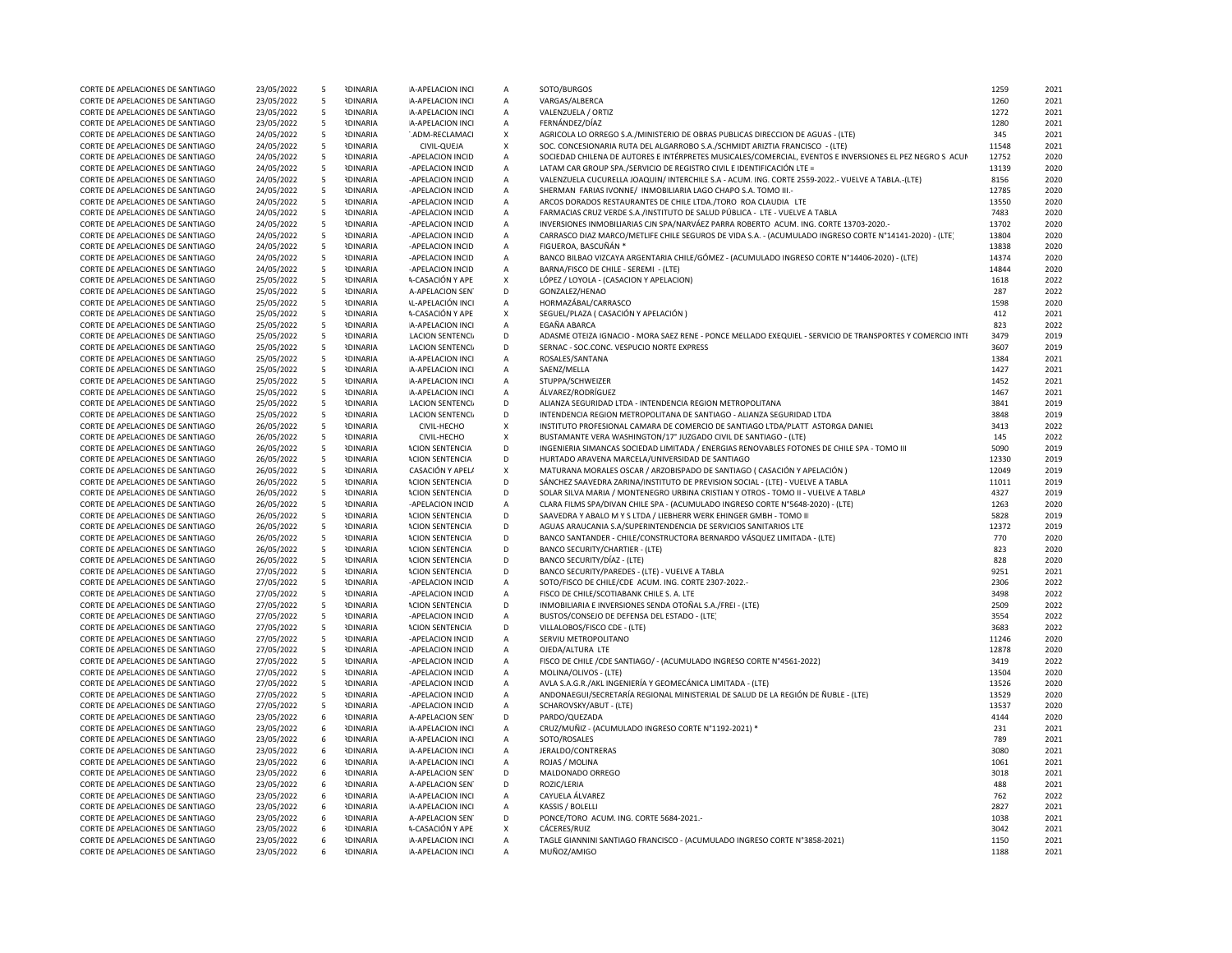|                                  |            | 6               | <b>RDINARIA</b> |                         |                           |                                                                                                                 | 524   |      |  |
|----------------------------------|------------|-----------------|-----------------|-------------------------|---------------------------|-----------------------------------------------------------------------------------------------------------------|-------|------|--|
| CORTE DE APELACIONES DE SANTIAGO | 24/05/2022 |                 |                 | NT.ADM-ILEGALID         | X                         | INMOBILIARIA EL CARMEN ORIENTE S.A./ ILUSTRE MUNICIPALIDAD DE HUECHURABA - (LTE)                                |       | 2019 |  |
| CORTE DE APELACIONES DE SANTIAGO | 24/05/2022 | - 6             | <b>RDINARIA</b> | -APELACION INCID        | $\overline{A}$            | CORPORACIÓN DE FOMENTO DE LA PRODUCCIÓN/CORPORACIÓN DE DESARROLLO SOCIAL DEL SECTOR RURAL - (LTE)               | 14001 | 2020 |  |
| CORTE DE APELACIONES DE SANTIAGO | 24/05/2022 | - 6             | <b>RDINARIA</b> | -APELACION INCID        | А                         | BANCO SANTANDER CHILE/ECHEVERRÍA - (LTE) ACUM. ING. CORTE 8541-2020. - VUELVE A TABLA.                          | 3931  | 2020 |  |
| CORTE DE APELACIONES DE SANTIAGO | 24/05/2022 | - 6             | <b>RDINARIA</b> | -APELACION INCID        | $\mathsf{A}$              | HAZARD CIFUENTES HAYLIND Y OTRA / HAZARD CIFUENTES ALICIA Y OTRA *                                              | 13811 | 2020 |  |
| CORTE DE APELACIONES DE SANTIAGO | 24/05/2022 | - 6             | <b>IDINARIA</b> | -APELACION INCID        | $\overline{A}$            | DONOSO ASPEE ANA /SOCIEDAD CONCESIONARIA COSTANERA NORTE S.A. ACUM. ING. CORTE 12610-2020 Y 13292-2020.         | 6255  | 2020 |  |
| CORTE DE APELACIONES DE SANTIAGO | 24/05/2022 | - 6             | <b>RDINARIA</b> | -APELACION INCID        | $\overline{A}$            | REIMANN / EXPRESS DE SANTIAGO UNO S.A LTE                                                                       | 6657  | 2020 |  |
|                                  |            |                 |                 |                         |                           |                                                                                                                 |       |      |  |
| CORTE DE APELACIONES DE SANTIAGO | 24/05/2022 | 6               | <b>IDINARIA</b> | -APELACION INCID        | $\overline{A}$            | SOCIEDAD COMERCIAL E INDUSTRIAL SELTEC LTDA. / SAFERAY SPA TOMO I.- ACUM. ING. CORTE 2431-2020, 2432-2020 Y     | 2430  | 2020 |  |
| CORTE DE APELACIONES DE SANTIAGO | 24/05/2022 | 6               | <b>RDINARIA</b> | -APELACION INCID        | $\overline{A}$            | FARMACIAS CRUZ VERDE S.A./INSTITUTO DE SALUD PÚBLICA -(LTE) - (REASIGNADA DESDE RELATOR SR. GABRIEL IBAÑEZ) -   | 8271  | 2020 |  |
| CORTE DE APELACIONES DE SANTIAGO | 24/05/2022 | 6               | <b>IDINARIA</b> | -APELACION INCID        | $\overline{A}$            | FISCO DE CHILE/FARMACIAS DE SIMILARES CHILE S.A. -(LTE) - (REASIGNADA DESDE RELATOR SR. GABRIEL IBAÑEZ) - VUELV | 10151 | 2020 |  |
| CORTE DE APELACIONES DE SANTIAGO | 24/05/2022 | 6               | <b>IDINARIA</b> | -APELACION INCID        | $\overline{A}$            | BANCO DE CRÉDITO E INVERSIONES/EXPORTADORA Y COMERCIALIZADORA VALLE AZUL S.P.A. - (ACUMULADO INGRESO CC         | 12825 | 2020 |  |
| CORTE DE APELACIONES DE SANTIAGO | 24/05/2022 | - 6             | <b>IDINARIA</b> | -APELACION INCID        | A                         | INMOBILIARIA E INVERSIONES IPIA SPA/MUTUAL DE SEGURIDAD CAMARA CHILENA DE LA CONSTRUCCION - (LTE)               | 13029 | 2020 |  |
| CORTE DE APELACIONES DE SANTIAGO | 24/05/2022 | 6               | <b>RDINARIA</b> | -APELACION INCID        | $\overline{A}$            | LEIGHTON/LEIGHTON - (LTE)                                                                                       | 13036 | 2020 |  |
| CORTE DE APELACIONES DE SANTIAGO | 24/05/2022 | 6               | <b>IDINARIA</b> | -APELACION INCID        | $\overline{A}$            | SOCIEDAD DE DEPORTES PALESTINA S.A./ILUSTRE MUNICIPALIDAD DE LAS CONDES - (LTE)                                 | 13045 | 2020 |  |
|                                  |            |                 |                 |                         |                           |                                                                                                                 |       |      |  |
| CORTE DE APELACIONES DE SANTIAGO | 25/05/2022 | 6               | <b>RDINARIA</b> | A-APELACION INCI        | $\overline{A}$            | CASADO// MONTERO                                                                                                | 4155  | 2021 |  |
| CORTE DE APELACIONES DE SANTIAGO | 25/05/2022 | 6               | <b>IDINARIA</b> | A-APELACION INCI        | $\overline{A}$            | CASTRO/SAN JUAN                                                                                                 | 4344  | 2021 |  |
| CORTE DE APELACIONES DE SANTIAGO | 25/05/2022 | 6               | <b>IDINARIA</b> | A-APELACION INCI        | $\overline{A}$            | ASTUDILLO/ESPINOSA                                                                                              | 724   | 2022 |  |
| CORTE DE APELACIONES DE SANTIAGO | 25/05/2022 | - 6             | <b>RDINARIA</b> | A-APELACION INCI        | $\mathsf{A}$              | HIRSCH/NAGEL ACUM. ING. CORTE 5856-2021.                                                                        | 3979  | 2021 |  |
| CORTE DE APELACIONES DE SANTIAGO | 25/05/2022 | - 6             | <b>RDINARIA</b> | A-APELACION INCI        | A                         | MACHADO // GODOY - (ACUMULADO INGRESO CORTE Nº3725-2021) - (REASIGNADA DESDE TABLA RELATORA SRA. LOREN          | 2787  | 2021 |  |
| CORTE DE APELACIONES DE SANTIAGO | 25/05/2022 | -6              | <b>IDINARIA</b> | <b>LACION SENTENCIA</b> | D                         | DIRECCION DE OBRAS MACUL I.MUNICIPALIDAD MACUL - CAM CHILE SPA                                                  | 3323  | 2019 |  |
| CORTE DE APELACIONES DE SANTIAGO | 25/05/2022 | 6               | <b>RDINARIA</b> | <b>LACION SENTENCIA</b> | D                         | DIRECCION DE OBRAS MACUL I.MUNICIPALIDAD MACUL - CAM CHILE SPA                                                  | 3324  | 2019 |  |
|                                  |            |                 |                 |                         |                           |                                                                                                                 |       |      |  |
| CORTE DE APELACIONES DE SANTIAGO | 25/05/2022 | 6               | <b>IDINARIA</b> | <b>LACION SENTENCIA</b> | D                         | SERNAC - BANCO SANTANDER CHILE                                                                                  | 3462  | 2019 |  |
| CORTE DE APELACIONES DE SANTIAGO | 25/05/2022 | 6               | <b>IDINARIA</b> | <b>A-APELACION SEN</b>  | D                         | URIBE/URIBE                                                                                                     | 127   | 2021 |  |
| CORTE DE APELACIONES DE SANTIAGO | 25/05/2022 | - 6             | <b>RDINARIA</b> | LACION SENTENCI         | D                         | MOYA LETELIER JUAN AARON / FUENTES ALARCON CESAR ANTONIO                                                        | 3447  | 2019 |  |
| CORTE DE APELACIONES DE SANTIAGO | 25/05/2022 | - 6             | <b>IDINARIA</b> | <b>LACION SENTENCIA</b> | D                         | GUERRA HERRERA FLAVIO - CASTAÑEDA BOUGARDT MANUEL - CASTILLO SILVA EDUARDO - HERRERA RAMIREZ JUANA - (CI        | 3453  | 2019 |  |
| CORTE DE APELACIONES DE SANTIAGO | 25/05/2022 | 6               | <b>IDINARIA</b> | <b>LACION SENTENCIA</b> | D                         | SERNAC - CINEPLANET                                                                                             | 3458  | 2019 |  |
| CORTE DE APELACIONES DE SANTIAGO | 25/05/2022 | 6               | <b>IDINARIA</b> | A-APELACION SEN         | D                         | MARTIN/MÉNDEZ                                                                                                   | 464   | 2021 |  |
| CORTE DE APELACIONES DE SANTIAGO | 26/05/2022 | 6               | <b>IDINARIA</b> | NT.ADM-ILEGALID         | $\boldsymbol{\mathsf{X}}$ | INMOBILIARIA SANTA PAULA LIMITADA/I. MUNICIPALIDAD DE PUDAHUEL - (LTE) - (REASIGNADA DESDE TABLA RELATORES      | 298   | 2020 |  |
| CORTE DE APELACIONES DE SANTIAGO | 26/05/2022 | 6               | <b>RDINARIA</b> | .ADM-RECLAMACI          | $\boldsymbol{\mathsf{X}}$ | ASESORIA E INVERSIONES MOUNT TEMPLE SPA/DIRECCIÓN DE VIALIDAD-MOP - (LTE)                                       | 369   | 2021 |  |
|                                  |            |                 |                 |                         |                           |                                                                                                                 |       |      |  |
| CORTE DE APELACIONES DE SANTIAGO | 26/05/2022 | - 6             | <b>RDINARIA</b> | <b>ACION SENTENCIA</b>  | D                         | CAMPOS/YÁÑEZ - (LTE) VUELVE A TABLA                                                                             | 3753  | 2019 |  |
| CORTE DE APELACIONES DE SANTIAGO | 26/05/2022 | 6               | <b>IDINARIA</b> | <b>ACION SENTENCIA</b>  | D                         | CONSTRUCTORA COSAL S.A. / SERVIU METROPOLITANO - (REASIGNADA DESDE TABLA RELATORA SRA. CONSUELO ESCOBAI         | 9525  | 2019 |  |
| CORTE DE APELACIONES DE SANTIAGO | 26/05/2022 | 6               | <b>IDINARIA</b> | <b>ACION SENTENCIA</b>  | D                         | ESPINOZA SEPULVEDA HECTOR / INSTITUTO DE PREVISION SOCIAL TOMO II                                               | 2133  | 2017 |  |
| CORTE DE APELACIONES DE SANTIAGO | 26/05/2022 | - 6             | <b>RDINARIA</b> | CASACIÓN Y APEL/        | $\mathsf{X}$              | CALVIMONTES CANDIA EDUARDO/ TORRE (ACUM. I.C. 10216-2020) ( CASACIÓN Y APELACIÓN )                              | 10174 | 2019 |  |
| CORTE DE APELACIONES DE SANTIAGO | 26/05/2022 | 6               | <b>RDINARIA</b> | <b>ACION SENTENCIA</b>  | D                         | AGUAS ARAUCANIA S.A/SUPERINTENDENCIA DE SERVICIOS SANITARIOS LTE                                                | 12373 | 2019 |  |
| CORTE DE APELACIONES DE SANTIAGO | 26/05/2022 | 6               | <b>NDINARIA</b> | CASACIÓN Y APELA        | $\mathsf{x}$              | RENTA NACIONAL CIA. DE SEGUROSDE VIDA S.A. / SERVICIOS CONSULTORA E INVERSIONES RIO TAPHUE LIMI (CASACIÓN Y     | 12397 | 2019 |  |
| CORTE DE APELACIONES DE SANTIAGO |            | - 6             | <b>RDINARIA</b> | <b>ACION SENTENCIA</b>  | D                         | BANCO DE CRÉDITO E INVERSIONES/NAVARRO BECERRA SONIA LTE *                                                      | 741   | 2020 |  |
|                                  | 26/05/2022 |                 |                 |                         |                           |                                                                                                                 |       |      |  |
| CORTE DE APELACIONES DE SANTIAGO | 26/05/2022 | 6               | <b>IDINARIA</b> | -APELACION INCID        | $\overline{A}$            | QUEVEDO/MANAUD - (LTE)                                                                                          | 13296 | 2020 |  |
| CORTE DE APELACIONES DE SANTIAGO | 26/05/2022 | 6               | <b>RDINARIA</b> | PELACIÓN SENTEC         | D                         | HUICHALAF/SERVICIO DE EVALUACIÓN AMBIENTAL - (LTE)                                                              | 13    | 2021 |  |
| CORTE DE APELACIONES DE SANTIAGO | 26/05/2022 | - 6             | <b>RDINARIA</b> | <b>ACION SENTENCIA</b>  | D                         | BANCO DE CHILE/ORTIZ - (LTE)                                                                                    | 882   | 2020 |  |
| CORTE DE APELACIONES DE SANTIAGO | 26/05/2022 | - 6             | <b>IDINARIA</b> | <b>ACION SENTENCIA</b>  | D                         | BANCO RIPLEY / CHOUSAL GHISOLFO TERESITA - TOMO II                                                              | 7610  | 2019 |  |
| CORTE DE APELACIONES DE SANTIAGO | 27/05/2022 | 6               | <b>RDINARIA</b> | <b>ACION SENTENCIA</b>  | D                         | ROCO/BERNACHEA - (LTE)                                                                                          | 2458  | 2022 |  |
| CORTE DE APELACIONES DE SANTIAGO | 27/05/2022 | - 6             | <b>IDINARIA</b> | <b>ACION SENTENCIA</b>  | D                         | BADAL/CONSEJO DE DEFENSA DEL ESTADO - (LTE)                                                                     | 2886  | 2022 |  |
| CORTE DE APELACIONES DE SANTIAGO | 27/05/2022 | 6               | <b>RDINARIA</b> | -APELACION INCID        | $\overline{A}$            | /COMERCIAL LA CASERITA LIMITADA (LTE) VUELVE A TABLA.-                                                          | 3850  | 2021 |  |
|                                  |            |                 |                 |                         |                           |                                                                                                                 |       |      |  |
| CORTE DE APELACIONES DE SANTIAGO | 27/05/2022 | 6               | <b>IDINARIA</b> | -APELACION INCID        | $\mathsf{A}$              | BANCO SECURITY/PRADO NAVARRO FRANCISCO LTE                                                                      | 51    | 2022 |  |
| CORTE DE APELACIONES DE SANTIAGO | 27/05/2022 | - 6             | <b>RDINARIA</b> | -APELACION INCID        | $\overline{A}$            | FONDO DE INVERSION PRIVADO ECAPITAL/FISCO DE CHILE - DIRECCIÓN LOGÍSTICA DE CARABINEROS LTE                     | 3127  | 2022 |  |
| CORTE DE APELACIONES DE SANTIAGO | 27/05/2022 | 6               | <b>IDINARIA</b> | <b>ACION SENTENCIA</b>  | D                         | ROMERO SOTO MARIA/ CONTADOR BURGOS HEBE LTE                                                                     | 3206  | 2022 |  |
| CORTE DE APELACIONES DE SANTIAGO | 27/05/2022 | 6               | <b>IDINARIA</b> | -APELACION INCID        | $\overline{A}$            | FISCO DE CHILE/ - (LTE)                                                                                         | 2654  | 2022 |  |
| CORTE DE APELACIONES DE SANTIAGO | 27/05/2022 | - 6             | <b>IDINARIA</b> | -APELACION INCID        | A                         | COOPERATIVA LUZPAR LTDA./FISCO DE CHILE/CDE ACUM. ING. CORTE 5464-2021.- LTE                                    | 5396  | 2020 |  |
| CORTE DE APELACIONES DE SANTIAGO | 27/05/2022 | 6               | <b>RDINARIA</b> | -APELACION INCID        | A                         | J Y P INGENIERÍA LIMITADA/CONSTRUCTORA ACCIONA CHILE S.A. - (LTE)                                               | 7696  | 2020 |  |
| CORTE DE APELACIONES DE SANTIAGO | 27/05/2022 | 6               | <b>RDINARIA</b> | -APELACION INCID        | $\overline{A}$            | BANCO DE CHILE / BRACAMONTE - (ACUMULADO INGRESO CORTE N°12409-2020) - TOMO II                                  | 12404 | 2020 |  |
|                                  |            |                 | <b>RDINARIA</b> |                         |                           |                                                                                                                 |       |      |  |
| CORTE DE APELACIONES DE SANTIAGO | 27/05/2022 | - 6             |                 | -APELACION INCID        | $\overline{A}$            | QUINTANILLA PINO MAXIMILIANO/ SOCIEDAD DE SERVICIOS VEGA PEÑA Y CIA. LTDA ACUM. ING. CORTE 2657-2021 Y 262.     | 8855  | 2020 |  |
| CORTE DE APELACIONES DE SANTIAGO | 27/05/2022 | 6               | <b>IDINARIA</b> | -APELACION INCID        | $\overline{A}$            | INVERSIONES PABLO BAREYRE SPA/AJG HOLDING CHILE SPA - (ACUMULADO INGRESO CORTE N°13392-2020, 13750-2020 Y       | 13391 | 2020 |  |
| CORTE DE APELACIONES DE SANTIAGO | 27/05/2022 | 6               | <b>IDINARIA</b> | -APELACION INCID        | $\overline{A}$            | MONJASA S.A./AGENCIAS UNIVERSALES S.A - (LTE)                                                                   | 13469 | 2020 |  |
| CORTE DE APELACIONES DE SANTIAGO | 23/05/2022 | $\overline{7}$  | <b>RDINARIA</b> | A-APELACION INCI        | $\mathsf{A}$              | CARRASCO/DE AMESTI - (ACUMULADO INGRESO CORTE Nº 1706-2021, 3511-2021, 749-2022 Y 1067-2022) - VISTA CONJUN     | 1673  | 2021 |  |
| CORTE DE APELACIONES DE SANTIAGO | 23/05/2022 | $\overline{7}$  | <b>IDINARIA</b> | A-APELACION INCI        | $\overline{A}$            | DE AMESTI CARRASCO - VISTA EN POS DE LA ANTERIOR - VUELVE A TABLA                                               | 1989  | 2021 |  |
| CORTE DE APELACIONES DE SANTIAGO | 23/05/2022 | $7\overline{ }$ | <b>IDINARIA</b> | A-APELACION INCI        | $\overline{A}$            | SKRITEK/LEGUIZAMON                                                                                              | 3398  | 2021 |  |
| CORTE DE APELACIONES DE SANTIAGO | 23/05/2022 | $\overline{7}$  | <b>IDINARIA</b> | A-APELACION SEN         | D                         | ELORZA/HENRÍQUEZ - (REAGIGNADA DE TABLA DE SRA. YANIRA GONZALEZ) - VUELVE A TABLA                               | 4532  | 2021 |  |
|                                  |            |                 |                 |                         |                           |                                                                                                                 |       |      |  |
| CORTE DE APELACIONES DE SANTIAGO | 23/05/2022 | $7\overline{ }$ | <b>IDINARIA</b> | <b>A-APELACION SEN</b>  | D                         | GONZÁLEZ/GONZÁLEZ - (REASIGNADA DESDE TABLA RELATORA SRA. YANIRA GONZALEZ) - VUELVE A TABLA                     | 3581  | 2020 |  |
| CORTE DE APELACIONES DE SANTIAGO | 23/05/2022 | $\overline{7}$  | <b>IDINARIA</b> | APELACIÓN INCIDE        | $\overline{A}$            | AGRUPACION DE FAMILIARES EJECUTADOS POLITICOS - (AFEP)- PROGRAMA DE DERECHOS HUMANOS DE LA SUBSECRETA           | 1992  | 2022 |  |
| CORTE DE APELACIONES DE SANTIAGO | 23/05/2022 | $\overline{7}$  | <b>RDINARIA</b> | A-APELACION INCI        | $\mathsf{A}$              | LOPEZ/AYALA - (ACUMULADO INGRESO CORTE N°547-2021)                                                              | 546   | 2021 |  |
| CORTE DE APELACIONES DE SANTIAGO | 23/05/2022 | $7\overline{ }$ | <b>IDINARIA</b> | A-APELACION INCI        | $\overline{A}$            | FIGUEROA // PEZOA ACUM. ING. CORTE 4755-2021.-                                                                  | 4431  | 2021 |  |
| CORTE DE APELACIONES DE SANTIAGO | 23/05/2022 | $\overline{7}$  | <b>IDINARIA</b> | A-APELACION INCI        | $\overline{A}$            | HALPERN/HALPERN - (ACUMULADO INGRESO CORTE Nº949-2022 Y 1135-2022)                                              | 1113  | 2021 |  |
| CORTE DE APELACIONES DE SANTIAGO | 23/05/2022 | $\overline{7}$  | <b>IDINARIA</b> | A-APELACION INCI        | $\overline{A}$            | MELEDE / CAMPOS - (ACUMULADO INGRESO CORTE Nº2245-2021)                                                         | 1184  | 2021 |  |
| CORTE DE APELACIONES DE SANTIAGO | 23/05/2022 | $7\overline{ }$ | <b>RDINARIA</b> | A-APELACION INCI        | $\overline{A}$            | DUARTE // PARRAGUEZ                                                                                             | 3867  | 2021 |  |
|                                  |            |                 |                 |                         |                           |                                                                                                                 |       |      |  |
| CORTE DE APELACIONES DE SANTIAGO | 23/05/2022 | $\overline{7}$  | <b>RDINARIA</b> | A-APELACION INCI        | $\mathsf{A}$              | <b>GARCES // BELTRAN</b>                                                                                        | 4004  | 2021 |  |
| CORTE DE APELACIONES DE SANTIAGO | 23/05/2022 | $\overline{7}$  | <b>RDINARIA</b> | A-APELACION INCI        | $\mathsf{A}$              | SUÁREZ/MAUREIRA                                                                                                 | 1256  | 2021 |  |
| CORTE DE APELACIONES DE SANTIAGO | 24/05/2022 | $7\overline{ }$ | <b>IDINARIA</b> | CIVIL-HECHO             | X                         | NARVÁEZ AGUILERA MARIA/ CIFUENTES OVALLE RAMÓN                                                                  | 3176  | 2022 |  |
| CORTE DE APELACIONES DE SANTIAGO | 24/05/2022 | $\overline{7}$  | <b>IDINARIA</b> | NT.ADM-ILEGALID         | $\boldsymbol{\mathsf{X}}$ | ÁLVAREZ VEGA RICARDO/ ILUSTRE MUNICIPALIDAD DE COLINA                                                           | 564   | 2020 |  |
| CORTE DE APELACIONES DE SANTIAGO | 24/05/2022 | $\overline{7}$  | <b>RDINARIA</b> | -APELACION INCID        | $\mathsf{A}$              | ECHEVERRÍA CARRASCO OLGA / UMAÑA MONTENEGRO VIVIANA ACUM. ING. CORTE 9933-2021.- - (LTE) VUELVE A TABLA.-       | 8750  | 2020 |  |
| CORTE DE APELACIONES DE SANTIAGO | 24/05/2022 | $7^{\circ}$     | <b>IDINARIA</b> | -APELACION INCID        | $\mathsf{A}$              | CONSTRUCTORA PROYEXA LIMITADA/ICAFAL INGENIERÍA Y CONSTRUCCIÓN S.A. - (LTE) *                                   | 14170 | 2020 |  |
|                                  |            |                 |                 |                         |                           |                                                                                                                 |       |      |  |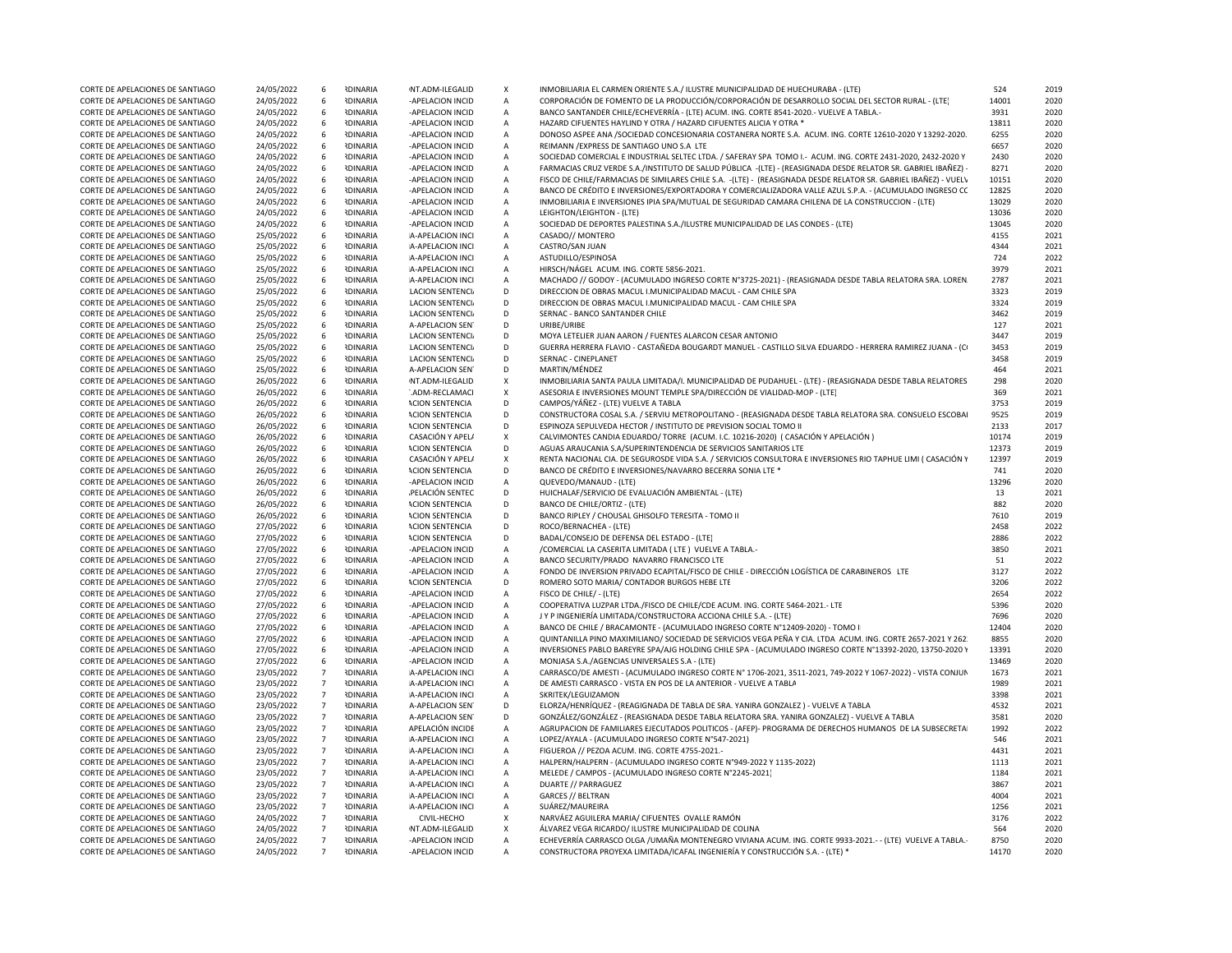| CORTE DE APELACIONES DE SANTIAGO | 24/05/2022 | $7\overline{ }$  | <b>IDINARIA</b> | -APELACION INCID        | А              | CORREA/MÉNDEZ - (LTE)                                                                                           | 14712 | 2020 |
|----------------------------------|------------|------------------|-----------------|-------------------------|----------------|-----------------------------------------------------------------------------------------------------------------|-------|------|
| CORTE DE APELACIONES DE SANTIAGO | 24/05/2022 | $7\phantom{.0}$  | <b>RDINARIA</b> | -APELACION INCID        | Α              | MAPFRE SEGUROS GENERALES S.A./ENEL DISTRIBUCION CHILE S.A. - (LTE)                                              | 14713 | 2020 |
| CORTE DE APELACIONES DE SANTIAGO | 24/05/2022 | $7\overline{ }$  | <b>RDINARIA</b> | -APELACION INCID        | $\overline{A}$ | MAS RECURSOS NATURALES S.A./ASOCIACIÓN DE CANALISTAS DEL EMBALSE PITAMA - ACUM. ING. CORTE 4574-2021 (LTE       | 14510 | 2020 |
| CORTE DE APELACIONES DE SANTIAGO | 24/05/2022 | $\overline{7}$   | <b>RDINARIA</b> | -APELACION INCID        | A              | CARL SCHRÖTER GMBH                                                                                              | 11966 | 2020 |
| CORTE DE APELACIONES DE SANTIAGO | 24/05/2022 | $7\overline{ }$  | <b>IDINARIA</b> | -APELACION INCID        | А              | AGRÍCOLA GANADERA HARAS CARIOCA S.A./SERVICIO AGRICOLA Y GANADERO - (LTE)                                       | 4772  | 2019 |
| CORTE DE APELACIONES DE SANTIAGO | 24/05/2022 | $\overline{7}$   | <b>RDINARIA</b> | -APELACION INCID        | А              | ESMAX DISTRIBUCIÓN SPA/TURBO TRANSPORT LIMITADA - (LTE)                                                         | 12457 | 2019 |
| CORTE DE APELACIONES DE SANTIAGO | 24/05/2022 | $\overline{7}$   | <b>RDINARIA</b> | -APELACION INCID        | А              | TANNER SERVICIOS FINANCIEROS S.A./COMERCIALIZADORA Y DISTRIBUIDORA DE ACERO S.A. - (LTE)                        | 1401  | 2020 |
| CORTE DE APELACIONES DE SANTIAGO | 24/05/2022 | $7\overline{ }$  | <b>IDINARIA</b> | -APELACION INCID        | А              | ROJAS/SERVICIO DE SALUD METROPOLITANO OCCIDENTE - (LTE)                                                         | 2291  | 2020 |
| CORTE DE APELACIONES DE SANTIAGO | 24/05/2022 | $7\overline{ }$  | <b>IDINARIA</b> | -APELACION INCID        | А              | ASEGURADORA PORVENIR S.A./CIAMCCAT LTDA. - (LTE)                                                                | 5425  | 2020 |
| CORTE DE APELACIONES DE SANTIAGO | 25/05/2022 | $\overline{7}$   | <b>RDINARIA</b> | FAMILIA-HECHO           | X              | SALINAS/1° JUZGADO DE FAMILIA DE SANTIAGO                                                                       | 4290  | 2021 |
| CORTE DE APELACIONES DE SANTIAGO | 25/05/2022 | $\overline{7}$   | <b>RDINARIA</b> | A-APELACION SEN         | D              | CONN/DONOSO                                                                                                     | 4411  | 2020 |
| CORTE DE APELACIONES DE SANTIAGO | 25/05/2022 | $\overline{7}$   | <b>RDINARIA</b> | LACION SENTENCIA        | D              | ZENTENO ROJAS FELIPE - ZENTENO OLATE IVAN - HDI SEGUROS S.A - PEREZ BAHAMONDES MIGUEL - PINEDO CUEVAS JULIS     | 3422  | 2019 |
| CORTE DE APELACIONES DE SANTIAGO | 25/05/2022 | $\overline{7}$   | <b>RDINARIA</b> | ACIÓN MEDIDAS D         | X              | PANKOW FELLAY - (APELACION MEDIDAS DE PROTECCION)                                                               | 3308  | 2021 |
| CORTE DE APELACIONES DE SANTIAGO | 25/05/2022 | $7\overline{ }$  | <b>RDINARIA</b> | A-CASACIÓN Y APF        | $\mathsf{x}$   | FIGUEROA/DÍAZ - (CASACION Y APELACION)                                                                          | 3339  | 2021 |
| CORTE DE APELACIONES DE SANTIAGO | 25/05/2022 | $7\phantom{.0}$  | <b>RDINARIA</b> | A-APELACION INCI        | А              | CONTRERAS/OCHOA                                                                                                 | 758   | 2022 |
| CORTE DE APELACIONES DE SANTIAGO | 25/05/2022 | $7\phantom{.0}$  | <b>RDINARIA</b> | A-APELACION SEN         | D              | WENBORNE/VENEGAS                                                                                                | 319   | 2021 |
| CORTE DE APELACIONES DE SANTIAGO | 25/05/2022 | $7\overline{ }$  | <b>IDINARIA</b> | <b>LACION SENTENCIA</b> | D              | MUÑOZ CORNEJO RAUL ANDRES - DE BRITO ISASI XABIER - VENEBRIT MOTORS SPA - M                                     | 3609  | 2019 |
| CORTE DE APELACIONES DE SANTIAGO | 25/05/2022 | $7\overline{ }$  | <b>RDINARIA</b> | LACION SENTENCIA        | D              | CONTRERAS HERRERA JOSE EMILIANO - EASY RETAIL S.A - SERNAC                                                      | 3601  | 2019 |
| CORTE DE APELACIONES DE SANTIAGO | 25/05/2022 | $7\overline{ }$  | <b>RDINARIA</b> | <b>LACION SENTENCIA</b> | D              | LAGOS UGARTE MARIA - VEGA MUÑOZ MANUEL                                                                          | 3617  | 2019 |
| CORTE DE APELACIONES DE SANTIAGO | 25/05/2022 | $\overline{7}$   | <b>IDINARIA</b> | A-APELACION INCI        | A              | GALLARDO // SCHULZ                                                                                              | 1537  | 2021 |
| CORTE DE APELACIONES DE SANTIAGO | 25/05/2022 | $\overline{7}$   | <b>IDINARIA</b> | LACION SENTENCIA        | D              | DE CALISTO YAÑEZ CLAUDIA - CACERES VASQUEZ JONATHAN - BCI SEGUROS GENERALES                                     | 3817  | 2019 |
| CORTE DE APELACIONES DE SANTIAGO | 25/05/2022 | $7\phantom{.0}$  | <b>NDINARIA</b> | <b>LACION SENTENCIA</b> | D              | LAVIN SERRANO PATRICIO - ALTAMIRANO CORDERO CARLOS - CUEVAS BAHAMONDES CLAUDIA                                  | 3818  | 2019 |
| CORTE DE APELACIONES DE SANTIAGO | 26/05/2022 | $7\overline{ }$  | <b>NDINARIA</b> | CIVIL-HECHO             | $\mathsf{x}$   | SCOTIABANK CHILE S. A./MEZA SAAVEDRA JUAN                                                                       | 3325  | 2022 |
| CORTE DE APELACIONES DE SANTIAGO | 26/05/2022 | $7\overline{ }$  | <b>RDINARIA</b> | '.ADM-RECLAMACI         | X              | COMPAÑIA MINERA TAMARENA S. A. / CRISTI MARFIL OSCAR - (LTE)                                                    | 368   | 2021 |
| CORTE DE APELACIONES DE SANTIAGO | 26/05/2022 | $7\phantom{.0}$  | <b>RDINARIA</b> | <b>ACION SENTENCIA</b>  | D              | ANDINO TRADE FACTORING SERVICIOS FINANCIEROS S.A./COMERCIAL RIO LIMITADA - (LTE)                                | 13226 | 2019 |
| CORTE DE APELACIONES DE SANTIAGO | 26/05/2022 | $7\overline{ }$  | <b>RDINARIA</b> | <b>ACION SENTENCIA</b>  | D              | CARABINEROS DE CHILE DIRECCIÓN DE BIENESTAR/ORELLANA - (LTE)                                                    | 13228 | 2019 |
| CORTE DE APELACIONES DE SANTIAGO | 26/05/2022 | $7^{\circ}$      | <b>RDINARIA</b> | <b>ACION SENTENCIA</b>  | D              | ACEVEDO/ARELLANO - (LTE)                                                                                        | 13236 | 2019 |
| CORTE DE APELACIONES DE SANTIAGO | 26/05/2022 | $7\phantom{.0}$  | <b>IDINARIA</b> | <b>ACION SENTENCIA</b>  | D              | VILLANUEVA/VALDÉS - (LTE)                                                                                       | 13249 | 2019 |
| CORTE DE APELACIONES DE SANTIAGO | 26/05/2022 | $7\overline{ }$  | <b>NDINARIA</b> | -APELACION INCID        | $\overline{A}$ | SCOTIABANK CHILE S. A./FRÍAS - (LTE)                                                                            | 13277 | 2020 |
| CORTE DE APELACIONES DE SANTIAGO | 26/05/2022 | $\overline{7}$   | <b>RDINARIA</b> | <b>ACION SENTENCIA</b>  | D              | BANCO SANTANDER-CHILE./CASTILLO - (LTE)                                                                         | 13267 | 2019 |
| CORTE DE APELACIONES DE SANTIAGO | 26/05/2022 | $\overline{7}$   | <b>RDINARIA</b> | <b>ACION SENTENCIA</b>  | D              | VALENZUELA/MUNITA - (LTE)                                                                                       | 13284 | 2019 |
| CORTE DE APELACIONES DE SANTIAGO | 26/05/2022 | $\overline{7}$   | <b>RDINARIA</b> | <b>ACION SENTENCIA</b>  | D              | TANNER SERVICIOS FINANCIEROS S.A./BECKER - (LTE)                                                                | 880   | 2020 |
| CORTE DE APELACIONES DE SANTIAGO | 26/05/2022 | $7\overline{ }$  | <b>IDINARIA</b> | <b>ACION SENTENCIA</b>  | D              | BANCO DE CRÉDITO E INVERSIONES/AVENDAÑO - (LTE)                                                                 | 874   | 2020 |
| CORTE DE APELACIONES DE SANTIAGO | 26/05/2022 | $7\overline{ }$  | <b>IDINARIA</b> | <b>ACION SENTENCIA</b>  | D              | BANCO SANTANDER - CHILE/RAWLINGS - (LTE)                                                                        | 870   | 2020 |
| CORTE DE APELACIONES DE SANTIAGO | 26/05/2022 | $7\phantom{.0}$  | <b>IDINARIA</b> | CASACIÓN Y APELA        | X              | RODRÍGUEZ DAUVIN RODRIGO / CLINICA SANTA MARIA S.A. - TOMO II - (CASACION Y APELACION)                          | 6664  | 2019 |
| CORTE DE APELACIONES DE SANTIAGO | 27/05/2022 | $\overline{7}$   | <b>RDINARIA</b> | -APELACION INCID        | X              | SAMSUNG ELECTRONICS CHILE LIMITADA/COMERCIAL TOUCHSMART ELECTRONICS LTDA. - VISTA CONJUNTA CON INGRESI          | 3131  | 2021 |
| CORTE DE APELACIONES DE SANTIAGO | 27/05/2022 | $\overline{7}$   | <b>RDINARIA</b> | <b>ACION SENTENCIA</b>  | D              | SAMSUNG ELECTRONICS CHILE LIMITADA/COMERCIAL TOUCHSMART ELECTRONICS LTDA. - VISTA EN POS DE LA ANTERIOR         | 7051  | 2021 |
| CORTE DE APELACIONES DE SANTIAGO | 27/05/2022 | $\overline{7}$   | <b>RDINARIA</b> | <b>ACION SENTENCIA</b>  | D              | VALDÉS/FISCO DE CHILE/CDE - (LTE)                                                                               | 2379  | 2022 |
| CORTE DE APELACIONES DE SANTIAGO | 27/05/2022 | $\overline{7}$   | <b>RDINARIA</b> | <b>ACION SENTENCIA</b>  | D              | ROJAS YÁÑEZ WALTER/FISCO DE CHILE CDE LTE                                                                       | 2883  | 2022 |
| CORTE DE APELACIONES DE SANTIAGO | 27/05/2022 | $7\phantom{.0}$  | <b>RDINARIA</b> | -APELACION INCID        | Α              | SAMANIEGO SAMANIEGO CRISTIAN / FISCO DE CHILE- SUBSECRETARÍA DEL INTERIOR LTE.-                                 | 3474  | 2022 |
| CORTE DE APELACIONES DE SANTIAGO | 27/05/2022 | $7\phantom{.0}$  | <b>RDINARIA</b> | <b>ACION SENTENCIA</b>  | D              | TRONCOSO CARRASCO MYRIAM / ARAVENA JÁUREGUI JUAN LTE                                                            | 2177  | 2022 |
| CORTE DE APELACIONES DE SANTIAGO | 27/05/2022 | $7\phantom{.0}$  | <b>IDINARIA</b> | -APELACION INCID        | А              | BANCO DE CHILE / CORNEJO ROSAS JORGE                                                                            | 13162 | 2020 |
| CORTE DE APELACIONES DE SANTIAGO | 27/05/2022 | $\overline{7}$   | <b>IDINARIA</b> | -APELACION INCID        | A              | BANCO DE CHILE./KLEDON CHILE S LTE                                                                              | 11652 | 2020 |
| CORTE DE APELACIONES DE SANTIAGO | 27/05/2022 | $7\overline{ }$  | <b>RDINARIA</b> | -APELACION INCID        | Α              | BANCO BILBAO VIZCAYA ARGENTARIA CHILE S.A/ MORALES ARAOS MARIA LTE                                              | 12737 | 2020 |
| CORTE DE APELACIONES DE SANTIAGO | 27/05/2022 | $7\phantom{.0}$  | <b>IDINARIA</b> | -APELACION INCID        | А              | PALACIOS CÉSPEDES CECILIA/ FORESTAL SANTA BLANCA S.A ACUM. ING. CORTE 12758-2020.-                              | 12757 | 2020 |
| CORTE DE APELACIONES DE SANTIAGO | 27/05/2022 | $\overline{7}$   | <b>NDINARIA</b> | -APELACION INCID        | A              | ALANIZ GUZMÁN ANA/ OTEÍZA ZAVALA LUCIA LTE                                                                      | 12767 | 2020 |
| CORTE DE APELACIONES DE SANTIAGO | 27/05/2022 | $7\phantom{.0}$  | <b>NDINARIA</b> | -APELACION INCID        | А              | SOCIEDAD DE DERECHOS DE LAS LE TRAS (SADEL)/CLINICA UNIVERSIDAD DE LOS ANDES LTE                                | 12797 | 2020 |
| CORTE DE APELACIONES DE SANTIAGO | 27/05/2022 | $7\overline{ }$  | <b>IDINARIA</b> | <b>ACION SENTENCIA</b>  | D              | FISCO DE CHILE / CORPORACION COMUNAL DE DESARROLLO QUINTA NORMAL -TOMO II - VUELVE A TABLA                      | 14335 | 2018 |
| CORTE DE APELACIONES DE SANTIAGO | 23/05/2022 | 8                | <b>RDINARIA</b> | A-APELACION INCI        | A              | <b>BERNAL/ROJAS</b>                                                                                             | 3370  | 2021 |
| CORTE DE APELACIONES DE SANTIAGO | 23/05/2022 | 8                | <b>RDINARIA</b> | A-APELACION SEN         | D              | ERLANDSEN/ERLANDSEN                                                                                             | 4050  | 2020 |
| CORTE DE APELACIONES DE SANTIAGO | 23/05/2022 | 8                | <b>RDINARIA</b> | A-APELACION INCI        | А              | LEWIN/TRIGO                                                                                                     | 435   | 2022 |
| CORTE DE APELACIONES DE SANTIAGO | 23/05/2022 | 8                | <b>RDINARIA</b> | A-APELACION INCI        | $\overline{A}$ | ITURRA/BUSTAMANTE                                                                                               | 4579  | 2020 |
| CORTE DE APELACIONES DE SANTIAGO | 23/05/2022 | 8                | <b>IDINARIA</b> | A-APELACION SEN         | D              | BELMAR/BELMAR                                                                                                   | 282   | 2021 |
| CORTE DE APELACIONES DE SANTIAGO | 23/05/2022 | 8                | <b>IDINARIA</b> | APELACIÓN INCIDE        | А              | QTES: PROGRAMA DE DERECHOS HUMANOS - AGRUPACION DE FAMILIARES DE EJECUTADOS POLITICOS TOMO III.                 | 1843  | 2022 |
| CORTE DE APELACIONES DE SANTIAGO | 23/05/2022 | 8                | <b>IDINARIA</b> | A-APELACION INCI        | $\overline{A}$ | ÁLVAREZ/ASENCIOS                                                                                                | 3069  | 2021 |
| CORTE DE APELACIONES DE SANTIAGO | 23/05/2022 | 8                | <b>RDINARIA</b> | A-APELACION INCI        | А              | GARCIA / ZAMORANO ACUM. ING. CORTE 1100-2022.-                                                                  | 463   | 2022 |
| CORTE DE APELACIONES DE SANTIAGO | 23/05/2022 | 8                | <b>RDINARIA</b> | A-APELACION INCI        | А              | NÚÑEZ OLIVEROS                                                                                                  | 666   | 2022 |
| CORTE DE APELACIONES DE SANTIAGO | 23/05/2022 | 8                | <b>IDINARIA</b> | A-APELACION INCI        | А              | VILLEGAS/SILVA                                                                                                  | 3286  | 2021 |
| CORTE DE APELACIONES DE SANTIAGO | 23/05/2022 | 8                | <b>IDINARIA</b> | A-APELACION INCI        | X              | BORBA/MORALES - (ACUMULADO INGRESO CORTE Nº5972-2021, SENTENCIA)                                                | 1098  | 2021 |
| CORTE DE APELACIONES DE SANTIAGO | 23/05/2022 | 8                | <b>IDINARIA</b> | A-APELACION INCI        | А              | LORCA/ESCÁRATE                                                                                                  | 1133  | 2021 |
| CORTE DE APELACIONES DE SANTIAGO | 23/05/2022 | 8                | <b>IDINARIA</b> | A-APELACION INCI        | А              | MORENO/SERRANO                                                                                                  | 1149  | 2021 |
| CORTE DE APELACIONES DE SANTIAGO | 24/05/2022 | 8                | <b>IDINARIA</b> | CIVIL-HECHO             | X              | GEORGI FRESE HELGA/VIGÉSIMO SEXTO JUZGADO CIVIL DE SANTIAGO - VUELVE A TABLA - (LTE)                            | 8175  | 2021 |
| CORTE DE APELACIONES DE SANTIAGO | 24/05/2022 | 8                | <b>RDINARIA</b> | CIVIL-QUEJA             | X              | CONSTRUCTORA SACYR CHILE S.A./SALAH ABUSLEME MARIA VUELVE A TABLA.-                                             | 5680  | 2021 |
| CORTE DE APELACIONES DE SANTIAGO | 24/05/2022 | 8                | <b>IDINARIA</b> | -APELACION INCID        | А              | SOC.COM- RAIMUNDO SERRANO A. ACUM. ING. CORTE 10192-2021.- LTE VUELVE A TABLA.-                                 | 6707  | 2020 |
| CORTE DE APELACIONES DE SANTIAGO | 24/05/2022 | 8                | <b>IDINARIA</b> | -APELACION INCID        | A              | LAGOS CASTRO SERGIO/CONSTRUCTORA NUEVA TARAPACÁ S.A. - (LTE)                                                    | 13511 | 2020 |
| CORTE DE APELACIONES DE SANTIAGO | 24/05/2022 | 8                | <b>IDINARIA</b> | -APFLACION INCID        | А              | ORION SEGUROS GENERALES S.A./FISCO DE CHILE, CONSEJO DE DEFENSA DEL ESTADO - (LTE) - (REASIGNADA DESDE LA TAI   | 6713  | 2020 |
| CORTE DE APELACIONES DE SANTIAGO | 24/05/2022 | 8                | <b>NDINARIA</b> | -APELACION INCID        | А              | TRANSPORTES ZUÑIGA LIMITADA/ACEROS AZA S.A. - (LTE)                                                             | 14062 | 2020 |
| CORTE DE APELACIONES DE SANTIAGO | 24/05/2022 | $\boldsymbol{8}$ | <b>RDINARIA</b> | -APELACION INCID        | $\overline{A}$ | CARRASCO/INSTITUTO DE SALUD PÚBLICA - (LTE)                                                                     | 14313 | 2020 |
| CORTE DE APELACIONES DE SANTIAGO | 24/05/2022 | 8                | <b>RDINARIA</b> | -APELACION INCID        | $\overline{A}$ | MOLINA TORRES LUIS / SILVA GAETE DAVID - (LTE) - (REASIGNADA DESDE LA TABLA DEL RELATOR SR. CLAUDIO OLIVA) - VL | 9518  | 2020 |
|                                  |            |                  |                 |                         |                |                                                                                                                 |       |      |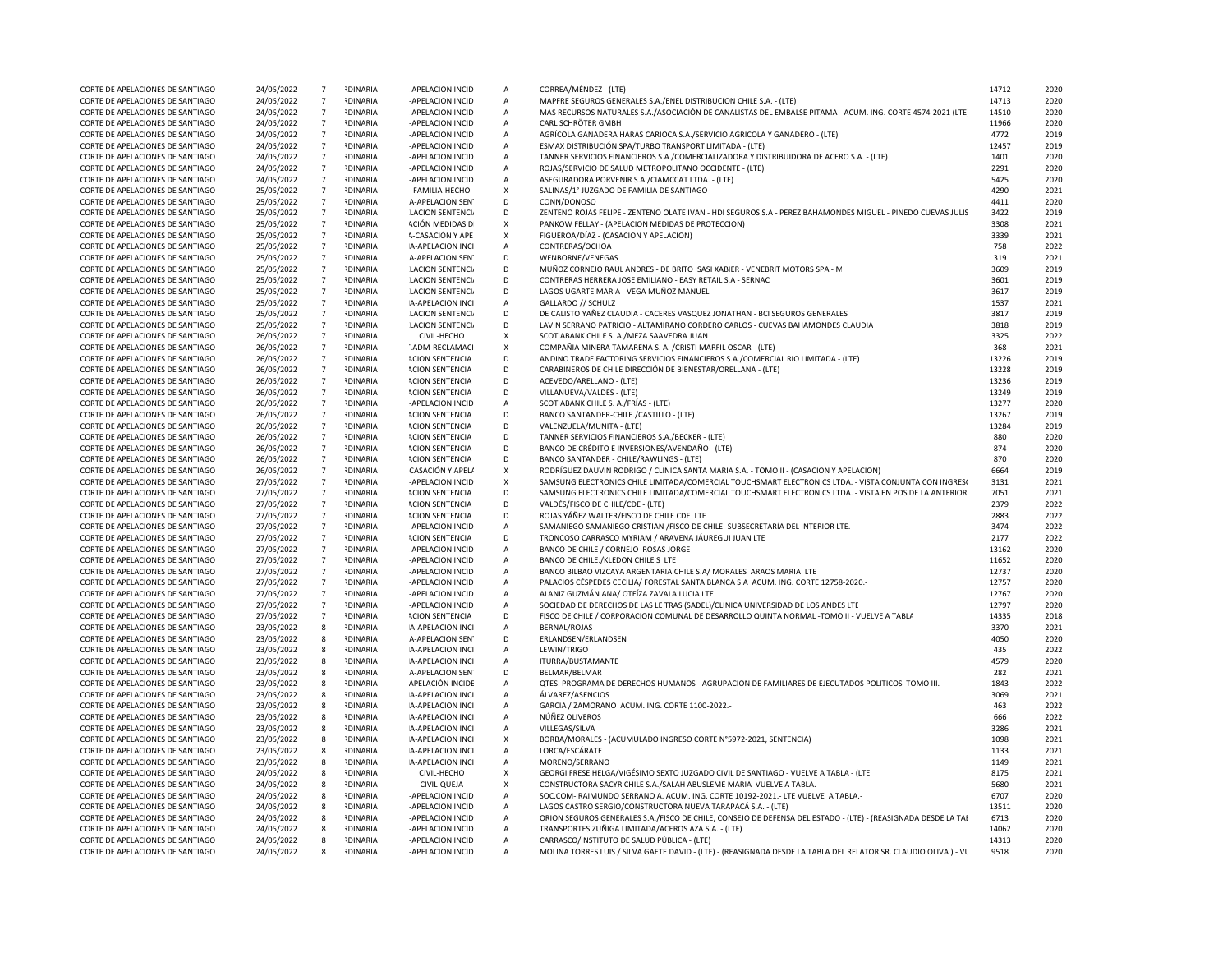| CORTE DE APELACIONES DE SANTIAGO<br>24/05/2022<br>-APELACION INCID<br>COHN/HDI SEGUROS S.A. - (LTE) - (ACUMULADO INGRESO CORTE N°2848-2022)<br>2020<br>$\overline{A}$<br>2020<br>CORTE DE APELACIONES DE SANTIAGO<br>24/05/2022<br><b>RDINARIA</b><br>-APELACION INCID<br>$\overline{A}$<br>RUIZ/VÁSQUEZ - (LTE) *<br>13434<br>-8<br>CORTE DE APELACIONES DE SANTIAGO<br>24/05/2022<br>8<br><b>RDINARIA</b><br>-APELACION INCID<br>А<br>RODRIGUEZ CARREÑO FELIPE ESTEBAN / ALVAREZ MASSERANO PATRICIA HERMELINDA - ALVAREZ MASSERANO VALERIA LI<br>14829<br>2020<br>CORTE DE APELACIONES DE SANTIAGO<br>24/05/2022<br><b>RDINARIA</b><br>-APELACION INCID<br>$\overline{A}$<br>ASESORIAS CIVILIA S.A./SÁEZ VILLARROEL VALERIA ACUM. ING. CORTE 9682-2020 LTE<br>5282<br>2020<br>8<br><b>IDINARIA</b><br>BASSI LOPEHANDIA CARLOS /KGHM CHILE SPA ACUM. ING. CORTE 7820-2021, 7821-2021 Y 6371.- LTE<br>5419<br>CORTE DE APELACIONES DE SANTIAGO<br>24/05/2022<br>-APELACION INCID<br>2020<br>-8<br>$\overline{A}$<br>CORTE DE APELACIONES DE SANTIAGO<br>25/05/2022<br><b>IDINARIA</b><br>FAMILIA-HECHO<br>$\mathsf{x}$<br>JOTTAR NASRALLAH/TERCER JUZGADO DE FAMILIA DE SANTIAGO<br>4574<br>2021<br>-8<br>CORTE DE APELACIONES DE SANTIAGO<br>25/05/2022<br>8<br><b>RDINARIA</b><br>ONTIENDA DE CON<br>$\mathsf{x}$<br>MARDONES/SALINAS - (CONTIENDA DE COMPETENCIA)<br>1438<br>2022<br><b>RDINARIA</b><br>ARELLANO/GARCÍA - (ACUMULADO INGRESO CORTE Nº4623-2021 Y 159-2022) - VISTA CONJUNTA CON INGRESO CORTE Nº<br>4507<br>CORTE DE APELACIONES DE SANTIAGO<br>25/05/2022<br>-8<br>A-APELACION INCI<br>$\overline{A}$<br>2021 |
|-----------------------------------------------------------------------------------------------------------------------------------------------------------------------------------------------------------------------------------------------------------------------------------------------------------------------------------------------------------------------------------------------------------------------------------------------------------------------------------------------------------------------------------------------------------------------------------------------------------------------------------------------------------------------------------------------------------------------------------------------------------------------------------------------------------------------------------------------------------------------------------------------------------------------------------------------------------------------------------------------------------------------------------------------------------------------------------------------------------------------------------------------------------------------------------------------------------------------------------------------------------------------------------------------------------------------------------------------------------------------------------------------------------------------------------------------------------------------------------------------------------------------------------------------------------------------------------------------------------------------------------|
|                                                                                                                                                                                                                                                                                                                                                                                                                                                                                                                                                                                                                                                                                                                                                                                                                                                                                                                                                                                                                                                                                                                                                                                                                                                                                                                                                                                                                                                                                                                                                                                                                                   |
|                                                                                                                                                                                                                                                                                                                                                                                                                                                                                                                                                                                                                                                                                                                                                                                                                                                                                                                                                                                                                                                                                                                                                                                                                                                                                                                                                                                                                                                                                                                                                                                                                                   |
|                                                                                                                                                                                                                                                                                                                                                                                                                                                                                                                                                                                                                                                                                                                                                                                                                                                                                                                                                                                                                                                                                                                                                                                                                                                                                                                                                                                                                                                                                                                                                                                                                                   |
|                                                                                                                                                                                                                                                                                                                                                                                                                                                                                                                                                                                                                                                                                                                                                                                                                                                                                                                                                                                                                                                                                                                                                                                                                                                                                                                                                                                                                                                                                                                                                                                                                                   |
|                                                                                                                                                                                                                                                                                                                                                                                                                                                                                                                                                                                                                                                                                                                                                                                                                                                                                                                                                                                                                                                                                                                                                                                                                                                                                                                                                                                                                                                                                                                                                                                                                                   |
|                                                                                                                                                                                                                                                                                                                                                                                                                                                                                                                                                                                                                                                                                                                                                                                                                                                                                                                                                                                                                                                                                                                                                                                                                                                                                                                                                                                                                                                                                                                                                                                                                                   |
|                                                                                                                                                                                                                                                                                                                                                                                                                                                                                                                                                                                                                                                                                                                                                                                                                                                                                                                                                                                                                                                                                                                                                                                                                                                                                                                                                                                                                                                                                                                                                                                                                                   |
|                                                                                                                                                                                                                                                                                                                                                                                                                                                                                                                                                                                                                                                                                                                                                                                                                                                                                                                                                                                                                                                                                                                                                                                                                                                                                                                                                                                                                                                                                                                                                                                                                                   |
| CORTE DE APELACIONES DE SANTIAGO<br>25/05/2022<br><b>IDINARIA</b><br>A-APELACION INCI<br>ARELLANO/GARCÍA - VISTA EN POS DE LA ANTERIOR - VUELVE A TABLA<br>5527<br>2021<br>- 8<br>$\overline{A}$                                                                                                                                                                                                                                                                                                                                                                                                                                                                                                                                                                                                                                                                                                                                                                                                                                                                                                                                                                                                                                                                                                                                                                                                                                                                                                                                                                                                                                  |
| CORTE DE APELACIONES DE SANTIAGO<br>25/05/2022<br><b>RDINARIA</b><br><b>IL-APELACIÓN INCI</b><br>$\overline{A}$<br>SALAS/COM GILDEMEISTER SA - VUELVE A TABLA<br>378<br>2020<br>-8                                                                                                                                                                                                                                                                                                                                                                                                                                                                                                                                                                                                                                                                                                                                                                                                                                                                                                                                                                                                                                                                                                                                                                                                                                                                                                                                                                                                                                                |
| <b>RDINARIA</b><br>3311<br>CORTE DE APELACIONES DE SANTIAGO<br>25/05/2022<br><b>LACION SENTENCI</b><br>D<br>BANCO SANTANDER CHILE S.A - BERARDI TAPIA CESAR ANDRES<br>2019<br>-8                                                                                                                                                                                                                                                                                                                                                                                                                                                                                                                                                                                                                                                                                                                                                                                                                                                                                                                                                                                                                                                                                                                                                                                                                                                                                                                                                                                                                                                  |
| $\overline{A}$<br>404<br>8                                                                                                                                                                                                                                                                                                                                                                                                                                                                                                                                                                                                                                                                                                                                                                                                                                                                                                                                                                                                                                                                                                                                                                                                                                                                                                                                                                                                                                                                                                                                                                                                        |
| CORTE DE APELACIONES DE SANTIAGO<br>25/05/2022<br><b>IDINARIA</b><br><b>IL-APELACIÓN INCI</b><br>SERVICIO NACIONAL DEL CONSUMIDOR/<br>2020                                                                                                                                                                                                                                                                                                                                                                                                                                                                                                                                                                                                                                                                                                                                                                                                                                                                                                                                                                                                                                                                                                                                                                                                                                                                                                                                                                                                                                                                                        |
| BANCO SANTANDER CHILE S.A - CARABINEROS DE CHILE PREFECTURA SEGURIDAD PRIVADA 67° COMISARIA DE SEGURIDAI<br>CORTE DE APELACIONES DE SANTIAGO<br>25/05/2022<br>8<br><b>RDINARIA</b><br><b>LACION SENTENCIA</b><br>D<br>3312<br>2019                                                                                                                                                                                                                                                                                                                                                                                                                                                                                                                                                                                                                                                                                                                                                                                                                                                                                                                                                                                                                                                                                                                                                                                                                                                                                                                                                                                                |
| D<br>3592<br>2019<br>25/05/2022<br><b>IDINARIA</b><br>BANCO CONSORCIO - CARABINEROS DE CHILE<br>CORTE DE APELACIONES DE SANTIAGO<br>-8<br>LACION SENTENCI                                                                                                                                                                                                                                                                                                                                                                                                                                                                                                                                                                                                                                                                                                                                                                                                                                                                                                                                                                                                                                                                                                                                                                                                                                                                                                                                                                                                                                                                         |
| CORTE DE APELACIONES DE SANTIAGO<br>25/05/2022<br><b>IDINARIA</b><br>A-APELACION INCI<br>VERGARA/RECASENS ACUM. ING. CORTE 2204-2021.-<br>899<br>2021<br>-8<br>$\overline{A}$                                                                                                                                                                                                                                                                                                                                                                                                                                                                                                                                                                                                                                                                                                                                                                                                                                                                                                                                                                                                                                                                                                                                                                                                                                                                                                                                                                                                                                                     |
| CORTE DE APELACIONES DE SANTIAGO<br>25/05/2022<br>8<br><b>IDINARIA</b><br>A-APELACION INCI<br>$\overline{A}$<br>RIQUELME<br>1767<br>2021                                                                                                                                                                                                                                                                                                                                                                                                                                                                                                                                                                                                                                                                                                                                                                                                                                                                                                                                                                                                                                                                                                                                                                                                                                                                                                                                                                                                                                                                                          |
| 25/05/2022<br><b>IDINARIA</b><br>3826<br>CORTE DE APELACIONES DE SANTIAGO<br><b>LACION SENTENCIA</b><br>D<br>APABLAZA BRAVO GONZALO ALVARO - JARA MEDEZ LTDA - JARA PARRA EFLIPE ANDRES<br>2019<br>-8                                                                                                                                                                                                                                                                                                                                                                                                                                                                                                                                                                                                                                                                                                                                                                                                                                                                                                                                                                                                                                                                                                                                                                                                                                                                                                                                                                                                                             |
| CORTE DE APELACIONES DE SANTIAGO<br>25/05/2022<br><b>IDINARIA</b><br><b>LACION SENTENCI</b><br>D<br>DIRECTOR DE OBRAS MUNICIPALES ESTACION CENTRAL - CABELLO REYES JESUS GUILDALDO<br>3827<br>2019<br>-8                                                                                                                                                                                                                                                                                                                                                                                                                                                                                                                                                                                                                                                                                                                                                                                                                                                                                                                                                                                                                                                                                                                                                                                                                                                                                                                                                                                                                          |
| CORTE DE APELACIONES DE SANTIAGO<br>26/05/2022<br><b>RDINARIA</b><br>NT.ADM-ILEGALID<br>$\mathsf{x}$<br>BODEGAS ERGO LIMITADA/I. MUNICIPALIDAD DE PUDAHUEL<br>388<br>2021<br>8                                                                                                                                                                                                                                                                                                                                                                                                                                                                                                                                                                                                                                                                                                                                                                                                                                                                                                                                                                                                                                                                                                                                                                                                                                                                                                                                                                                                                                                    |
| <b>RDINARIA</b>                                                                                                                                                                                                                                                                                                                                                                                                                                                                                                                                                                                                                                                                                                                                                                                                                                                                                                                                                                                                                                                                                                                                                                                                                                                                                                                                                                                                                                                                                                                                                                                                                   |
| RIVEROS SANTANDER JOSE/LARA VAKENZUELA ALFONSO - (LTE)<br>CORTE DE APELACIONES DE SANTIAGO<br>26/05/2022<br>8<br>$\boldsymbol{\mathsf{x}}$<br>138<br>2022<br>CIVIL-HECHO                                                                                                                                                                                                                                                                                                                                                                                                                                                                                                                                                                                                                                                                                                                                                                                                                                                                                                                                                                                                                                                                                                                                                                                                                                                                                                                                                                                                                                                          |
| CORTE DE APELACIONES DE SANTIAGO<br>26/05/2022<br><b>IDINARIA</b><br>CASACIÓN Y APELA<br>$\mathsf{x}$<br>MARINOVIC CASANOVA ANTONIO/COMERCIALIZADORA Y DISTRIBUIDORA ASCARCÓN LTDA - (LTE) - (ACUMULADOS INGRE<br>773<br>2019<br>- 8                                                                                                                                                                                                                                                                                                                                                                                                                                                                                                                                                                                                                                                                                                                                                                                                                                                                                                                                                                                                                                                                                                                                                                                                                                                                                                                                                                                              |
| CORTE DE APELACIONES DE SANTIAGO<br>26/05/2022<br>8<br><b>IDINARIA</b><br><b>ACION SENTENCIA</b><br>D<br>KODAMA CONSTRUCCIONES LIMITADA / FISCO DE CHILE - TOMO II - VUELVE A TABLA<br>14219<br>2018                                                                                                                                                                                                                                                                                                                                                                                                                                                                                                                                                                                                                                                                                                                                                                                                                                                                                                                                                                                                                                                                                                                                                                                                                                                                                                                                                                                                                              |
| <b>RDINARIA</b><br>CARRIE/INMOBILIARIA LOS CASTAÑOS S.A. - (LTE) - (ACUMULADO INGRESO N°9058-2019 Y 9224-2020, SENTENCIA)) - VUEI<br>7803<br>CORTE DE APELACIONES DE SANTIAGO<br>26/05/2022<br>-APELACION INCID<br>2019<br>-8<br>X                                                                                                                                                                                                                                                                                                                                                                                                                                                                                                                                                                                                                                                                                                                                                                                                                                                                                                                                                                                                                                                                                                                                                                                                                                                                                                                                                                                                |
| <b>NDINARIA</b><br>D<br>EURO CONSTRUCTORA S.P.A./SUPERINTENDENCIA DEL MEDIO AMBIENTE - (LTE)<br>12<br>2021<br>CORTE DE APELACIONES DE SANTIAGO<br>26/05/2022<br>8<br>PELACIÓN SENTEC                                                                                                                                                                                                                                                                                                                                                                                                                                                                                                                                                                                                                                                                                                                                                                                                                                                                                                                                                                                                                                                                                                                                                                                                                                                                                                                                                                                                                                              |
| CORTE DE APELACIONES DE SANTIAGO<br>26/05/2022<br><b>RDINARIA</b><br>CASACIÓN Y APEL/<br>$\mathsf{x}$<br>SUAREZ MUÑOZ CLAUDIA/ SERVICIO DE REGISTRO CIVIL E IDENTIFICACION - (CASACION Y APELACION)<br>12203<br>2019<br>8                                                                                                                                                                                                                                                                                                                                                                                                                                                                                                                                                                                                                                                                                                                                                                                                                                                                                                                                                                                                                                                                                                                                                                                                                                                                                                                                                                                                         |
| D<br>2020<br>26/05/2022<br><b>RDINARIA</b><br>FORUM SERVICIOS FINANCIEROS S.A./LAGOS - (LTE) *<br>513<br>CORTE DE APELACIONES DE SANTIAGO<br>-8<br><b>ACION SENTENCIA</b>                                                                                                                                                                                                                                                                                                                                                                                                                                                                                                                                                                                                                                                                                                                                                                                                                                                                                                                                                                                                                                                                                                                                                                                                                                                                                                                                                                                                                                                         |
| CORTE DE APELACIONES DE SANTIAGO<br>26/05/2022<br><b>IDINARIA</b><br>CIVIL-CASACION<br>D<br>SECURITY GENERAL MANAGEMENT CHILE SPA / RENERGY POWER PLANTS CHILE SPA - TOMO III - (CASACION ) - (REASIGNA<br>14104<br>2018<br>-8                                                                                                                                                                                                                                                                                                                                                                                                                                                                                                                                                                                                                                                                                                                                                                                                                                                                                                                                                                                                                                                                                                                                                                                                                                                                                                                                                                                                    |
| 8<br>$\overline{A}$                                                                                                                                                                                                                                                                                                                                                                                                                                                                                                                                                                                                                                                                                                                                                                                                                                                                                                                                                                                                                                                                                                                                                                                                                                                                                                                                                                                                                                                                                                                                                                                                               |
| CORTE DE APELACIONES DE SANTIAGO<br>26/05/2022<br><b>IDINARIA</b><br>-APELACION INCID<br>CHACÓN / BARRIGA<br>11467<br>2020                                                                                                                                                                                                                                                                                                                                                                                                                                                                                                                                                                                                                                                                                                                                                                                                                                                                                                                                                                                                                                                                                                                                                                                                                                                                                                                                                                                                                                                                                                        |
| <b>IDINARIA</b><br>6075<br>CORTE DE APELACIONES DE SANTIAGO<br>26/05/2022<br>-8<br><b>ACION SENTENCIA</b><br>D<br>PEREZ CON VIDAL PEDRO Y VITAMED LTDA ACUM. ING. CORTE 9832-2019.- TOMO II.<br>2018                                                                                                                                                                                                                                                                                                                                                                                                                                                                                                                                                                                                                                                                                                                                                                                                                                                                                                                                                                                                                                                                                                                                                                                                                                                                                                                                                                                                                              |
| 26/05/2022<br><b>RDINARIA</b><br>TOBAR RODRIGUEZ PATRICIO / C.C.A.F.LA ARAUCANA<br>12927<br>2019<br>CORTE DE APELACIONES DE SANTIAGO<br>-8<br><b>ACION SENTENCIA</b><br>D                                                                                                                                                                                                                                                                                                                                                                                                                                                                                                                                                                                                                                                                                                                                                                                                                                                                                                                                                                                                                                                                                                                                                                                                                                                                                                                                                                                                                                                         |
| CORTE DE APELACIONES DE SANTIAGO<br>26/05/2022<br><b>RDINARIA</b><br>D<br>BANCO SANTANDER - CHILE/CONSTRUCTORA BERNARDO VÁSQUEZ LIMITADA - (LTE)<br>834<br>2020<br>8<br><b>ACION SENTENCIA</b>                                                                                                                                                                                                                                                                                                                                                                                                                                                                                                                                                                                                                                                                                                                                                                                                                                                                                                                                                                                                                                                                                                                                                                                                                                                                                                                                                                                                                                    |
| <b>RDINARIA</b><br>2387<br>2022<br>CORTE DE APELACIONES DE SANTIAGO<br>27/05/2022<br>-8<br>-APELACION INCID<br>$\overline{A}$<br>LEIVA/LARA - (LTE)                                                                                                                                                                                                                                                                                                                                                                                                                                                                                                                                                                                                                                                                                                                                                                                                                                                                                                                                                                                                                                                                                                                                                                                                                                                                                                                                                                                                                                                                               |
| CORTE DE APELACIONES DE SANTIAGO<br>27/05/2022<br>8<br><b>IDINARIA</b><br><b>ACION SENTENCIA</b><br>D<br>BRAVO GALLARDO SERGIO/ ORELLANA SEPULVEDA HECTOR. LTE<br>3236<br>2022                                                                                                                                                                                                                                                                                                                                                                                                                                                                                                                                                                                                                                                                                                                                                                                                                                                                                                                                                                                                                                                                                                                                                                                                                                                                                                                                                                                                                                                    |
| 27/05/2022<br><b>RDINARIA</b><br>SANTANA/DÍAZ - (LTE)<br>3649<br>2022<br>CORTE DE APELACIONES DE SANTIAGO<br>8<br><b>ACION SENTENCIA</b><br>D                                                                                                                                                                                                                                                                                                                                                                                                                                                                                                                                                                                                                                                                                                                                                                                                                                                                                                                                                                                                                                                                                                                                                                                                                                                                                                                                                                                                                                                                                     |
|                                                                                                                                                                                                                                                                                                                                                                                                                                                                                                                                                                                                                                                                                                                                                                                                                                                                                                                                                                                                                                                                                                                                                                                                                                                                                                                                                                                                                                                                                                                                                                                                                                   |
|                                                                                                                                                                                                                                                                                                                                                                                                                                                                                                                                                                                                                                                                                                                                                                                                                                                                                                                                                                                                                                                                                                                                                                                                                                                                                                                                                                                                                                                                                                                                                                                                                                   |
| <b>RDINARIA</b><br>3533<br>CORTE DE APELACIONES DE SANTIAGO<br>27/05/2022<br>- 8<br><b>ACION SENTENCIA</b><br>D<br>CASTRO/MANAUD - (LTE)<br>2022                                                                                                                                                                                                                                                                                                                                                                                                                                                                                                                                                                                                                                                                                                                                                                                                                                                                                                                                                                                                                                                                                                                                                                                                                                                                                                                                                                                                                                                                                  |
| 27/05/2022<br><b>IDINARIA</b><br>FISCO DE CHILE (CONSEJO DE DEFENSA DEL ESTADO)/QUINTANA - (LTE)<br>11007<br>2020<br>CORTE DE APELACIONES DE SANTIAGO<br>8<br>-APELACION INCID<br>$\overline{A}$                                                                                                                                                                                                                                                                                                                                                                                                                                                                                                                                                                                                                                                                                                                                                                                                                                                                                                                                                                                                                                                                                                                                                                                                                                                                                                                                                                                                                                  |
| CORTE DE APELACIONES DE SANTIAGO<br>27/05/2022<br><b>RDINARIA</b><br>$\overline{A}$<br>LOYOLA RIVERA RENATA/ GENDARMERÍA DE CHILE CET VALLE VERDE - (LTE) - VUELVE A TABLA<br>9691<br>2020<br>$\mathbf{R}$<br>-APFLACION INCID                                                                                                                                                                                                                                                                                                                                                                                                                                                                                                                                                                                                                                                                                                                                                                                                                                                                                                                                                                                                                                                                                                                                                                                                                                                                                                                                                                                                    |
| <b>RDINARIA</b><br>2696<br>2022<br>27/05/2022<br>$\overline{A}$<br>FISCO DE CHILE / CDE SANTIAGO/ LTE<br>CORTE DE APELACIONES DE SANTIAGO<br>-8<br>-APELACION INCID                                                                                                                                                                                                                                                                                                                                                                                                                                                                                                                                                                                                                                                                                                                                                                                                                                                                                                                                                                                                                                                                                                                                                                                                                                                                                                                                                                                                                                                               |
| FARMACEUTICA FARMABLANC LTDA./FISCO DE CHILE-MINISTERIO DE RELACIONES EXTERIORES- (LTE) *<br>2020<br>CORTE DE APELACIONES DE SANTIAGO<br>27/05/2022<br>8<br><b>RDINARIA</b><br>-APELACION INCID<br>$\overline{A}$<br>12453                                                                                                                                                                                                                                                                                                                                                                                                                                                                                                                                                                                                                                                                                                                                                                                                                                                                                                                                                                                                                                                                                                                                                                                                                                                                                                                                                                                                        |
| <b>RDINARIA</b><br>14230<br>2020<br>$\overline{A}$<br>-8                                                                                                                                                                                                                                                                                                                                                                                                                                                                                                                                                                                                                                                                                                                                                                                                                                                                                                                                                                                                                                                                                                                                                                                                                                                                                                                                                                                                                                                                                                                                                                          |
| 27/05/2022<br>HORMAZÁBAL/FISCO DE CHILE - CONSEJO DEFENSA DEL ESTADO - (LTE) *<br>CORTE DE APELACIONES DE SANTIAGO<br>-APELACION INCID                                                                                                                                                                                                                                                                                                                                                                                                                                                                                                                                                                                                                                                                                                                                                                                                                                                                                                                                                                                                                                                                                                                                                                                                                                                                                                                                                                                                                                                                                            |
| 27/05/2022<br><b>RDINARIA</b><br>PINILLA/GAMBOA - (LTE) *<br>14239<br>CORTE DE APELACIONES DE SANTIAGO<br>-8<br>-APELACION INCID<br>A<br>2020                                                                                                                                                                                                                                                                                                                                                                                                                                                                                                                                                                                                                                                                                                                                                                                                                                                                                                                                                                                                                                                                                                                                                                                                                                                                                                                                                                                                                                                                                     |
| 27/05/2022<br><b>IDINARIA</b><br>CONSTRUCTORA SAUTEREL LTDA/TROTTER S.A ACUM. ING. CORTE 12832-2020.<br>12385<br>2020<br>CORTE DE APELACIONES DE SANTIAGO<br>- 8<br>-APELACION INCID<br>A                                                                                                                                                                                                                                                                                                                                                                                                                                                                                                                                                                                                                                                                                                                                                                                                                                                                                                                                                                                                                                                                                                                                                                                                                                                                                                                                                                                                                                         |
| CORTE DE APELACIONES DE SANTIAGO<br>27/05/2022<br><b>RDINARIA</b><br>-APELACION INCID<br>$\overline{A}$<br>DUQUE GONZALEZ MAURICIO/ SERVICIO DE SALUD METROPOLITANO OCCIDENTE LTE<br>12516<br>2020<br>-8                                                                                                                                                                                                                                                                                                                                                                                                                                                                                                                                                                                                                                                                                                                                                                                                                                                                                                                                                                                                                                                                                                                                                                                                                                                                                                                                                                                                                          |
| 13403<br>CORTE DE APELACIONES DE SANTIAGO<br>27/05/2022<br>8<br><b>RDINARIA</b><br>-APELACION INCID<br>$\overline{A}$<br>BANCO ESTADO DE CHILE/QUEZADA - (LTE)<br>2020                                                                                                                                                                                                                                                                                                                                                                                                                                                                                                                                                                                                                                                                                                                                                                                                                                                                                                                                                                                                                                                                                                                                                                                                                                                                                                                                                                                                                                                            |
| MARÍN/PÉREZ - (REASIGNADA DESDE TABLA RELATOR SR. HECTOR CARO) - VUELVE A TABLA - VISTA CONJUNTA CON INGRI<br>2579<br>CORTE DE APELACIONES DE SANTIAGO<br>23/05/2022<br>$\mathbf{q}$<br><b>RDINARIA</b><br>A-APELACION INCI<br>$\overline{A}$<br>2021                                                                                                                                                                                                                                                                                                                                                                                                                                                                                                                                                                                                                                                                                                                                                                                                                                                                                                                                                                                                                                                                                                                                                                                                                                                                                                                                                                             |
| CORTE DE APELACIONES DE SANTIAGO<br>23/05/2022<br><b>RDINARIA</b><br>MARÍN PÉREZ - VISTA EN POS DE LA ANTERIOR<br>1492<br>2022<br>$\mathbf{q}$<br>A-APELACION INCI<br>$\overline{A}$                                                                                                                                                                                                                                                                                                                                                                                                                                                                                                                                                                                                                                                                                                                                                                                                                                                                                                                                                                                                                                                                                                                                                                                                                                                                                                                                                                                                                                              |
| 23/05/2022<br><b>RDINARIA</b><br>D<br>CAPDEVILLE/ROSALES ACUM. ING. CORTE 5021-2021.<br>3030<br>2021<br>CORTE DE APELACIONES DE SANTIAGO<br>-9<br>A-APELACION SEN                                                                                                                                                                                                                                                                                                                                                                                                                                                                                                                                                                                                                                                                                                                                                                                                                                                                                                                                                                                                                                                                                                                                                                                                                                                                                                                                                                                                                                                                 |
| <b>IDINARIA</b><br>3248<br>2021<br>9<br>$\overline{A}$<br>RICHARDS/                                                                                                                                                                                                                                                                                                                                                                                                                                                                                                                                                                                                                                                                                                                                                                                                                                                                                                                                                                                                                                                                                                                                                                                                                                                                                                                                                                                                                                                                                                                                                               |
| 23/05/2022<br>CORTE DE APELACIONES DE SANTIAGO<br>A-APELACION INCI                                                                                                                                                                                                                                                                                                                                                                                                                                                                                                                                                                                                                                                                                                                                                                                                                                                                                                                                                                                                                                                                                                                                                                                                                                                                                                                                                                                                                                                                                                                                                                |
| 3242<br>2021<br>CORTE DE APELACIONES DE SANTIAGO<br>23/05/2022<br>$\mathbf{q}$<br><b>RDINARIA</b><br>A-APELACION INCI<br>$\overline{A}$<br>MARAMBIO/TOLOSA                                                                                                                                                                                                                                                                                                                                                                                                                                                                                                                                                                                                                                                                                                                                                                                                                                                                                                                                                                                                                                                                                                                                                                                                                                                                                                                                                                                                                                                                        |
| ES PARTE EL CONSEJO DE DEFENSA DEL ESTADO / VERGARA CIFUENTES GABRIEL MARIO - MAC LEAN VERGARA JUAN RICAF<br>2022<br>CORTE DE APELACIONES DE SANTIAGO<br>23/05/2022<br>-9<br><b>RDINARIA</b><br>APELACIÓN INCIDE<br>А<br>293                                                                                                                                                                                                                                                                                                                                                                                                                                                                                                                                                                                                                                                                                                                                                                                                                                                                                                                                                                                                                                                                                                                                                                                                                                                                                                                                                                                                      |
| D<br>2857<br>2021<br>CORTE DE APELACIONES DE SANTIAGO<br>23/05/2022<br>q<br><b>RDINARIA</b><br>A-APELACION SEN<br>CABELLO SÁNCHEZ                                                                                                                                                                                                                                                                                                                                                                                                                                                                                                                                                                                                                                                                                                                                                                                                                                                                                                                                                                                                                                                                                                                                                                                                                                                                                                                                                                                                                                                                                                 |
| CORTE DE APELACIONES DE SANTIAGO<br>23/05/2022<br><b>RDINARIA</b><br>A-APELACION INCI<br>URETA//RAMÍREZ - - (REASIGNADA DESDE TABLA RELATOR SR. HECTOR CARO) - VUELVE A TABLA<br>3860<br>2021<br>$\mathbf{q}$<br>$\overline{A}$                                                                                                                                                                                                                                                                                                                                                                                                                                                                                                                                                                                                                                                                                                                                                                                                                                                                                                                                                                                                                                                                                                                                                                                                                                                                                                                                                                                                   |
| 23/05/2022<br><b>RDINARIA</b><br>MORALES // PALMA - (ACUMULADO INGRESO CORTE Nº 1938-2021)<br>700<br>2021<br>CORTE DE APELACIONES DE SANTIAGO<br>- 9<br>A-APELACION INCI<br>A                                                                                                                                                                                                                                                                                                                                                                                                                                                                                                                                                                                                                                                                                                                                                                                                                                                                                                                                                                                                                                                                                                                                                                                                                                                                                                                                                                                                                                                     |
| CORTE DE APELACIONES DE SANTIAGO<br>23/05/2022<br>$\mathbf{q}$<br><b>RDINARIA</b><br>A-APELACION INCI<br>$\overline{A}$<br>AHUMADA/NEUMANN<br>1083<br>2021                                                                                                                                                                                                                                                                                                                                                                                                                                                                                                                                                                                                                                                                                                                                                                                                                                                                                                                                                                                                                                                                                                                                                                                                                                                                                                                                                                                                                                                                        |
| <b>RDINARIA</b><br>1174<br>2021<br>CORTE DE APELACIONES DE SANTIAGO<br>23/05/2022<br>$\overline{q}$<br>A-APELACION INCI<br>$\overline{A}$<br>FONFACH/INFANTE                                                                                                                                                                                                                                                                                                                                                                                                                                                                                                                                                                                                                                                                                                                                                                                                                                                                                                                                                                                                                                                                                                                                                                                                                                                                                                                                                                                                                                                                      |
| A<br>2021                                                                                                                                                                                                                                                                                                                                                                                                                                                                                                                                                                                                                                                                                                                                                                                                                                                                                                                                                                                                                                                                                                                                                                                                                                                                                                                                                                                                                                                                                                                                                                                                                         |
| CORTE DE APELACIONES DE SANTIAGO<br>23/05/2022<br>9<br><b>RDINARIA</b><br>A-APELACION INCI<br>DE OSSO/PINEDO<br>1176<br><sup>9</sup><br><b>RDINARIA</b>                                                                                                                                                                                                                                                                                                                                                                                                                                                                                                                                                                                                                                                                                                                                                                                                                                                                                                                                                                                                                                                                                                                                                                                                                                                                                                                                                                                                                                                                           |
| BLEST/ROJAS - (ACUMULADO INGRESO CORTE N°1309-2021)<br>CORTE DE APELACIONES DE SANTIAGO<br>23/05/2022<br>A-APELACION INCI<br>A<br>1181<br>2021                                                                                                                                                                                                                                                                                                                                                                                                                                                                                                                                                                                                                                                                                                                                                                                                                                                                                                                                                                                                                                                                                                                                                                                                                                                                                                                                                                                                                                                                                    |
| CORTE DE APELACIONES DE SANTIAGO<br>24/05/2022<br><b>RDINARIA</b><br>CIVIL-HECHO<br>INGENOSTRUM CHILE SPA/NOVENO JUZGADO CIVIL DE SANTIAGO VISTA CON ING. CORTE 10825-Y 11052-2020.<br>10418<br>2020<br>$\mathbf{q}$<br>$\boldsymbol{\mathsf{x}}$                                                                                                                                                                                                                                                                                                                                                                                                                                                                                                                                                                                                                                                                                                                                                                                                                                                                                                                                                                                                                                                                                                                                                                                                                                                                                                                                                                                 |
| CORTE DE APELACIONES DE SANTIAGO<br>24/05/2022<br><b>IDINARIA</b><br>CIVIL-HECHO<br>$\boldsymbol{\mathsf{x}}$<br>INGENOSTRUM CHILE SPA/NOVENO JUZGADO CIVIL DE SANTIAGO VISTA EN POS DEL ING. CORTE 10418-2020.<br>10825<br>2020<br>9                                                                                                                                                                                                                                                                                                                                                                                                                                                                                                                                                                                                                                                                                                                                                                                                                                                                                                                                                                                                                                                                                                                                                                                                                                                                                                                                                                                             |
| CORTE DE APELACIONES DE SANTIAGO<br>24/05/2022<br>q<br><b>RDINARIA</b><br>-APELACION INCID<br>$\overline{A}$<br>POSEIDÓN EMPRESARIAL S.L./INGENOSTRUM CHILE SPA VISTA EN POS DEL ING. CORTE 10825-2020.<br>11052<br>2020                                                                                                                                                                                                                                                                                                                                                                                                                                                                                                                                                                                                                                                                                                                                                                                                                                                                                                                                                                                                                                                                                                                                                                                                                                                                                                                                                                                                          |
| <b>RDINARIA</b><br>BANCO DE CHILE / COMERCIALIZADORA ANDINA Y COMPAÑIA LIMITADA Y OTROS - VUELVE A TABLA<br>11327<br>2020<br>CORTE DE APELACIONES DE SANTIAGO<br>24/05/2022<br>$\mathbf{q}$<br>-APELACION INCID<br>$\overline{A}$                                                                                                                                                                                                                                                                                                                                                                                                                                                                                                                                                                                                                                                                                                                                                                                                                                                                                                                                                                                                                                                                                                                                                                                                                                                                                                                                                                                                 |
| MOLISAC S.A./IMPORTADORA Y DISTRIBUIDORA APACHE SPA. - (LTE)<br>14784<br>2020<br>CORTE DE APELACIONES DE SANTIAGO<br>24/05/2022<br>-9<br><b>RDINARIA</b><br>-APELACION INCID<br>$\overline{A}$                                                                                                                                                                                                                                                                                                                                                                                                                                                                                                                                                                                                                                                                                                                                                                                                                                                                                                                                                                                                                                                                                                                                                                                                                                                                                                                                                                                                                                    |
| <b>RDINARIA</b><br>GALLARDO CAMUS MARCELO / ET SOLAR CHILE SPA VUELVE A TABLA.- LTE<br>4770<br>2020<br>CORTE DE APELACIONES DE SANTIAGO<br>24/05/2022<br>9<br>-APELACION INCID<br>A                                                                                                                                                                                                                                                                                                                                                                                                                                                                                                                                                                                                                                                                                                                                                                                                                                                                                                                                                                                                                                                                                                                                                                                                                                                                                                                                                                                                                                               |
| <b>IDINARIA</b><br>-9                                                                                                                                                                                                                                                                                                                                                                                                                                                                                                                                                                                                                                                                                                                                                                                                                                                                                                                                                                                                                                                                                                                                                                                                                                                                                                                                                                                                                                                                                                                                                                                                             |
| 24/05/2022<br>URRUTIA/EMPRESA DE TRANSPORTE DE PASAJEROS METRO- (LTE)<br>14821<br>CORTE DE APELACIONES DE SANTIAGO<br>-APELACION INCID<br>A<br>2020                                                                                                                                                                                                                                                                                                                                                                                                                                                                                                                                                                                                                                                                                                                                                                                                                                                                                                                                                                                                                                                                                                                                                                                                                                                                                                                                                                                                                                                                               |
| CORTE DE APELACIONES DE SANTIAGO<br>24/05/2022<br><b>RDINARIA</b><br>-APELACION INCID<br>MAPFRE SEGUROS GENERALES S.A./INGENIERÍA Y CONSTRUCCIONES C Y T S.A. - (LTE)<br>5503<br>2020<br>-9<br>$\overline{A}$                                                                                                                                                                                                                                                                                                                                                                                                                                                                                                                                                                                                                                                                                                                                                                                                                                                                                                                                                                                                                                                                                                                                                                                                                                                                                                                                                                                                                     |
| CORTE DE APELACIONES DE SANTIAGO<br>24/05/2022<br>$\mathbf{q}$<br><b>RDINARIA</b><br>-APELACION INCID<br>$\overline{A}$<br>HIRANE/GÓMEZ - (LTE)<br>6239<br>2020                                                                                                                                                                                                                                                                                                                                                                                                                                                                                                                                                                                                                                                                                                                                                                                                                                                                                                                                                                                                                                                                                                                                                                                                                                                                                                                                                                                                                                                                   |
| CORTE DE APELACIONES DE SANTIAGO<br>DUCASSE ROJAS ANDRES/DUCASSE ESPINOZA FRANCISCO - (ACUMULADO INGRESO CORTE Nº3326-201, 3471-2021, 7483-2<br>1297<br>24/05/2022<br>$\overline{q}$<br><b>RDINARIA</b><br>-APELACION INCID<br>$\overline{A}$<br>2021                                                                                                                                                                                                                                                                                                                                                                                                                                                                                                                                                                                                                                                                                                                                                                                                                                                                                                                                                                                                                                                                                                                                                                                                                                                                                                                                                                             |
| 7083<br>CORTE DE APELACIONES DE SANTIAGO<br>24/05/2022<br>- 9<br><b>RDINARIA</b><br>-APELACION INCID<br>$\overline{A}$<br>HDI SEGUROS S.A. / FLORES - (LTE)<br>2020<br>JAPAZ/TALA - (ACUMULADO INGRESO CORTE Nº1401-2021, 2663-2021, 2708-2021 Y 7372-2021) - (LTE<br>CORTE DE APELACIONES DE SANTIAGO<br>24/05/2022<br>$\mathbf{q}$<br><b>RDINARIA</b><br>-APELACION INCID<br>$\overline{A}$<br>12978<br>2020                                                                                                                                                                                                                                                                                                                                                                                                                                                                                                                                                                                                                                                                                                                                                                                                                                                                                                                                                                                                                                                                                                                                                                                                                    |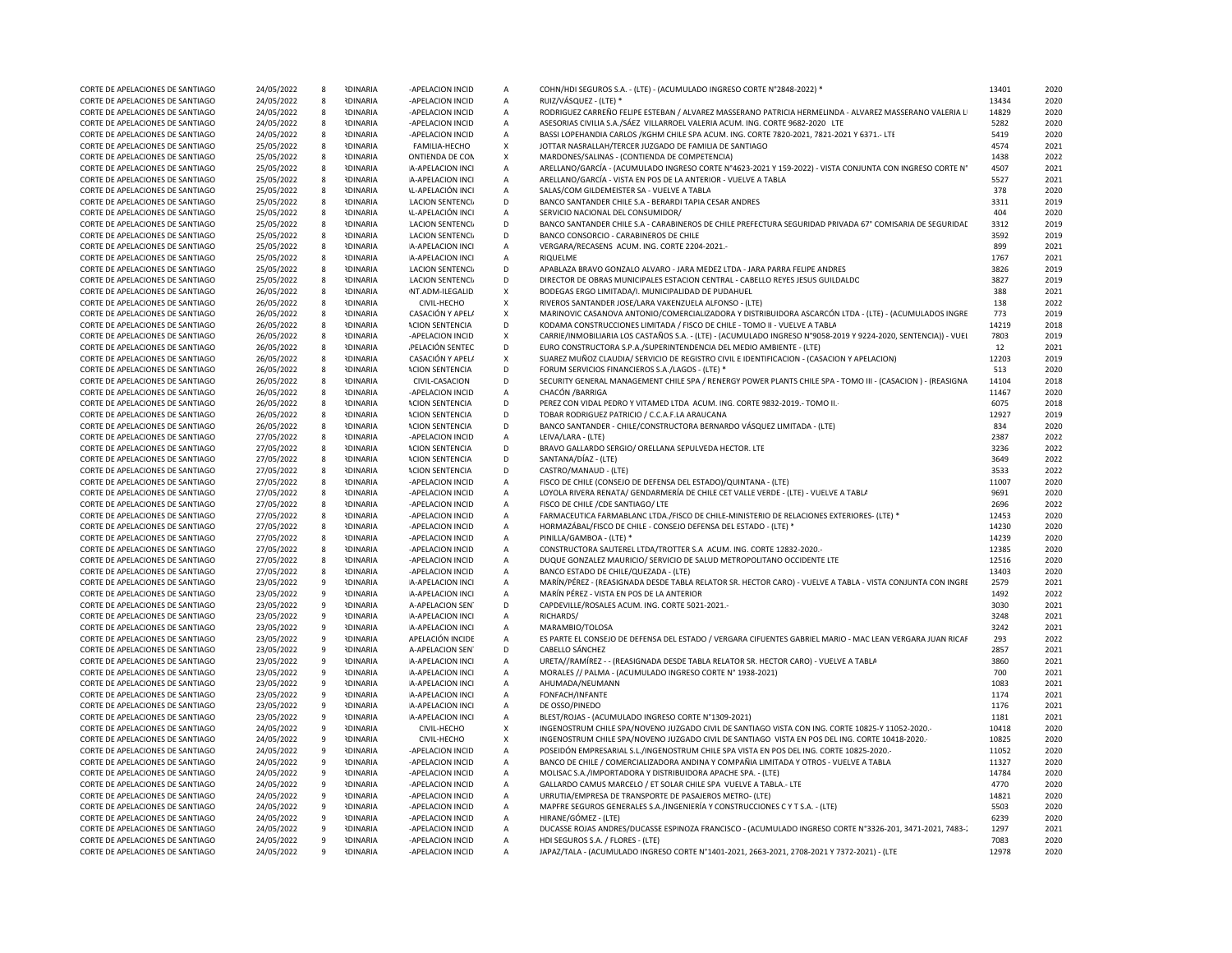| CORTE DE APELACIONES DE SANTIAGO                                     | 24/05/2022               | 9        | <b>IDINARIA</b>                    | -APELACION INCID                   | A           | BANCO SANTANDER-CHILE/INMOBILIARIA ARROYO SPA - ACUMULADO INGRESO CORTE Nº2891-2021 Y 2426-2021) - (LTE         | 14030        | 2020         |
|----------------------------------------------------------------------|--------------------------|----------|------------------------------------|------------------------------------|-------------|-----------------------------------------------------------------------------------------------------------------|--------------|--------------|
| CORTE DE APELACIONES DE SANTIAGO                                     | 25/05/2022               | 9        | <b>RDINARIA</b>                    | A-APELACION INCI                   | A           | DI GREGORIO/LOBATO - (ACUMULADO INGRESO CORTE N°1160-2020)                                                      | 199          | 2022         |
| CORTE DE APELACIONES DE SANTIAGO                                     | 25/05/2022               | 9        | <b>RDINARIA</b>                    | A-APELACION SEN                    | D           | ZAROR/TOBAR - VUELVE A TABLA                                                                                    | 5729         | 2021         |
| CORTE DE APELACIONES DE SANTIAGO                                     | 25/05/2022               | 9        | <b>IDINARIA</b>                    | <b>LACION SENTENCI</b>             | D           | BCI SEGUROS GENERALES S.A. - GUITRIOT LAVAGNINO GIORGIO - DOMINGUEZ ESPINOZA CARMEN - EMPRESA SOCIEDAD I        | 3448         | 2019         |
| CORTE DE APELACIONES DE SANTIAGO                                     | 25/05/2022               | 9        | <b>RDINARIA</b>                    | LACION SENTENCI.                   | D           | CHILENA CONSOLIDADA SEGUROS GENERALES S.A - ELLSWORTH CAPO DANIELA                                              | 3432         | 2019         |
| CORTE DE APELACIONES DE SANTIAGO                                     | 25/05/2022               | 9        | <b>IDINARIA</b>                    | A-APELACION SEN                    | D           | LÓPEZ/URRUTIA                                                                                                   | 3154         | 2021         |
| CORTE DE APELACIONES DE SANTIAGO                                     | 25/05/2022               | 9        | <b>IDINARIA</b>                    | <b>IL-APELACIÓN INCI</b>           | A           | SERNAC - BAQUERO DIAZ JESUS ALBERTO - BANCO DEL ESTADO DE CHILE - VUELVE A TABLA                                | 159          | 2020         |
| CORTE DE APELACIONES DE SANTIAGO                                     | 25/05/2022               | 9        | <b>RDINARIA</b>                    | A-APELACION INCI                   | $\mathsf A$ | OSSIPOVICH// ACUM. ING. CORTE 4938-2021, 5843-2021 Y 494-2022. VUELVE A TABLA.-                                 | 4046         | 2021         |
| CORTE DE APELACIONES DE SANTIAGO                                     | 25/05/2022               | 9        | <b>IDINARIA</b>                    | A-APELACION INCI                   | А           | MÉNDEZ/GONZÁLEZ                                                                                                 | 1319         | 2021         |
| CORTE DE APELACIONES DE SANTIAGO                                     | 25/05/2022               | 9        | <b>IDINARIA</b>                    | <b>LACION SENTENCI</b>             | D           | AGUILERA CORTES VERONICA ANDREA - LUMINI CHILE S.A                                                              | 3514         | 2019         |
| CORTE DE APELACIONES DE SANTIAGO                                     | 25/05/2022               | 9        | <b>IDINARIA</b>                    | <b>LACION SENTENCI</b>             | D           | SERVICIO NACIONAL DEL CONSUMIDOR-CAR S.A.-SILVA OLIVA TATIANA WALESKA                                           | 3515         | 2019         |
| CORTE DE APELACIONES DE SANTIAGO                                     | 25/05/2022               | 9        | <b>NDINARIA</b>                    | LACION SENTENCI.                   | D           | HUNGERS ANEZ ALBERTO JOSE - SOCIEDAD CONCESIONARIA AUTOPISTA NUEVA VESPUCIO SUR S.A                             | 3516         | 2019         |
| CORTE DE APELACIONES DE SANTIAGO                                     | 25/05/2022               | 9        | <b>IDINARIA</b>                    | LACION SENTENCI                    | D           | RETAMAL CACERES CLAUDIA-ADMINISTRADORA DE SUPERMERCADOS HIPER LIDER LIMITADA                                    | 3551         | 2019         |
| CORTE DE APELACIONES DE SANTIAGO                                     | 25/05/2022               | 9        | <b>IDINARIA</b>                    | <b>LACION SENTENCI</b>             | D           | FLORES LOPEZ ROLANDO - DE VICENTE MINGO XIMENA - SOC. CONCESIONARIA COSTANERA NORTE S.A                         | 3588         | 2019         |
| CORTE DE APELACIONES DE SANTIAGO                                     |                          | 9        | <b>IDINARIA</b>                    | NT.ADM-ILEGALID                    | X           | VIÑEDOS EMILIANA S.A./ILUSTRE MUNICIPALIDAD DE LAS CONDES - (LTE)                                               | 598          | 2020         |
|                                                                      | 26/05/2022               |          |                                    |                                    | D           | GLEISNER EVERSMANN REINHARD / RAMÍREZ LIMA MARIO - VUELVE A TABLA                                               |              |              |
| CORTE DE APELACIONES DE SANTIAGO                                     | 26/05/2022               | 9        | <b>IDINARIA</b>                    | <b>ACION SENTENCIA</b>             | $\mathsf X$ | ARAYA /BANCO DE CRÉDITO E INVERSIONES (CASACIÓN Y APELACIÓN) LTE                                                | 3296         | 2019<br>2019 |
| CORTE DE APELACIONES DE SANTIAGO                                     | 26/05/2022               | 9        | <b>IDINARIA</b>                    | CASACIÓN Y APELA                   |             |                                                                                                                 | 12036        |              |
| CORTE DE APELACIONES DE SANTIAGO                                     | 26/05/2022               | 9        | <b>IDINARIA</b>                    | CASACIÓN Y APEL/                   | X           | EXPORTADORA COTTLE FARMS CHILE LIMITADA/MILLET MORALES IGNACIO (CASACIÓN Y APELACIÓN) LTE                       | 12054        | 2019         |
| CORTE DE APELACIONES DE SANTIAGO                                     | 26/05/2022               | 9        | <b>IDINARIA</b>                    | <b>ACION SENTENCIA</b>             | D           | MATUS BRICEÑO JUAN/ RIVERA MACHUCA JOSÉ LTE                                                                     | 12055        | 2019         |
| CORTE DE APELACIONES DE SANTIAGO                                     | 26/05/2022               | 9        | <b>RDINARIA</b>                    | <b>ACION SENTENCIA</b>             | D           | BANCO SANTANDER-CHILLAN/GONZÁLEZ AGUILAR EDUARDO ACUM. ING. CORTE 14289-2019 Y 14597-2019.- LTE =               | 13388        | 2019         |
| CORTE DE APELACIONES DE SANTIAGO                                     | 26/05/2022               | 9        | <b>IDINARIA</b>                    | <b>ACION SENTENCIA</b>             | D           | BANCO BILBAO VIZCAY/ADMINISTRA ACUM. ING. CORTE 11330-2020.- =                                                  | 13407        | 2019         |
| CORTE DE APELACIONES DE SANTIAGO                                     | 26/05/2022               | 9        | <b>IDINARIA</b>                    | CASACIÓN Y APELA                   | X           | CLÍNICA LOS COIHUES/HOSPITAL CLÍNICO SAN BORJA ARRIARAN ACUM. ING. CORTE 7121-2020 Y 7181-2020.- LTE            | 12371        | 2019         |
| CORTE DE APELACIONES DE SANTIAGO                                     | 26/05/2022               | 9        | <b>IDINARIA</b>                    | <b>ACION SENTENCIA</b>             | D           | DEVELOP NEGOCIOS INMOBILIARIOSLTDA / BROTEC S.A - TOMOII                                                        | 6570         | 2019         |
| CORTE DE APELACIONES DE SANTIAGO                                     | 26/05/2022               | 9        | <b>IDINARIA</b>                    | -APELACION INCID                   | А           | BANCO SANTANDER CHILE/NÚÑEZ - (LTE)                                                                             | 13233        | 2020         |
| CORTE DE APELACIONES DE SANTIAGO                                     | 26/05/2022               | 9        | <b>IDINARIA</b>                    | <b>ACION SENTENCIA</b>             | D           | LOS ANGELES S.A. / BANCO DE CHILE - TOMO II                                                                     | 6573         | 2019         |
| CORTE DE APELACIONES DE SANTIAGO                                     | 26/05/2022               | 9        | <b>RDINARIA</b>                    | <b>ACION SENTENCIA</b>             | D           | BANCO DEL ESTADO DE CHILE/AVILÉS - (LTE)                                                                        | 841          | 2020         |
| CORTE DE APELACIONES DE SANTIAGO                                     | 26/05/2022               | 9        | <b>IDINARIA</b>                    | <b>ACION SENTENCIA</b>             | D           | SOCIEDAD DE INVERSIONES LA SIEMBRA LIMITADA/EMPRESA DE TRANSPORTE DE PASAJEROS METRO DE CHILE S.A. - (LTE       | 13202        | 2019         |
| CORTE DE APELACIONES DE SANTIAGO                                     | 27/05/2022               | 9        | <b>IDINARIA</b>                    | <b>ACION SENTENCIA</b>             | D           | SOC RENDIC HERMANOS S.A./ROJAS - (LTE)                                                                          | 2427         | 2022         |
| CORTE DE APELACIONES DE SANTIAGO                                     | 27/05/2022               | 9        | <b>IDINARIA</b>                    | <b>ACION SENTENCIA</b>             | D           | MARQUINA/PLAZA - (LTE)                                                                                          | 3368         | 2022         |
| CORTE DE APELACIONES DE SANTIAGO                                     | 27/05/2022               | 9        | <b>IDINARIA</b>                    | <b>ACION SENTENCIA</b>             | D           | FIGUEROA SANCHEZ PEDRO / FISCO DE CHILE - TOMO II                                                               | 2779         | 2022         |
| CORTE DE APELACIONES DE SANTIAGO                                     | 27/05/2022               | 9        | <b>IDINARIA</b>                    | <b>ACION SENTENCIA</b>             | D           | AGUAS ARAUCANIA S.A/SUPERINTENDENCIA DE SERVICIOS SANITARIOS- (LTE) VUELVE A TABLA.- LTE                        | 1698         | 2019         |
| CORTE DE APELACIONES DE SANTIAGO                                     | 27/05/2022               | 9        | <b>IDINARIA</b>                    | <b>ACION SENTENCIA</b>             | D           | ESPINOZA/FISCO DE CHILE - SENAME - (LTE)                                                                        | 4931         | 2022         |
| CORTE DE APELACIONES DE SANTIAGO                                     | 27/05/2022               | 9        | <b>NDINARIA</b>                    | -APELACION INCID                   | $\mathsf A$ | CORPORACION DE INVERSIONES INMUEBLES S.A. / CHÁVEZ FAJARDO MYLA                                                 | 2030         | 2022         |
| CORTE DE APELACIONES DE SANTIAGO                                     | 27/05/2022               | 9        | <b>IDINARIA</b>                    | CASACIÓN Y APEL/                   | X           | INVERSIONES FUTURO S.A. / SEGUROS GENERALES SURAMERICANA S.A. TOMO V ( CAUSA DE ESTUDIO SR. GABRIEL IBAÑE       | 9061         | 2019         |
| CORTE DE APELACIONES DE SANTIAGO                                     | 27/05/2022               | 9        | <b>RDINARIA</b>                    | -APELACION INCID                   | $\mathsf A$ | SXEGA SPA/CORPORACION MUNICIPAL DE SERVICIOS Y DESARROLLO DE MAIPU -- (ACUMULADO INGRESO CORTE N°5978,          | 5977         | 2020         |
| CORTE DE APELACIONES DE SANTIAGO                                     | 27/05/2022               | 9        | <b>IDINARIA</b>                    | -APELACION INCID                   | А           | ALTAMIRANO/LÓPEZ - (LTE)                                                                                        | 14575        | 2020         |
| CORTE DE APELACIONES DE SANTIAGO                                     | 27/05/2022               | 9        | <b>IDINARIA</b>                    | -APELACION INCID                   | A           | RASIN S.A./SARROCA POBLETE JOSE LTE                                                                             | 10887        | 2020         |
| CORTE DE APELACIONES DE SANTIAGO                                     | 27/05/2022               | 9        | <b>IDINARIA</b>                    | -APELACION INCID                   | X           | BL CAPITAL SPA./BAYER S.A. - (LTE9 - (ACUMULADO INGRESO CORTE Nº 13421-2020 Y 5062-2022, SENTENCIA) - (REASIGN/ | 13420        | 2020         |
| CORTE DE APELACIONES DE SANTIAGO                                     | 27/05/2022               | 9        | <b>RDINARIA</b>                    | -APELACION INCID                   | А           | CÁCERES MARCELO/ INSTITUTO NACIONAL DEL TÓRAX LTE                                                               | 12497        | 2020         |
| CORTE DE APELACIONES DE SANTIAGO                                     | 27/05/2022               | 9        | <b>IDINARIA</b>                    | -APELACION INCID                   | $\mathsf A$ | BANCO DE CHILE/QUINTANA - (LTE)                                                                                 | 13247        | 2020         |
| CORTE DE APELACIONES DE SANTIAGO                                     | 23/05/2022               | 10       | <b>RDINARIA</b>                    | LABORAL-NULIDAE                    | X           | FUNDACIÓN EDUCACIONAL ALICANTE MAIPÚ/CISTERNA VISTA CON ING. CORTE 183-2022.- VUELVE A TABLA.-                  | 2948         | 2021         |
| CORTE DE APELACIONES DE SANTIAGO                                     | 23/05/2022               |          |                                    |                                    |             | CISTERNA/COLEGIO ALICANTE S.A. VISTA EN POS DEL ING. CORTE 2948-2021.-                                          |              |              |
| CORTE DE APELACIONES DE SANTIAGO                                     |                          |          |                                    |                                    |             |                                                                                                                 |              |              |
|                                                                      |                          | 10       | <b>IDINARIA</b>                    | LABORAL-NULIDAE                    | X           |                                                                                                                 | 183<br>3402  | 2022         |
|                                                                      | 23/05/2022               | 10       | <b>IDINARIA</b>                    | LABORAL-NULIDAE                    | X           | REYES/GLOBAL LOUNGE LA SCL LIMITADA                                                                             |              | 2021         |
| CORTE DE APELACIONES DE SANTIAGO                                     | 23/05/2022               | 10       | <b>IDINARIA</b>                    | LABORAL-NULIDAE                    | $\mathsf X$ | PROVIDER LATIN AMERICA SPA/INSPECCION COMUNAL DEL TRABAJO SANTIAGO PONIENTE                                     | 3407         | 2021         |
| CORTE DE APELACIONES DE SANTIAGO                                     | 23/05/2022               | 10       | <b>IDINARIA</b>                    | LABORAL-NULIDAE                    | X           | DÍAZ/ISAPRE NUEVA MASVIDA                                                                                       | 3425         | 2021         |
| CORTE DE APELACIONES DE SANTIAGO                                     | 23/05/2022               | 10       | <b>IDINARIA</b>                    | LABORAL-NULIDAE                    | X           | SAN FELIPE S.A./CENTRO DE CONCILIACIÓN Y MEDIACIÓN DE SANTIAGO PONIENTE                                         | 3478         | 2021         |
| CORTE DE APELACIONES DE SANTIAGO                                     | 23/05/2022               | 10       | <b>IDINARIA</b>                    | LABORAL-NULIDAD                    | $\mathsf X$ | SINDICATO EL RESTAURADOR/ DIRECCION REGIONAL DEL TRABAJO VALPARAISO                                             | 3568         | 2021         |
| CORTE DE APELACIONES DE SANTIAGO                                     | 23/05/2022               | 10       | <b>NDINARIA</b>                    | LABORAL-NULIDAE                    | X           | QUINSACARA/ CORPORACIÓN MUNICIPAL DE DESARROLLO SOCIAL DE LAMPA                                                 | 3572         | 2021         |
| CORTE DE APELACIONES DE SANTIAGO                                     | 23/05/2022               | 10       | <b>IDINARIA</b>                    | LABORAL-NULIDAE                    | X           | RODRÍGUEZ/INMOBILIARIA SECURITY NORTE S.A.                                                                      | 3581         | 2021         |
| CORTE DE APELACIONES DE SANTIAGO                                     | 23/05/2022               | 10       | <b>IDINARIA</b>                    | LABORAL-NULIDAE                    | X           | ACEVEDO/STONE CENTER S.A.                                                                                       | 3587         | 2021         |
| CORTE DE APELACIONES DE SANTIAGO                                     | 23/05/2022               | 10       | <b>IDINARIA</b>                    | LABORAL-NULIDAE                    | X           | ÁVILA/CAPREDENA                                                                                                 | 3602         | 2021         |
| CORTE DE APELACIONES DE SANTIAGO                                     | 23/05/2022               | 10       | <b>IDINARIA</b>                    | LABORAL-NULIDAE                    | X           | HIDALGO/ACCIONA FORWARDING CHILE S.A.                                                                           | 3604         | 2021         |
| CORTE DE APELACIONES DE SANTIAGO                                     | 23/05/2022               | 10       | <b>IDINARIA</b>                    | LABORAL-NULIDAD                    | X           | CARRASCO/BANCO SANTANDER - CHILE                                                                                | 3609         | 2021         |
| CORTE DE APELACIONES DE SANTIAGO                                     | 23/05/2022               | 10       | <b>IDINARIA</b>                    | LABORAL-NULIDAD                    | X           | RUBILAR/QK INGENIERÍA, INNOVACIÓN Y SERVICIOS SPA                                                               | 3613         | 2021         |
| CORTE DE APELACIONES DE SANTIAGO                                     | 23/05/2022               | 10       | <b>IDINARIA</b>                    | LABORAL-NULIDAE                    | X           | O'KUINGHTTONS/LINSA S.A.                                                                                        | 3616         | 2021         |
| CORTE DE APELACIONES DE SANTIAGO                                     | 23/05/2022               | 10       | <b>RDINARIA</b>                    | LABORAL-NULIDAE                    | X           | RECABARREN/CONSTRUCTORA SAE LIMITADA                                                                            | 3619         | 2021         |
| CORTE DE APELACIONES DE SANTIAGO                                     | 24/05/2022               | 10       | <b>IDINARIA</b>                    | 'ELACIÓN SENTENC                   | А           | ORELLANA/IMPORTADORA, DISTRIBUIDORA, COMERCIALIZADORA Y DE REPRESENTACIÓN FITFLOW CHILE LIMITADA                | 817          | 2022         |
| CORTE DE APELACIONES DE SANTIAGO                                     | 24/05/2022               | 10       | <b>IDINARIA</b>                    | LABORAL-NULIDAE                    | X           | CAMPOS/BATA CHILE S.A. **                                                                                       | 220          | 2022         |
| CORTE DE APELACIONES DE SANTIAGO                                     | 24/05/2022               | 10       | <b>IDINARIA</b>                    | LABORAL-NULIDAE                    | X           | GARCÍA/POLICIA DE INVESTIGACIONES DE CHILE **                                                                   | 516          | 2022         |
| CORTE DE APELACIONES DE SANTIAGO                                     | 24/05/2022               | 10       | <b>IDINARIA</b>                    | LABORAL-NULIDAE                    | X           | VERGARA/LLORENTE Y CUENCA CHILE S.A. //                                                                         | 866          | 2022         |
| CORTE DE APELACIONES DE SANTIAGO                                     | 24/05/2022               | 10       | <b>IDINARIA</b>                    | LABORAL-NULIDAE                    | X           | DE LA VEGA/BANCO FALABELLA                                                                                      | 2266         | 2021         |
| CORTE DE APELACIONES DE SANTIAGO                                     | 24/05/2022               | 10       | <b>RDINARIA</b>                    | LABORAL-NULIDAD                    | $\mathsf X$ | AVILÉS/CLINICA DAVILA Y SERVICIOS MEDICOS S.A                                                                   | 2400         | 2021         |
| CORTE DE APELACIONES DE SANTIAGO                                     | 24/05/2022               | 10       | <b>RDINARIA</b>                    | LABORAL-NULIDAE                    | X           | CANALES/ASESORIAS Y OPERACIONESCAV-CHILE LIMITADA                                                               | 2403         | 2021         |
| CORTE DE APELACIONES DE SANTIAGO                                     | 24/05/2022               | 10       | <b>RDINARIA</b>                    | LABORAL-NULIDAE                    | X           | FIGUEROA/PEIGNA                                                                                                 | 2477         | 2021         |
| CORTE DE APELACIONES DE SANTIAGO                                     | 24/05/2022               | 10       | <b>IDINARIA</b>                    | LABORAL-NULIDAE                    | X           | ABREU/PARÍS ADMINISTRADORA LIMITADA                                                                             | 2476         | 2021         |
| CORTE DE APELACIONES DE SANTIAGO                                     | 24/05/2022               | 10       | <b>IDINARIA</b>                    | LABORAL-NULIDAE                    | X           | MADARIAGA/RENDIC HERMANOS S.A                                                                                   | 2493         | 2021         |
| CORTE DE APELACIONES DE SANTIAGO                                     | 24/05/2022               | 10       | <b>IDINARIA</b>                    | LABORAL-NULIDAE                    | X           | CORDERO/HPA INGENIERIA Y MONTAJES LIMITADA                                                                      | 2494         | 2021         |
| CORTE DE APELACIONES DE SANTIAGO<br>CORTE DE APELACIONES DE SANTIAGO | 24/05/2022<br>24/05/2022 | 10<br>10 | <b>IDINARIA</b><br><b>IDINARIA</b> | LABORAL-NULIDAD<br>LABORAL-NULIDAD | X<br>X      | PAREDES/INTEGRAMÉDICA S.A.<br>LEÓN DE LA BARRA/MICROGEO S.A.                                                    | 2497<br>2581 | 2021<br>2021 |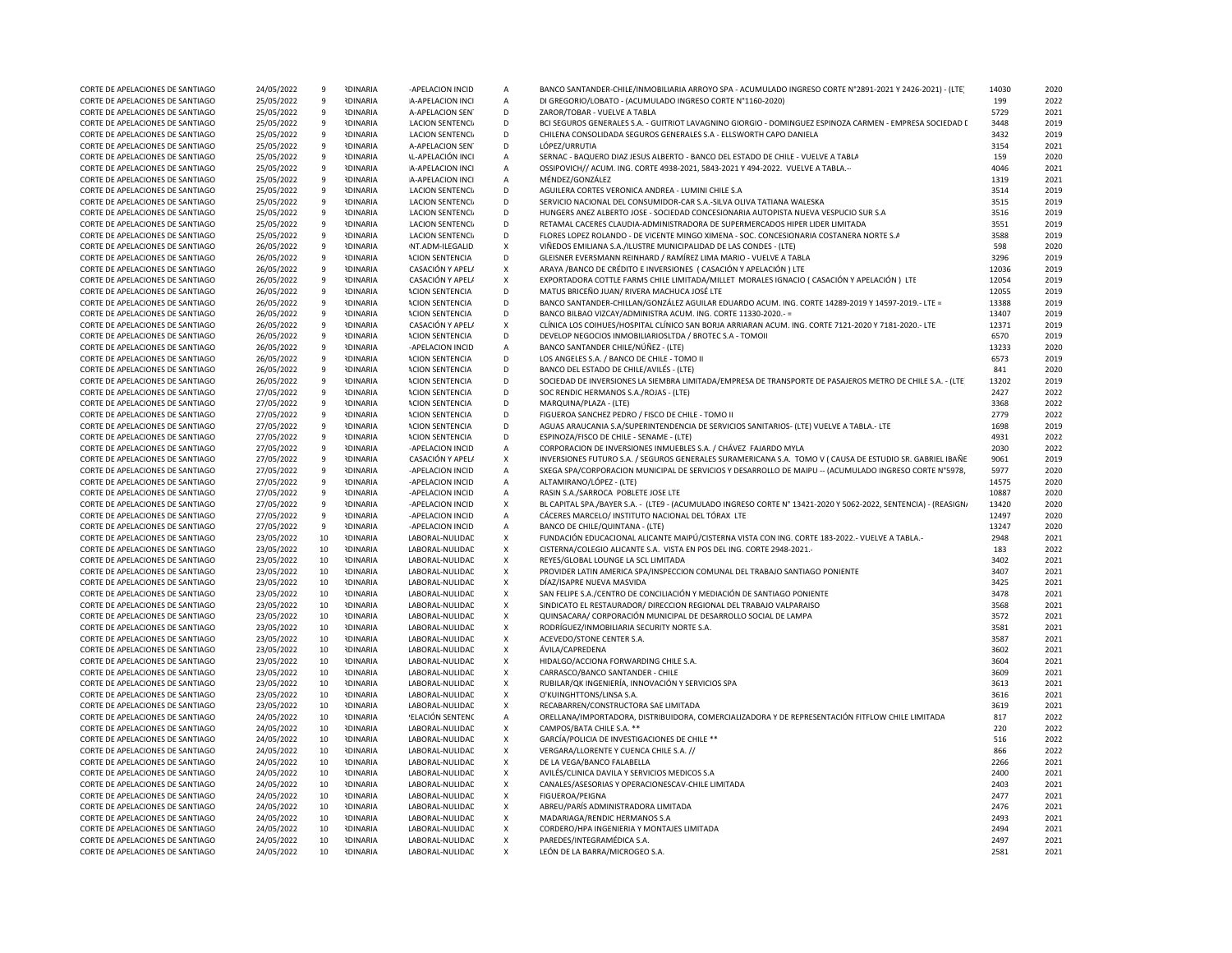| CORTE DE APELACIONES DE SANTIAGO                                     | 24/05/2022               | 10       | <b>IDINARIA</b>                    | LABORAL-NULIDAD                            | $\boldsymbol{\mathsf{x}}$    | GONZÁLEZ/CORPORACION MUNICIPAL DE LO PRADO                                                                  | 2584        | 2021         |
|----------------------------------------------------------------------|--------------------------|----------|------------------------------------|--------------------------------------------|------------------------------|-------------------------------------------------------------------------------------------------------------|-------------|--------------|
| CORTE DE APELACIONES DE SANTIAGO                                     | 24/05/2022               | 10       | <b>IDINARIA</b>                    | LABORAL-NULIDAD                            | $\boldsymbol{\mathsf{x}}$    | BÓRQUEZ/SERVICIOS GASTRONÓMICOS MURTILLA LIMITADA                                                           | 2589        | 2021         |
| CORTE DE APELACIONES DE SANTIAGO                                     | 24/05/2022               | 10       | <b>IDINARIA</b>                    | LABORAL-NULIDAD                            | $\boldsymbol{\mathsf{x}}$    | WOLFF/SPORTLIFE S.A                                                                                         | 2591        | 2021         |
| CORTE DE APELACIONES DE SANTIAGO                                     | 24/05/2022               | 10       | <b>IDINARIA</b>                    | LABORAL-NULIDAD                            | X                            | CASTILLO/BOTILLERIA Y COMERCILIAZADORA EDUARDO DONOSO SOLIS EIRL                                            | 2592        | 2021         |
| CORTE DE APELACIONES DE SANTIAGO                                     | 25/05/2022               | 10       | <b>IDINARIA</b>                    | AL-APELACION INC                           | $\mathsf{A}$                 | GÓMEZ/PDI CHILE                                                                                             | 926         | 2022         |
| CORTE DE APELACIONES DE SANTIAGO                                     | 25/05/2022               | 10       | <b>IDINARIA</b>                    | AL-APELACION INC                           | $\mathsf{A}$                 | VEOLIA SU CHILE S.A. (PROCTIVA SERVICIOS URBANOS S.A.)/LÓPEZ                                                | 979         | 2022         |
| CORTE DE APELACIONES DE SANTIAGO                                     | 25/05/2022               | 10       | <b>RDINARIA</b>                    | LABORAL-NULIDAD                            | $\mathsf X$                  | RUZ/CORPORACIÓN ADMINISTRATIVA DEL PODER JUDICIAL *                                                         | 1008        | 2022         |
| CORTE DE APELACIONES DE SANTIAGO                                     | 25/05/2022               | 10       | <b>RDINARIA</b>                    | LABORAL-NULIDAD                            | $\pmb{\chi}$                 | BRONTIS/MINISTERIO SECRETARÍA GENERAL DE LA PRESIDENCIA *                                                   | 1038        | 2022         |
| CORTE DE APELACIONES DE SANTIAGO                                     | 25/05/2022               | 10       | <b>NDINARIA</b>                    | LABORAL-NULIDAD                            | $\pmb{\chi}$                 | URRUTIA/OPAZO **                                                                                            | 4015        | 2021         |
| CORTE DE APELACIONES DE SANTIAGO                                     | 25/05/2022               | 10       | <b>NDINARIA</b>                    | LABORAL-NULIDAD                            | $\pmb{\chi}$                 | DUARTE/MUTUAL DE SEGURIDAD CCHC **                                                                          | 4052        | 2021         |
| CORTE DE APELACIONES DE SANTIAGO                                     | 25/05/2022               | 10       | <b>IDINARIA</b>                    | LABORAL-NULIDAD                            | $\pmb{\mathsf{X}}$           | ECHEVERRÍA/SERVICIOS INTEGRALES DE COBRANZAS Y CORRESPONDENCIA LTDA **                                      | 4135        | 2021         |
| CORTE DE APELACIONES DE SANTIAGO                                     | 25/05/2022               | 10       | <b>IDINARIA</b>                    | LABORAL-NULIDAD                            | $\pmb{\chi}$                 | PARRA/TURISMO COSTANERA LIMITADA **                                                                         | 4164        | 2021         |
| CORTE DE APELACIONES DE SANTIAGO                                     | 25/05/2022               | 10       | <b>IDINARIA</b>                    | LABORAL-NULIDAD                            | $\pmb{\chi}$                 | SEPÚLVEDA/POCH Y ASOCIADOS INGENIEROS CONSULTORES **                                                        | 152         | 2022         |
| CORTE DE APELACIONES DE SANTIAGO                                     | 25/05/2022               | 10       | <b>IDINARIA</b>                    | LABORAL-NULIDAD                            | $\pmb{\mathsf{X}}$           | INSPECCIÓN DEL TRABAJO MAIPU/FALABELLA RETAIL S.A. **                                                       | 179         | 2022         |
| CORTE DE APELACIONES DE SANTIAGO                                     | 25/05/2022               | 10       | <b>IDINARIA</b>                    | LABORAL-NULIDAD                            | $\pmb{\chi}$                 | CUEVAS/CLINICA DAVILA Y SERVICIOS MEDICOS S.A **                                                            | 247         | 2022         |
| CORTE DE APELACIONES DE SANTIAGO                                     | 25/05/2022               | 10       | <b>IDINARIA</b>                    | LABORAL-NULIDAD                            | $\pmb{\chi}$                 | BETANZO/MSI MINING SPA **                                                                                   | 360         | 2022         |
| CORTE DE APELACIONES DE SANTIAGO                                     | 25/05/2022               | 10       | <b>NDINARIA</b>                    | LABORAL-NULIDAD                            | X                            | SUÁREZ/VTR COMUNICACIONES S.P.A. **                                                                         | 270         | 2022         |
| CORTE DE APELACIONES DE SANTIAGO                                     | 25/05/2022               | 10       | <b>IDINARIA</b>                    | LABORAL-NULIDAD                            | X                            | MUÑOZ/CODELCO CHILE **                                                                                      | 275         | 2022         |
| CORTE DE APELACIONES DE SANTIAGO                                     | 25/05/2022               | 10       | <b>NDINARIA</b>                    | LABORAL-NULIDAD                            | $\mathsf X$                  | RODRÍGUEZ/FISCO DE CHILE **                                                                                 | 276         | 2022         |
| CORTE DE APELACIONES DE SANTIAGO                                     | 25/05/2022               | 10       | <b>RDINARIA</b>                    | LABORAL-NULIDAD                            | $\pmb{\chi}$                 | RAMÍREZ/IMPORTADORA Y EXPORTADORA HIPER ASIA II LIMITADA **                                                 | 281         | 2022         |
| CORTE DE APELACIONES DE SANTIAGO<br>CORTE DE APELACIONES DE SANTIAGO | 25/05/2022               | 10       | <b>NDINARIA</b><br><b>NDINARIA</b> | LABORAL-NULIDAD<br><b>AL-APELACION INC</b> | $\pmb{\mathsf{X}}$           | CORTÉS/VIP ASESORIAS Y SERVICIOS INTEGRALES LTDA. **<br>REYES/CAMANCHACA PESCA SUR S.A.                     | 385<br>991  | 2022<br>2022 |
|                                                                      | 26/05/2022               | 10       | <b>IDINARIA</b>                    |                                            | $\mathsf A$                  |                                                                                                             | 3814        | 2021         |
| CORTE DE APELACIONES DE SANTIAGO                                     | 26/05/2022               | 10       |                                    | LABORAL-NULIDAD                            | $\mathsf X$                  | TORO/SOCIEDAD INDUSTRIAL PIZARREÑO S.A. **                                                                  |             | 2022         |
| CORTE DE APELACIONES DE SANTIAGO<br>CORTE DE APELACIONES DE SANTIAGO | 26/05/2022               | 10<br>10 | <b>IDINARIA</b><br><b>NDINARIA</b> | LABORAL-NULIDAD                            | $\pmb{\chi}$<br>$\pmb{\chi}$ | CÁCERES/SUPERMERCADO MONTSERRAT S.A.C. **<br>FERNÁNDEZ/CLINICA DAVILA Y SERVICIOS MEDICOS S.A               | 409<br>2293 | 2021         |
|                                                                      | 26/05/2022               | 10       |                                    | LABORAL-NULIDAD                            | $\pmb{\mathsf{X}}$           |                                                                                                             | 3795        | 2021         |
| CORTE DE APELACIONES DE SANTIAGO<br>CORTE DE APELACIONES DE SANTIAGO | 26/05/2022<br>26/05/2022 | 10       | <b>NDINARIA</b><br><b>IDINARIA</b> | LABORAL-NULIDAD<br>LABORAL-NULIDAD         | X                            | MALUK/NEC CHILE S.A.<br>VILCHES/GATICA                                                                      | 2498        | 2021         |
| CORTE DE APELACIONES DE SANTIAGO                                     | 26/05/2022               | 10       | <b>IDINARIA</b>                    | LABORAL-NULIDAD                            | $\boldsymbol{\mathsf{x}}$    | PUMAY S.A./INSPECCIÓN TRABAJO MAIPÚ                                                                         | 2499        | 2021         |
| CORTE DE APELACIONES DE SANTIAGO                                     | 26/05/2022               | 10       | <b>IDINARIA</b>                    |                                            | X                            | BUSTAMANTE/LATAM AIRLINES GROUP S.A.                                                                        | 2509        | 2021         |
| CORTE DE APELACIONES DE SANTIAGO                                     | 26/05/2022               | 10       | <b>IDINARIA</b>                    | LABORAL-NULIDAD<br>LABORAL-NULIDAD         | X                            | INOSTROZA/SERVICIOS GLOBALES DE OUTSOURCING SA                                                              | 2514        | 2021         |
| CORTE DE APELACIONES DE SANTIAGO                                     | 26/05/2022               | 10       | <b>NDINARIA</b>                    | LABORAL-NULIDAD                            | $\boldsymbol{\mathsf{X}}$    | GARCINUÑEZ/SOC RENDIC HERMANOS S.A.                                                                         | 2524        | 2021         |
| CORTE DE APELACIONES DE SANTIAGO                                     | 26/05/2022               | 10       | <b>RDINARIA</b>                    | LABORAL-NULIDAD                            | $\mathsf X$                  | CÁCERES/HOSPITAL MILITAR DE SANTIAGO                                                                        | 2526        | 2021         |
| CORTE DE APELACIONES DE SANTIAGO                                     | 26/05/2022               | 10       | <b>RDINARIA</b>                    | LABORAL-NULIDAD                            | $\pmb{\chi}$                 | ROZAS/LATAM AIRLINES GROUP S.A.                                                                             | 2529        | 2021         |
| CORTE DE APELACIONES DE SANTIAGO                                     | 26/05/2022               | 10       | <b>NDINARIA</b>                    | LABORAL-NULIDAD                            | $\pmb{\mathsf{X}}$           | SOCIEDAD CONSTRUCTORA HERMANOS LIMITADA/INSPECCION COMUNAL DEL TRABAJO LA FLORIDA                           | 2530        | 2021         |
| CORTE DE APELACIONES DE SANTIAGO                                     | 26/05/2022               | 10       | <b>IDINARIA</b>                    | LABORAL-NULIDAD                            | $\pmb{\mathsf{X}}$           | SINDICATO Nº1 DE EMPRESA AUSENCO CHILE CON INSPECCIÓN DEL TRABAJO SANTIAGO ORIENTE                          | 2628        | 2021         |
| CORTE DE APELACIONES DE SANTIAGO                                     | 26/05/2022               | 10       | <b>IDINARIA</b>                    | LABORAL-NULIDAD                            | $\boldsymbol{\mathsf{x}}$    | RITTER/BARTSCH                                                                                              | 2634        | 2021         |
| CORTE DE APELACIONES DE SANTIAGO                                     | 26/05/2022               | 10       | <b>IDINARIA</b>                    | LABORAL-NULIDAD                            | $\pmb{\chi}$                 | BRAVO/FISCO DE CHILE-HOSPITAL DE CARABINEROS                                                                | 2637        | 2021         |
| CORTE DE APELACIONES DE SANTIAGO                                     | 26/05/2022               | 10       | <b>IDINARIA</b>                    | LABORAL-NULIDAD                            | $\pmb{\chi}$                 | CERÓN/ROENSA S.A                                                                                            | 2639        | 2021         |
| CORTE DE APELACIONES DE SANTIAGO                                     | 27/05/2022               | 10       | <b>IDINARIA</b>                    | <b>AL-APELACION INC</b>                    | А                            | FERVIL/SOCIEDAD CONSTRUCTORA ECHAVARRI HERMANOS LIMITADA                                                    | 976         | 2022         |
| CORTE DE APELACIONES DE SANTIAGO                                     | 27/05/2022               | 10       | <b>IDINARIA</b>                    | LABORAL-NULIDAD                            | $\boldsymbol{\mathsf{x}}$    | MANZUR/FUNDACIÓN EDUCACIONAL SAN JUAN DE ÁVILA **                                                           | 3828        | 2021         |
| CORTE DE APELACIONES DE SANTIAGO                                     | 27/05/2022               | 10       | <b>IDINARIA</b>                    | LABORAL-NULIDAD                            | X                            | VALDERRAMA/CMPC TISSUE S.A. *                                                                               | 4127        | 2021         |
| CORTE DE APELACIONES DE SANTIAGO                                     | 27/05/2022               | 10       | <b>RDINARIA</b>                    | LABORAL-NULIDAD                            | X                            | FLORES/GENDARMERIA **                                                                                       | 434         | 2022         |
| CORTE DE APELACIONES DE SANTIAGO                                     | 27/05/2022               | 10       | <b>NDINARIA</b>                    | LABORAL-NULIDAD                            | $\pmb{\chi}$                 | MORALES/ILUSTRE MUNCIPALIDAD DE MAIPU                                                                       | 2372        | 2021         |
| CORTE DE APELACIONES DE SANTIAGO                                     | 27/05/2022               | 10       | <b>RDINARIA</b>                    | LABORAL-NULIDAD                            | $\mathsf X$                  | CERÓN ECHEVERRIA CLAUDIO/ PLÁSTICOS DE INGENIERÍA S A                                                       | 2446        | 2021         |
| CORTE DE APELACIONES DE SANTIAGO                                     | 27/05/2022               | 10       | <b>RDINARIA</b>                    | LABORAL-NULIDAD                            | $\pmb{\chi}$                 | PANDO CORTÉS ANDRÉS/ CONSTRUCCIONES Y PAVIMENTOS LTDA.                                                      | 2449        | 2021         |
| CORTE DE APELACIONES DE SANTIAGO                                     | 27/05/2022               | 10       | <b>NDINARIA</b>                    | LABORAL-NULIDAD                            | $\pmb{\mathsf{X}}$           | ARANCIBIA/ILUSTRE MUNICIPALIDAD MAIPU                                                                       | 2559        | 2021         |
| CORTE DE APELACIONES DE SANTIAGO                                     | 27/05/2022               | 10       | <b>NDINARIA</b>                    | LABORAL-NULIDAD                            | $\pmb{\chi}$                 | FUENZALIDA/CASA DE MONEDA DE CHILE S.A.                                                                     | 2562        | 2021         |
| CORTE DE APELACIONES DE SANTIAGO                                     | 27/05/2022               | 10       | <b>IDINARIA</b>                    | LABORAL-NULIDAD                            | X                            | HERNÁNDEZ/I. MUNICIPALIDAD DE SANTIAGO.                                                                     | 2566        | 2021         |
| CORTE DE APELACIONES DE SANTIAGO                                     | 27/05/2022               | 10       | <b>IDINARIA</b>                    | LABORAL-NULIDAD                            | $\pmb{\chi}$                 | VILLARROEL/SERVICIOS DE ASEO Y GESTION INTEGRAL MACROCLEAN SPA                                              | 2568        | 2021         |
| CORTE DE APELACIONES DE SANTIAGO                                     | 27/05/2022               | 10       | <b>IDINARIA</b>                    | LABORAL-NULIDAD                            | $\pmb{\chi}$                 | JEREZ/CAFE DERBY LIMITADA                                                                                   | 2624        | 2021         |
| CORTE DE APELACIONES DE SANTIAGO                                     | 27/05/2022               | 10       | <b>NDINARIA</b>                    | LABORAL-NULIDAD                            | $\pmb{\chi}$                 | VILLENA/CONSORCIO INDUSTRIAL DE ALIMENTOS S.A                                                               | 2626        | 2021         |
| CORTE DE APELACIONES DE SANTIAGO                                     | 27/05/2022               | 10       | <b>IDINARIA</b>                    | LABORAL-NULIDAD                            | X                            | PEFFERLE/SERVICIOS AGRÍCOLAS TECNIPAK LIMITADA                                                              | 2627        | 2021         |
| CORTE DE APELACIONES DE SANTIAGO                                     | 27/05/2022               | 10       | <b>IDINARIA</b>                    | LABORAL-NULIDAD                            | $\boldsymbol{\mathsf{x}}$    | DIAZ/CENTRAL DE RESTAURANTES ARAMARK LIMITADA.                                                              | 2640        | 2021         |
| CORTE DE APELACIONES DE SANTIAGO                                     | 27/05/2022               | 10       | <b>IDINARIA</b>                    | LABORAL-NULIDAD                            | X                            | YÉVENES/EMPRESA DE LOS FERROCARRILES DEL ESTADO                                                             | 2645        | 2021         |
| CORTE DE APELACIONES DE SANTIAGO                                     | 27/05/2022               | 10       | <b>RDINARIA</b>                    | LABORAL-NULIDAD                            | $\pmb{\chi}$                 | ARENAS/PEÑA                                                                                                 | 2650        | 2021         |
| CORTE DE APELACIONES DE SANTIAGO                                     | 23/05/2022               | 11       | <b>RDINARIA</b>                    | RIBUTARIO-HECH(                            | $\boldsymbol{\mathsf{X}}$    | TRANSPORTES MARISOL S.A./PRIMER TRIBUNAL TRIBUTARIO Y ADUANERO REGION METROPOLITANA- (LTE)                  | 18          | 2022         |
| CORTE DE APELACIONES DE SANTIAGO                                     | 23/05/2022               | 11       | <b>RDINARIA</b>                    | PELACIÓN SENTENO                           | D                            | BERMAT S.A. CON SERVICIO IMPUESTOS INTERNOS ORIENTE LTE VUELVE A TABLA.-                                    | 27          | 2021         |
| CORTE DE APELACIONES DE SANTIAGO                                     | 23/05/2022               | 11       | <b>IDINARIA</b>                    | PELACIÓN SENTEN                            | Α                            | INVERSIONES CORDILLERA LIMITADA CON SERVICIO IMPUESTOS INTERNOS ORIENTE LTE VUELVE A TABLA.-                | 166         | 2020         |
| CORTE DE APELACIONES DE SANTIAGO                                     | 23/05/2022               | 11       | <b>NDINARIA</b>                    | PELACIÓN SENTENO                           | D                            | INBET S.A. CON SERVICIO DE IMPUESTOS INTERNOS XV DR STGO ORIENTE - (LTE)                                    | 195         | 2020         |
| CORTE DE APELACIONES DE SANTIAGO                                     | 23/05/2022               | 11       | <b>IDINARIA</b>                    | PELACIÓN SENTEN                            | D                            | INNOVATIVE MEDICINE S.A. AGENCIA EN CHILE / SERVICIO DE IMPUESTOS INTERNOS DRM SANTIAGO ORIENTE - TOMO II - | 281         | 2019         |
| CORTE DE APELACIONES DE SANTIAGO                                     | 23/05/2022               | 11       | <b>IDINARIA</b>                    | <b>ACION SENTENCIA</b>                     | D                            | ILUSTRE MUNICIPALIDAD DE SANTIAGO/CAJA DE COMP. 18 DE SEPTIEMBRE - (LTE)                                    | 10349       | 2019         |
| CORTE DE APELACIONES DE SANTIAGO                                     | 23/05/2022               | 11       | <b>IDINARIA</b>                    | -APELACION INCID                           | $\mathsf{A}$                 | GOMEZ RAMIREZ MARIA/ TRANSPORTES Y TURISMO NAHUEL LTDA                                                      | 12405       | 2020         |
| CORTE DE APELACIONES DE SANTIAGO                                     | 23/05/2022               | 11       | <b>NDINARIA</b>                    | <b>ACION SENTENCIA</b>                     | D                            | FISCO TESORERÍA GENERAL DE LA REPÚBLICA DE CHILE/PUBLICIDAD ROMERO Y CHACANO LTDA - (LTE)                   | 1585        | 2022         |
| CORTE DE APELACIONES DE SANTIAGO                                     | 23/05/2022               | 11       | <b>IDINARIA</b>                    | -APELACION INCID                           | А                            | INMOBILIARIA E INVERSIONES SCHIAPACASSE LTDA/CUADRA *                                                       | 12693       | 2020         |
| CORTE DE APELACIONES DE SANTIAGO                                     | 23/05/2022               | 11       | <b>IDINARIA</b>                    | PELACIÓN SENTENO                           | D                            | VERTICAL HELICOPTERS SPA CON DIRECCIÓN REGIONAL METROPOLITANA SANTIAGO NORTE                                | 171         | 2020         |
| CORTE DE APELACIONES DE SANTIAGO                                     | 23/05/2022               | 11       | <b>IDINARIA</b>                    | <b>ACION SENTENCIA</b>                     | D                            | ILUSTRE MUNICIPALIDAD DE LO BARNECHEA/KMK PRODUCCIONES LTDA - (LTE)                                         | 1992        | 2022         |
| CORTE DE APELACIONES DE SANTIAGO                                     | 23/05/2022               | 11       | <b>RDINARIA</b>                    | PELACIÓN SENTENO                           | $\mathsf D$                  | PELUQUERIAS INTEGRALES SA CON SERVICIO DE IMPUESTOS INTERNOS XV DR STGO ORIENTE - (LTE)                     | 238         | 2021         |
| CORTE DE APELACIONES DE SANTIAGO                                     | 23/05/2022               | 11       | <b>NDINARIA</b>                    | PELACIÓN SENTENO                           | D                            | XIII SII DRM STGO CENTRO CON IMPORTADORA Y EXPORTADORA C Y C LIMITADA - (LTE)                               | 28          | 2022         |
| CORTE DE APELACIONES DE SANTIAGO                                     | 24/05/2022               | 11       | <b>RDINARIA</b>                    | PELACIÓN SENTENO                           | D.                           | EMPRESA CONSTRUCTORA TECSA S.A. CON SII DIRECCIÓN DE GRANDES CONTRIBUYENTES VUELVE A TABLA.- VISTA CON IN   | 165         | 2020         |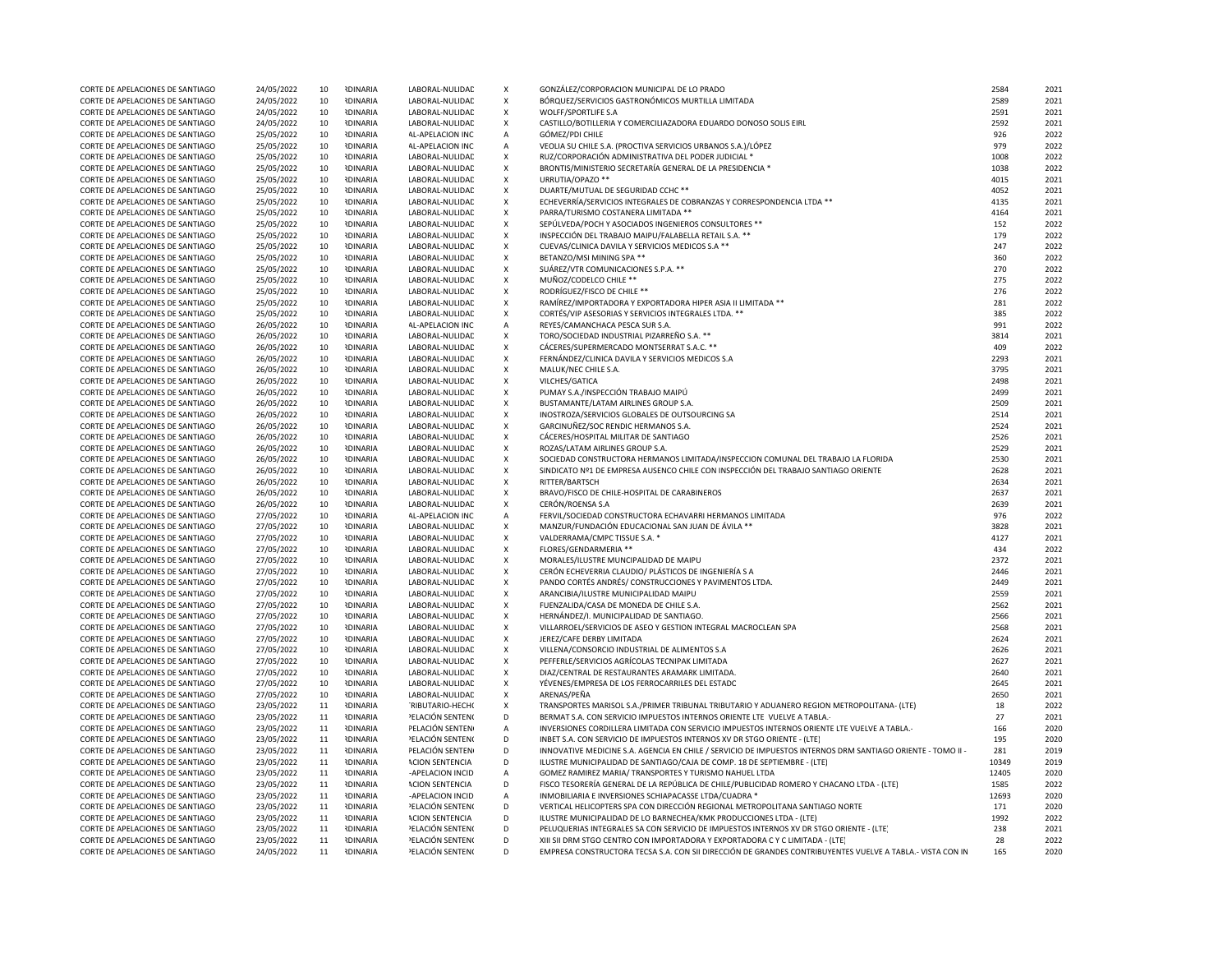| CORTE DE APELACIONES DE SANTIAGO | 24/05/2022 | 11 | <b>RDINARIA</b> | PELACIÓN SENTENO        | D                         | EMPRESA CONSTRUCTORA TECSA S.A. CON SII DIRECCIÓN DE GRANDES CONTRIBUYENTES - (LTE)- VUELVE A TABLA VISTA    | 173   | 2020 |
|----------------------------------|------------|----|-----------------|-------------------------|---------------------------|--------------------------------------------------------------------------------------------------------------|-------|------|
| CORTE DE APELACIONES DE SANTIAGO | 24/05/2022 | 11 | <b>RDINARIA</b> | -APELACION INCID        | $\mathsf{A}$              | ASESORIAS E INGENIERIA SAPIAN Y FEDERICI LTDA./DEFONTANA CHILE S.A. - (LTE) *                                | 7273  | 2020 |
| CORTE DE APELACIONES DE SANTIAGO | 24/05/2022 | 11 | <b>RDINARIA</b> | <b>ELACIÓN SENTENO</b>  | D                         | INVERSIONES Y SERVICIOS CORPORA S.A. CON SERVICIO IMPUESTOS INTERNOS ORIENTE - (REASIGNADA DESDE TABLA SR.   | 66    | 2021 |
| CORTE DE APELACIONES DE SANTIAGO | 24/05/2022 | 11 | <b>IDINARIA</b> | -APELACION INCID        | $\overline{A}$            | CISTERNA/BANCO DE CHILE - (LTE) *                                                                            | 9999  | 2020 |
|                                  |            |    |                 |                         |                           |                                                                                                              |       |      |
| CORTE DE APELACIONES DE SANTIAGO | 24/05/2022 | 11 | <b>IDINARIA</b> | -APELACION INCID        | $\overline{A}$            | MUNICIPALIDAD DE LA REINA/JC DECAUX OHH CHILE S.A. - (LTE)                                                   | 1703  | 2022 |
| CORTE DE APELACIONES DE SANTIAGO | 24/05/2022 | 11 | <b>NDINARIA</b> | <b>ACION SENTENCIA</b>  | D                         | GARZÓN MOLINA FRANCISCO/ ILUSTRE MUNICIPALIDAD DE ÑUÑOA LTE.                                                 | 115   | 2020 |
| CORTE DE APELACIONES DE SANTIAGO | 24/05/2022 | 11 | <b>RDINARIA</b> | PELACIÓN SENTENO        | D                         | TNT EXPRESS CHILE LIMITADA CON SII-DIRECCIÓN DE GRANDES CONTRIBUYENTES - (LTE) - (REASIGNADA DESDE TABLA REL | 29    | 2021 |
| CORTE DE APELACIONES DE SANTIAGO | 24/05/2022 | 11 | <b>IDINARIA</b> | PELACIÓN SENTENO        | D                         | TNT EXPRESS CHILE LIMITADA CON SII DIRECCIÓN GRANDES CONTRIBUYENTES - (LTE) - (REASIGNADA DESDE TABLA RELAT( | 30    | 2021 |
| CORTE DE APELACIONES DE SANTIAGO | 24/05/2022 | 11 | <b>NDINARIA</b> | <b>PELACIÓN SENTENO</b> | D                         | TNT EXPRESS CHILE LIMITADA CON DIRECCIÓN DE GRANDES CONTRIBUYENTES - (LTE) - (REASIGNADA DESDE TABLA RELATI  | 32    | 2021 |
| CORTE DE APELACIONES DE SANTIAGO | 24/05/2022 | 11 | <b>IDINARIA</b> | PELACIÓN SENTENO        | D                         | TNT EXPRESS WORLWIDE N.V. CON DIRECCIÓN GRANDES CONTRIBUYENTES - (LTE) - (REASIGNADA DESDE TABLA RELATOR.    | 73    | 2021 |
| CORTE DE APELACIONES DE SANTIAGO | 24/05/2022 | 11 | <b>IDINARIA</b> | -APELACION INCID        | $\mathsf{A}$              | METLIFE CHILE SEGUROS DE VIDA S.A./RAMOS - (LTE) **                                                          | 13591 | 2020 |
| CORTE DE APELACIONES DE SANTIAGO | 24/05/2022 | 11 | <b>RDINARIA</b> | -APELACION INCID        | $\mathsf{A}$              | BAT CHILE S.A/ALMACEN DE COMESTIBLE MICHEL ALBERTO TIARA ABARCA EIRL - (LTE) **                              | 13613 | 2020 |
| CORTE DE APELACIONES DE SANTIAGO | 25/05/2022 | 11 | <b>RDINARIA</b> | ADM-RECLAMACI           | X                         | INVERSIONES LAGO KINERET SPA/MUNICIPALIDAD DE LA REINA - (LTE) - (REASIGNADA DESDE TABLA SR. PATRICIO HERNAN | 143   | 2021 |
|                                  |            |    |                 |                         |                           |                                                                                                              |       |      |
| CORTE DE APELACIONES DE SANTIAGO | 25/05/2022 | 11 | <b>IDINARIA</b> | PELACIÓN SENTENO        | D                         | INMOBILIARIA SANTA MARIA LIMITADA CON SERVICIO DE IMPUESTOS INTERNOS XV DR STGO ORIENTE - VUELVE A TABLA     | 193   | 2020 |
| CORTE DE APELACIONES DE SANTIAGO | 25/05/2022 | 11 | <b>RDINARIA</b> | PELACIÓN SENTENO        | D                         | GEODIS CHILE SOLUCIONES INTEGRALES DE LOGISTICA LT CON XV DRM STGO ORIENTE SII -VUELVE A TABLA               | 13    | 2021 |
| CORTE DE APELACIONES DE SANTIAGO | 25/05/2022 | 11 | <b>IDINARIA</b> | PELACIÓN SENTENO        | D                         | HIDROSUR S.A. CON SERVICIO IMPUESTOS INTERNOS ORIENTE - VUELVE A TABLA                                       | 181   | 2021 |
| CORTE DE APELACIONES DE SANTIAGO | 25/05/2022 | 11 | <b>IDINARIA</b> | PELACIÓN SENTENO        | D                         | HOME TEXTILES GROUP LIMITADA CON DIRECCIÓN REGIONAL METROPOLITANA SANTIAGO NORTE LTE VUELVE A TABLA.         | 52    | 2021 |
| CORTE DE APELACIONES DE SANTIAGO | 25/05/2022 | 11 | <b>IDINARIA</b> | PELACIÓN SENTENO        | D                         | INVERSIONES CINCO L LIMITADA CON SERVICIO IMPUESTOS INTERNOS ORIENTE - (LTE) VUELVE A TABLA.                 | 75    | 2021 |
| CORTE DE APELACIONES DE SANTIAGO | 25/05/2022 | 11 | <b>IDINARIA</b> | PELACIÓN SENTENO        | D                         | SERVICIOS CARGOBULK LTDA. CON SERVICIO DE IMPUESTOS INTERNOS XVI DR SANTIAGO SUR LTE                         | 34    | 2022 |
| CORTE DE APELACIONES DE SANTIAGO | 25/05/2022 | 11 | <b>IDINARIA</b> | PELACIÓN SENTENO        | D                         | VINA CONO SUR S.A. CON XIII SII DRM STGO CENTRO LTE                                                          | 36    | 2022 |
| CORTE DE APELACIONES DE SANTIAGO | 25/05/2022 | 11 | <b>RDINARIA</b> | -APELACION INCID        | $\mathsf{A}$              | MM INGENIERIA LIMITADA/MUNICIPALIDAD DE HUECHURABA - (LTE) *                                                 | 12113 | 2021 |
| CORTE DE APELACIONES DE SANTIAGO | 25/05/2022 | 11 | <b>IDINARIA</b> | -APELACION INCID        | A                         | BANCO DE CREDITO E INVERSIONES/MUEBLERIA VIVIANCO EIRL DEL CARMEN FUENTES PEÑA - (LTE) *                     | 10785 | 2020 |
| CORTE DE APELACIONES DE SANTIAGO | 25/05/2022 | 11 | <b>IDINARIA</b> | -APELACION INCID        | $\mathsf{A}$              | ESTRELLA PETROLERA DE CHILE S.A./INDEPRO-IP S.A. (LTE) - *                                                   | 10981 | 2020 |
|                                  |            |    |                 |                         |                           |                                                                                                              |       |      |
| CORTE DE APELACIONES DE SANTIAGO | 25/05/2022 | 11 | <b>IDINARIA</b> | <b>ACION SENTENCIA</b>  | D                         | TOMICIC CHAPARRO MANUELA/ ILUSTRE MUNICIPALIDAD DE ÑUÑOA                                                     | 15801 | 2019 |
| CORTE DE APELACIONES DE SANTIAGO | 25/05/2022 | 11 | <b>IDINARIA</b> | <b>ACION SENTENCIA</b>  | D                         | GARRIDO/TESORERIA GENERAL DE LA REPÚBLICA - (LTE)                                                            | 10739 | 2020 |
| CORTE DE APELACIONES DE SANTIAGO | 26/05/2022 | 11 | <b>IDINARIA</b> | <b>ADUANERO-HECHC</b>   | $\boldsymbol{\mathsf{x}}$ | SERVICIO NACIONAL DE ADUANAS/SEGUNDO TRIBUNAL TRIBUTARIO Y ADUANERO REGIÓN METROPOLITANA.                    | 46    | 2022 |
| CORTE DE APELACIONES DE SANTIAGO | 26/05/2022 | 11 | <b>RDINARIA</b> | NT.ADM-ILEGALID         | $\pmb{\chi}$              | RUBILAR SUAREZ ANTONIO Y OTROS/ILUSTRE MUNICIPALIDAD LA FLORIDA - (LTE) - VUELVE A TABLA                     | 401   | 2021 |
| CORTE DE APELACIONES DE SANTIAGO | 26/05/2022 | 11 | <b>IDINARIA</b> | RO-APELACIÓN IN         | $\overline{A}$            | INVERSIONES ARAUCO INTERNACIONAL LIMITADA Y OTRO CON SII DIRECCION DE GRANDES CONTRIBUYENTES - (LTE) - VIS   | 70    | 2021 |
| CORTE DE APELACIONES DE SANTIAGO | 26/05/2022 | 11 | <b>NDINARIA</b> | PELACIÓN SENTENO        | D                         | INVERSIONES ARAUCO INTERNACIONAL LIMITADA CON SII DIRECCION DE GRANDES CONTRIBUYENTES - (LTE) - (DE DIA - VI | 71    | 2021 |
| CORTE DE APELACIONES DE SANTIAGO | 26/05/2022 | 11 | <b>IDINARIA</b> | RO-APELACIÓN IN         | $\mathsf{A}$              | INVERSIONES TRES CUMBRES LIMITADA CON SERVICIO IMPUESTOS INTERNOS ORIENTE- (LTE) - VUELVE A TABLA            | 146   | 2021 |
| CORTE DE APELACIONES DE SANTIAGO | 26/05/2022 | 11 | <b>IDINARIA</b> | -APELACION INCID        | $\mathsf{A}$              | TESORERIA GENERAL DE LA REPÚBLICA/MOLINA BARRIOS OSCAR LTE                                                   | 2170  | 2022 |
| CORTE DE APELACIONES DE SANTIAGO | 26/05/2022 | 11 | <b>IDINARIA</b> | -APELACION INCID        | $\mathsf{A}$              | WOLFES - (LTE) *                                                                                             | 5314  | 2020 |
|                                  |            |    |                 |                         |                           |                                                                                                              |       | 2019 |
| CORTE DE APELACIONES DE SANTIAGO | 26/05/2022 | 11 | <b>NDINARIA</b> | PELACIÓN SENTEN         | D                         | INVERSIONES CARSI LTDA / SII DIRECCION REGIONAL METROPOLITANA SANTIAGO ORIENTE - VUELVE A TABLA              | 302   |      |
| CORTE DE APELACIONES DE SANTIAGO | 26/05/2022 | 11 | <b>RDINARIA</b> | PELACIÓN SENTENO        | D                         | CONSTRUCTORA PARTHENON LIMITADA CON SERVICIO DE IMPUESTOS INTERNOS XV DR STGO ORIENTE - (LTE) - VUELVE A     | 127   | 2021 |
| CORTE DE APELACIONES DE SANTIAGO | 26/05/2022 | 11 | <b>NDINARIA</b> | RO-APELACIÓN IN         | $\overline{A}$            | LA ESPERANZA SPA CON SERVICIO IMPUESTOS INTERNOS ORIENTE LTE . VISTA CON ING. CORTE 49-2022.- VUELVE A TABLA | 48    | 2022 |
| CORTE DE APELACIONES DE SANTIAGO | 26/05/2022 | 11 | <b>IDINARIA</b> | PELACIÓN SENTENO        | D                         | LA ESPERANZA SPA CON SERVICIO DE IMPUESTOS INTERNOS XV DR STGO ORIENTE VISTA EN POS DEL ING. CORTE 49-2022   | 49    | 2022 |
| CORTE DE APELACIONES DE SANTIAGO | 26/05/2022 | 11 | <b>IDINARIA</b> | -APELACION INCID        | $\overline{A}$            | EMPRESA DE TRANSPORTES RURALES TUR BUS SPA./ RUTA DEL BOSQUE SOCIEDAD CONCESIONARIA S.A.                     | 12840 | 2020 |
| CORTE DE APELACIONES DE SANTIAGO | 26/05/2022 | 11 | <b>IDINARIA</b> | -APELACION INCID        | $\overline{A}$            | ESPINOZA MIRANDA GLADYS/ MOLINA MAUREIRA JHONY *                                                             | 12870 | 2020 |
| CORTE DE APELACIONES DE SANTIAGO | 27/05/2022 | 11 | <b>IDINARIA</b> | PELACIÓN SENTENO        | D                         | INVERSIONES SAGARO DOS LIMITADA CON SERVICIO DE IMPUESTOS INTERNOS XV DR STGO ORIENTE - (LTE) - (REASIGNAD   | 213   | 2020 |
| CORTE DE APELACIONES DE SANTIAGO | 27/05/2022 | 11 | <b>RDINARIA</b> | -APELACION INCID        | $\mathsf{A}$              | BCI SEGUROS GENERALES/FISCO DE CHILE *                                                                       | 7581  | 2020 |
| CORTE DE APELACIONES DE SANTIAGO | 27/05/2022 | 11 | <b>NDINARIA</b> | -APELACION INCID        | $\mathsf{A}$              | TESORERÍA GENERAL DE LA REPUBLICA/ INVERSIONES E INMOBILIARIA SABRA LTDA. LTE.-                              | 1967  | 2022 |
|                                  |            |    |                 |                         |                           |                                                                                                              |       |      |
| CORTE DE APELACIONES DE SANTIAGO | 27/05/2022 | 11 | <b>IDINARIA</b> | -APELACION INCID        | $\mathsf{A}$              | TESORERÍA GENERAL DE LA REPUBLICA DE CHILE/ALCALDE SAAVEDRA PABLO ACUM. ING. CORTE 1968-2022.- LTE           | 1747  | 2022 |
| CORTE DE APELACIONES DE SANTIAGO | 27/05/2022 | 11 | <b>IDINARIA</b> | PELACIÓN SENTENO        | D                         | INVERSIONES RCM S A CON DIRECCIÓN REGIONAL METROPOLITANA SANTIAGO NORTE - (REASIGNADA DE TABLA DE DIA JU     | 192   | 2020 |
| CORTE DE APELACIONES DE SANTIAGO | 27/05/2022 | 11 | <b>IDINARIA</b> | PELACIÓN SENTENO        | D                         | REMATES AIDELY SPA CON SERVICIO DE IMPUESTOS INTERNOS DIRECCION REGIONAL STGO PONIENTE LTE                   | 10    | 2022 |
| CORTE DE APELACIONES DE SANTIAGO | 27/05/2022 | 11 | <b>IDINARIA</b> | PELACIÓN SENTENO        | D                         | CHANG RAJII CON XV DRM STGO ORIENTE SII - VUELVE A TABLA                                                     | 90    | 2021 |
| CORTE DE APELACIONES DE SANTIAGO | 27/05/2022 | 11 | <b>RDINARIA</b> | -APELACION INCID        | $\mathsf{A}$              | UNIVERSIDAD DE SANTIAGO/COMERCIAL E INDUSTRIAL KELLER LIMITADA *                                             | 12735 | 2020 |
| CORTE DE APELACIONES DE SANTIAGO | 27/05/2022 | 11 | <b>NDINARIA</b> | PELACIÓN SENTENO        | D                         | AGRICOLA SAN ANDRES LIMITADA CON XV DRM STGO ORIENTE SII LTE - VUELVE A TABLA                                | 140   | 2020 |
| CORTE DE APELACIONES DE SANTIAGO | 27/05/2022 | 11 | <b>IDINARIA</b> | -APELACION INCID        | Α                         | BANCO DE CRÉDITO E INVERSIONES/NOVOA ÁLVAREZ JORGE LTE *                                                     | 13440 | 2020 |
| CORTE DE APELACIONES DE SANTIAGO | 27/05/2022 | 11 | <b>IDINARIA</b> | PELACIÓN SENTENO        | D                         | ARANA BARRIOS CON XV DRM STGO ORIENTE SII - (LTE)                                                            | 31    | 2022 |
|                                  |            |    |                 |                         |                           |                                                                                                              |       |      |
| CORTE DE APELACIONES DE SANTIAGO | 27/05/2022 | 11 | <b>IDINARIA</b> | -APELACION INCID        | $\overline{A}$            | SERVICIO DE TELEFONIA Y ELECTRICIDAD TELESUR LTDA/TESORERÍA REGIONAL METROPOLITANA - (LTE)                   | 2227  | 2022 |
| CORTE DE APELACIONES DE SANTIAGO | 27/05/2022 | 11 | <b>RDINARIA</b> | PELACIÓN SENTENO        | D                         | TERSAINOX SPA CON DIRECCIÓN REGIONAL METROPOLITANA SANTIAGO NORTE - (LTE)                                    | 32    | 2022 |
| CORTE DE APELACIONES DE SANTIAGO | 23/05/2022 | 12 | <b>RDINARIA</b> | LABORAL-NULIDAD         | X                         | CUEVAS/CONSTRUCTORA H LIMITADA                                                                               | 3464  | 2021 |
| CORTE DE APELACIONES DE SANTIAGO | 23/05/2022 | 12 | <b>NDINARIA</b> | LABORAL-NULIDAD         | X                         | RIVERA/JUMBO SUPERMERCADOS ADMINISTRADORA LIMITADA                                                           | 3468  | 2021 |
| CORTE DE APELACIONES DE SANTIAGO | 23/05/2022 | 12 | <b>IDINARIA</b> | LABORAL-NULIDAD         | X                         | VALENZUELA/ILUSTRE MUNICIPALIDAD DE QUILICURA                                                                | 3503  | 2021 |
| CORTE DE APELACIONES DE SANTIAGO | 23/05/2022 | 12 | <b>IDINARIA</b> | LABORAL-NULIDAD         | X                         | HERNÁNDEZ/CONSTRUCTORA PER-C LIMITADA                                                                        | 3517  | 2021 |
| CORTE DE APELACIONES DE SANTIAGO | 23/05/2022 | 12 | <b>IDINARIA</b> | LABORAL-NULIDAD         | X                         | ATENAS/ERENCHUN                                                                                              | 3531  | 2021 |
| CORTE DE APELACIONES DE SANTIAGO | 23/05/2022 | 12 | <b>IDINARIA</b> | LABORAL-NULIDAD         | $\mathsf{x}$              | CABRERA/MONTE LEÓN, INGENIERÍA                                                                               | 3540  | 2021 |
| CORTE DE APELACIONES DE SANTIAGO | 23/05/2022 | 12 | <b>RDINARIA</b> | LABORAL-NULIDAD         | X                         | HENRÍQUEZ/PAILLÁN                                                                                            | 3548  | 2021 |
|                                  |            |    | <b>RDINARIA</b> |                         |                           |                                                                                                              |       |      |
| CORTE DE APELACIONES DE SANTIAGO | 23/05/2022 | 12 |                 | LABORAL-NULIDAD         | X                         | DONAIRE/ROENSA S.A                                                                                           | 3552  | 2021 |
| CORTE DE APELACIONES DE SANTIAGO | 23/05/2022 | 12 | <b>IDINARIA</b> | LABORAL-NULIDAD         | X                         | DÍAZ/COMUNIDAD EDIFICIO BANCO HIPOTECARIO DE CHILE HUÉRFANOS.                                                | 3553  | 2021 |
| CORTE DE APELACIONES DE SANTIAGO | 23/05/2022 | 12 | <b>IDINARIA</b> | LABORAL-NULIDAD         | X                         | LOPEZ/CENTRO DERMOESTETICO LE CIEL S.A.                                                                      | 3554  | 2021 |
| CORTE DE APELACIONES DE SANTIAGO | 23/05/2022 | 12 | <b>IDINARIA</b> | LABORAL-NULIDAD         | X                         | ARRIARÁN/FUNDACIÓN PARA LA PROMOCIÓN Y DESARROLLO DE LA MUJER PRODEMU                                        | 3560  | 2021 |
| CORTE DE APELACIONES DE SANTIAGO | 23/05/2022 | 12 | <b>RDINARIA</b> | LABORAL-NULIDAD         | Χ                         | PALMA/UC CHRISTUS SERVICIOS AMBULATORIOS SPA                                                                 | 348   | 2021 |
| CORTE DE APELACIONES DE SANTIAGO | 23/05/2022 | 12 | <b>IDINARIA</b> | LABORAL-NULIDAD         | $\mathsf{x}$              | OBRASCÓN HUARTE LAIN S.A AGENCIA CHILE/JEREZ                                                                 | 3594  | 2021 |
| CORTE DE APELACIONES DE SANTIAGO | 23/05/2022 | 12 | <b>RDINARIA</b> | LABORAL-NULIDAD         | Χ                         | SCOTIABANK CHILE S. A./GALDAMES                                                                              | 3597  | 2021 |
| CORTE DE APELACIONES DE SANTIAGO | 23/05/2022 | 12 | <b>IDINARIA</b> | LABORAL-NULIDAD         | X                         | OSORIO/JUNTA NACIONAL DE JARDINES INFANTILES (JUNJI) REGIONAL                                                | 3617  | 2021 |
| CORTE DE APELACIONES DE SANTIAGO | 23/05/2022 | 12 | <b>IDINARIA</b> | LABORAL-NULIDAD         | X                         | REYES/METALÚRGICA REVESOL S.A                                                                                | 3618  | 2021 |
| CORTE DE APELACIONES DE SANTIAGO | 24/05/2022 | 12 | <b>IDINARIA</b> | 'ELACIÓN SENTENC        | D                         | BROWN/SERVICIOS INTEGRALES VISIÓN LIMITADA                                                                   | 797   | 2022 |
|                                  |            |    |                 |                         |                           |                                                                                                              |       |      |
| CORTE DE APELACIONES DE SANTIAGO | 24/05/2022 | 12 | <b>IDINARIA</b> | LABORAL-NULIDAD         | X                         | NAVARRO/CONSTRUCTORA ANDAETA Y ANDAETA LIMITADA **                                                           | 3844  | 2021 |